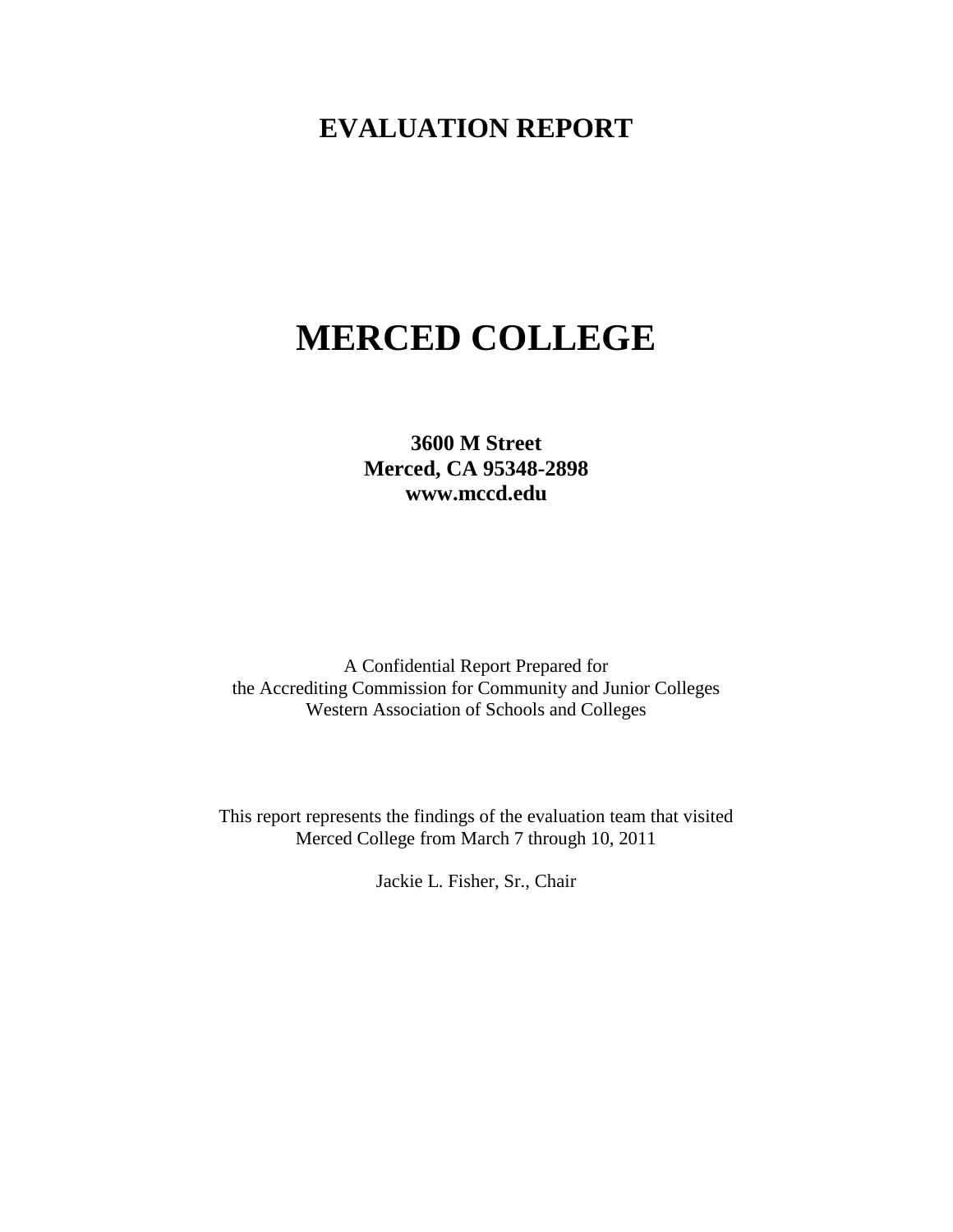#### **Merced College Comprehensive Evaluation Visit Team Roster**

Dr. Jackie Fisher, Sr. (Chair) Superintendent/President Antelope Valley College

Ms. Paula Norsell (Assistant) Executive Assistant to the Superintendent/President Antelope Valley College

Ms. Kimberly Allen Administrative Director, Fiscal Affairs Coast Community College District

Mr. Raj Bajaj Dean of Institutional Reporting Riverside Community College District

Dr. Phoebe Helm Superintendent/President Hartnell College

Ms. Dana Hester Professor, Biology Citrus College

Dr. Terri Long Dean of Instructional Services Mt. San Antonio College

Dr. Sandra Mayo Vice President Academic Affairs Los Angeles Valley College

Dr. Marie Panec Professor of Biology Moorpark College

Dr. Arvid Spor Dean, Enrollment Services El Camino College

Ms. Lea Templer Professor of Economics College of the Canyons

Dr. Melinda Womack Professor, Communication Santiago Canyon College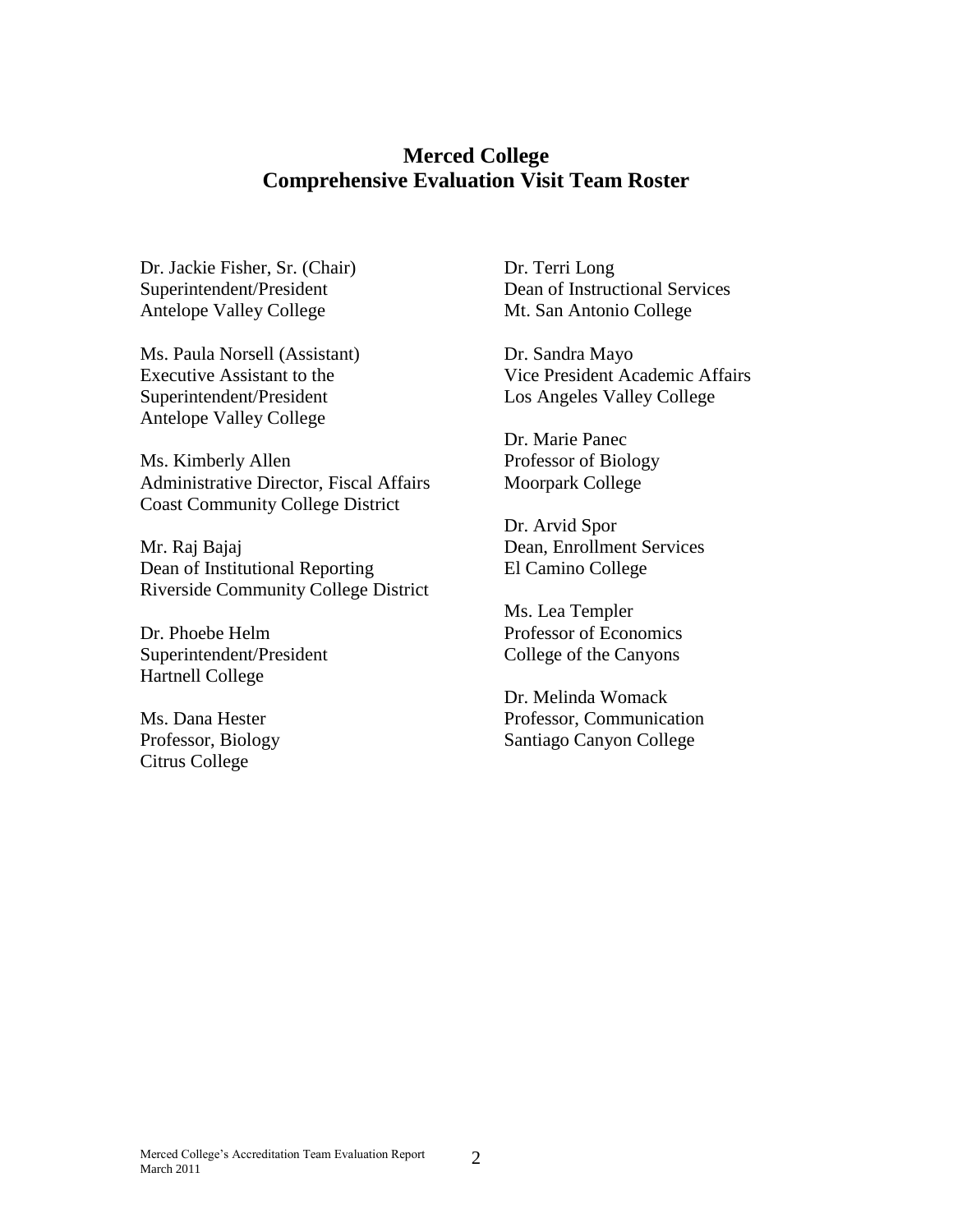## **SUMMARY OF EVALUATION REPORT**

| <b>INSTITUTION:</b>   | <b>Merced College</b>                                                                      |
|-----------------------|--------------------------------------------------------------------------------------------|
| <b>DATE OF VISIT:</b> | <b>March 7, 2011 through March 10, 2011</b>                                                |
| <b>TEAM CHAIR:</b>    | Jackie L. Fisher, Sr., Ed.D.<br>Superintendent/President<br><b>Antelope Valley College</b> |

A twelve-member accreditation team visited Merced College from March 7 through 10, 2011, for the purpose of determining whether the institution continues to meet accreditation standards. Prior to and during the visit, the team assessed how well the college is achieving its stated purposes, analyzed how well the college is meeting the Accrediting Commission for Community and Junior College's (ACCJC) four standards, provided recommendations for quality assurance and institutional improvement, and submitted a recommendation to the ACCJC regarding the accredited status of the college.

In preparation for the visit, the team chair attended a Team Chair Workshop conducted by Dr. Barbara Beno, ACCJC President, on Friday, January 21, 2001. On Tuesday, February 8, 2011, the entire team attended an all-day team training session conducted by ACCJC vice presidents Jack Pond and Dr. Susan B. Clifford. During this training session, team members were taught how to conduct an institutional evaluation in accordance with ACCJC standards.

A month prior to the team's visit, the team chair and team assistant conducted a pre-visit to the college to discuss expectations and logistics. Findings from the visit were shared during the team training, and team members were asked to fulfill two written assignments in reaction to Merced College's self study, evaluate the self study report and respond to the previous team report (spring 2005), and submit requests for individual and group appointments and additional evidence.

The team prepared for its visit by thoroughly reviewing and evaluating Merced College's self study and previous team reports, annual budget reports, and mid-term report; evaluating responses to the previous team's recommendations; assessing online courses; and examining numerous documents provided by the college as evidence in support of the statements made in its self study.

#### **The visit:**

On March 7, 2011, the team met for approximately two and one-half hours to review the self study report, confirm appointments and issues to be addressed during the visit, and share information gleaned from a morning visit by several team members to the college's Los Banos educational center. During the visit, the team held meetings at Merced College, the Los Banos Campus, and the downtown Business Resource Center with students, staff, faculty, administrators, and governing board members; visited a variety of classrooms and campus facilities; conducted several drop-in meetings that allowed anyone on campus to meet individually with team members; and hosted three open forums, two at the Merced College campus and one in Los Banos.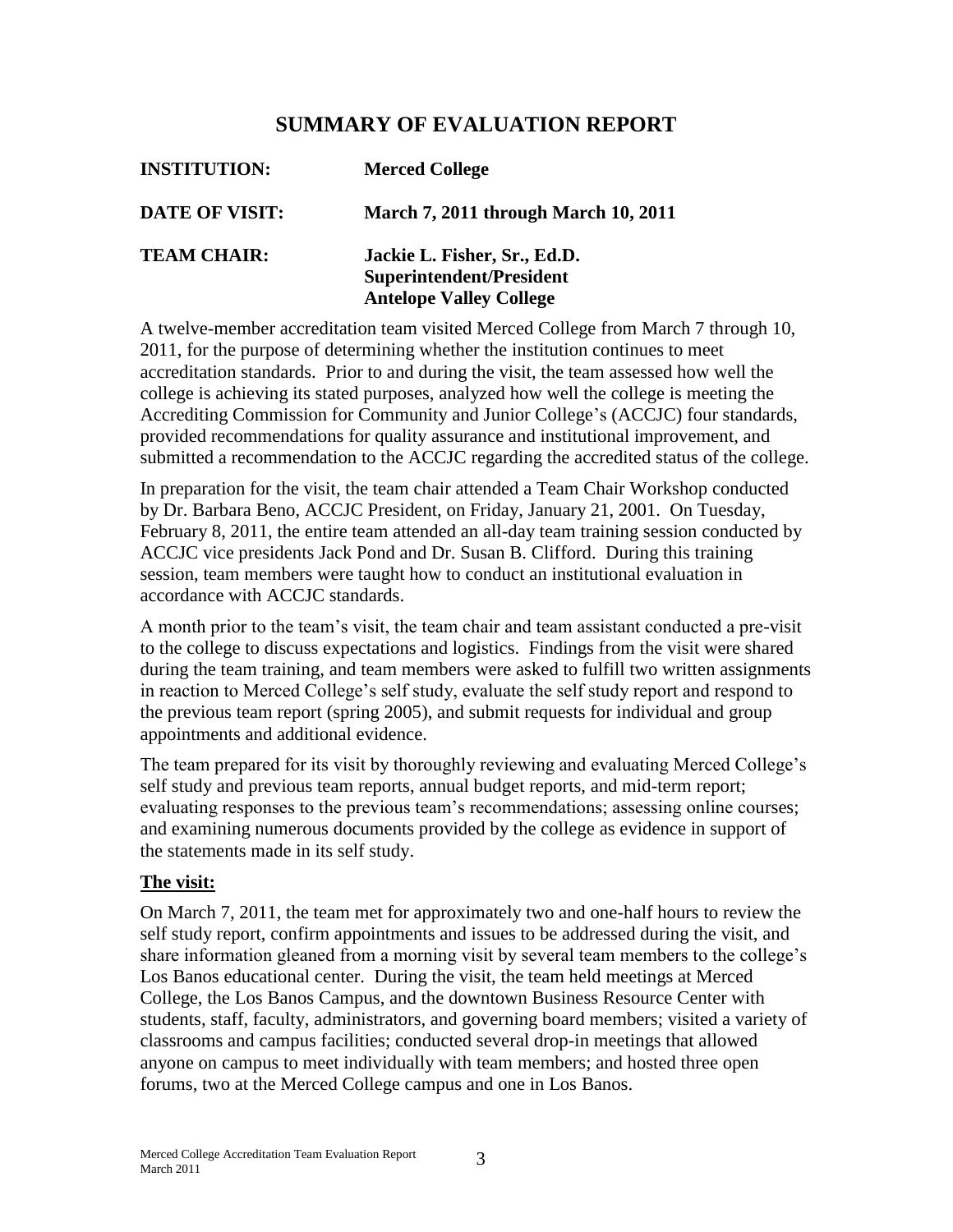Merced College's governing board, administrators, faculty, managers, and students were well prepared for the visit. The staff greeted the team in a professional manner, and the team was provided open access to all documents needed to gather evidence related to the accreditation standards. The college's Accreditation Liaison Officer and assistant, the superintendent/president's executive assistant, and numerous other staff members provided evidence requested by team members promptly. Trustees, administrators, faculty, staff, and students were very generous with their time and assistance.

The team was able to confirm the self study's portrayal of the college and its appraisal of how well the college and center were meeting the four accreditation standards. Though the self study planning agendas did not include timelines for completion or expected outcomes, the team was impressed by the thoroughness of the self study report and by the overall condition of the college, its educational center, and downtown educational facility.

The team believes that if the governing board, administrators, faculty, and staff can sustain an atmosphere of trust and cooperation, Merced College will continue to make progress toward recommendations prepared by the team.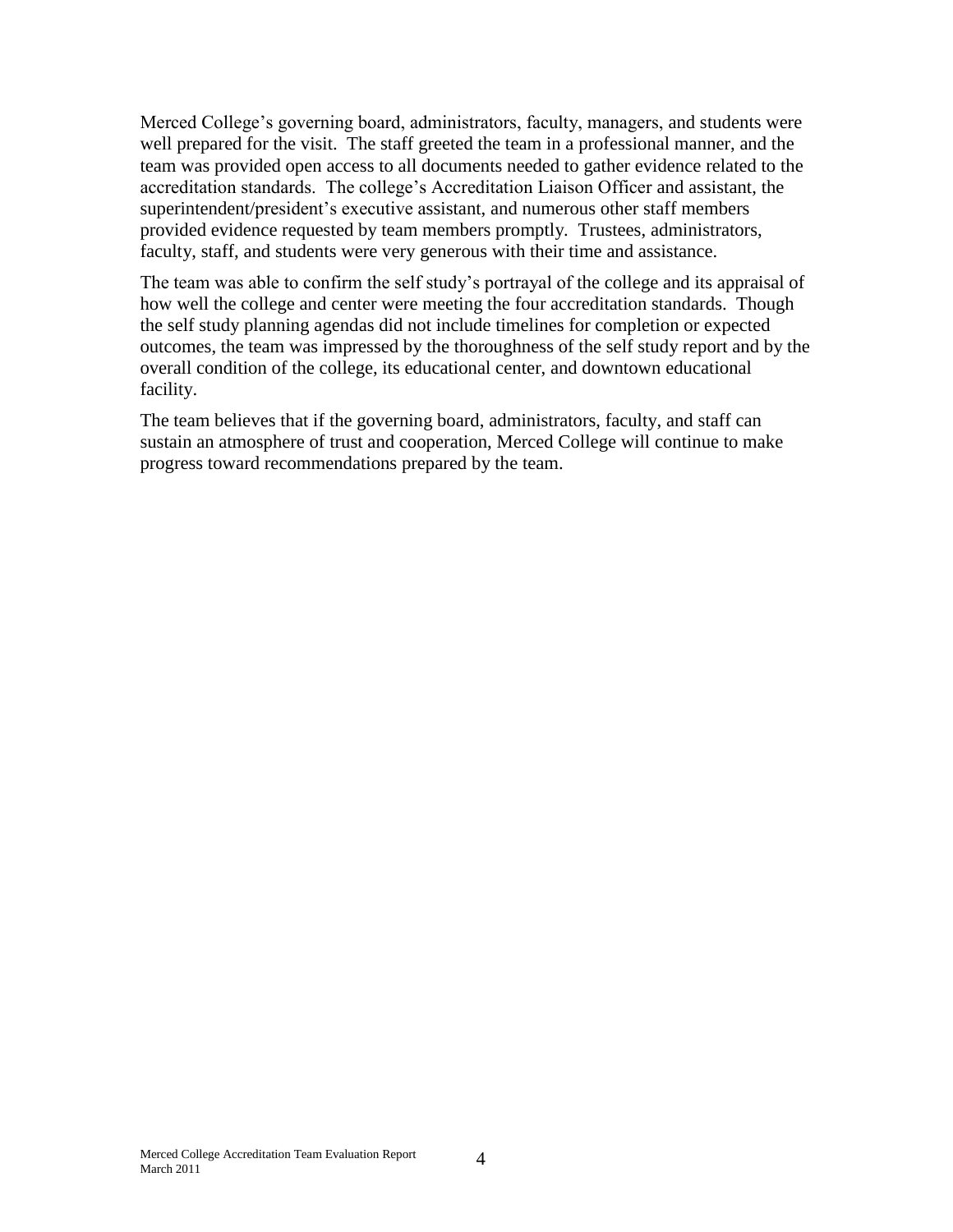### **Introduction**

The Merced Community College District, covering a service area of 2,184 square miles in Merced and Madera counties, was established by voters of the Merced and Le Grand Union High School districts in February 1962. Merced College, the main campus of the district, is located on 269 acres in the City of Merced, and the Los Banos Campus, an educational center established to serve community members in the cities of Los Banos and Dos Palos, opened in 2007. Most recently, in 2008, the district established the Business Resource Center in downtown Merced to deliver non-credit and community services programs and services. The college also holds courses in local high school and community facilities.

The college reports in its self study that while the population of its service area grew from 211,223 to 257,373 during the last decade; the primary occupations in the area remain in agriculture and related industries. The self study shows the population of the city of Merced as 76,313, the largest population in the county, and Los Banos as 35,120, the second largest population. Also reported was the significant economic decline in the region during the past several years—twenty percent of the district's population lives below the federal poverty level. In addition, the unemployment rate peaked at 22.1 percent, or twice the national average, during 2010 and averaged 10.5 percent from 2001- 2007.

With regard to the demographics of the student population, the self study reveals that many students who attend Merced College face challenges in that they are non-native English speakers, the first in their families to attend college, have poor study skills, lack reliable transportation, and/or are working single parents. As of 2009, the population demographic breakdown in the county of Merced was reportedly: 34.3 percent White, 4.1 percent Black (African-American), 53.1 percent Hispanic, 7 percent Asian (primarily Hmong), and 1.9 percent other. The self study revealed that 45 percent of the Merced County population, five years of age or older, speak a language other than English at home, which compares to 40 percent of Californians and 18 percent for the United States as a whole.

In the 2008-2009 academic year, student enrollment was 21,082 unduplicated. By fall 2010, there were 2,000 additional students enrolled at Merced College. During the 2008- 2009 academic year, students aged 24 years or less made up 49 percent of the total student population, while those from 25-49 were the second largest group at 34.6 percent. Females made up 60 percent of the total student enrollment population.

Administrators, faculty, and staff at Merced College have fostered close relationships with the surrounding communities and those communities exhibit a strong sense of support for the college. In the last several years, enrollment growth and responsible fiscal stewardship coupled with funds secured through the passage of two local construction bond measures have provided the college with the resources necessary to improve existing facilities, build new buildings, and improve campus maintenance. While still focusing on its successful vocational programs, the college has placed a strong emphasis on improving transfer in recent years.

Merced College and the Los Banos Campus are well kept and attractive due to the district's investments in basic maintenance and dedicated building and grounds staff.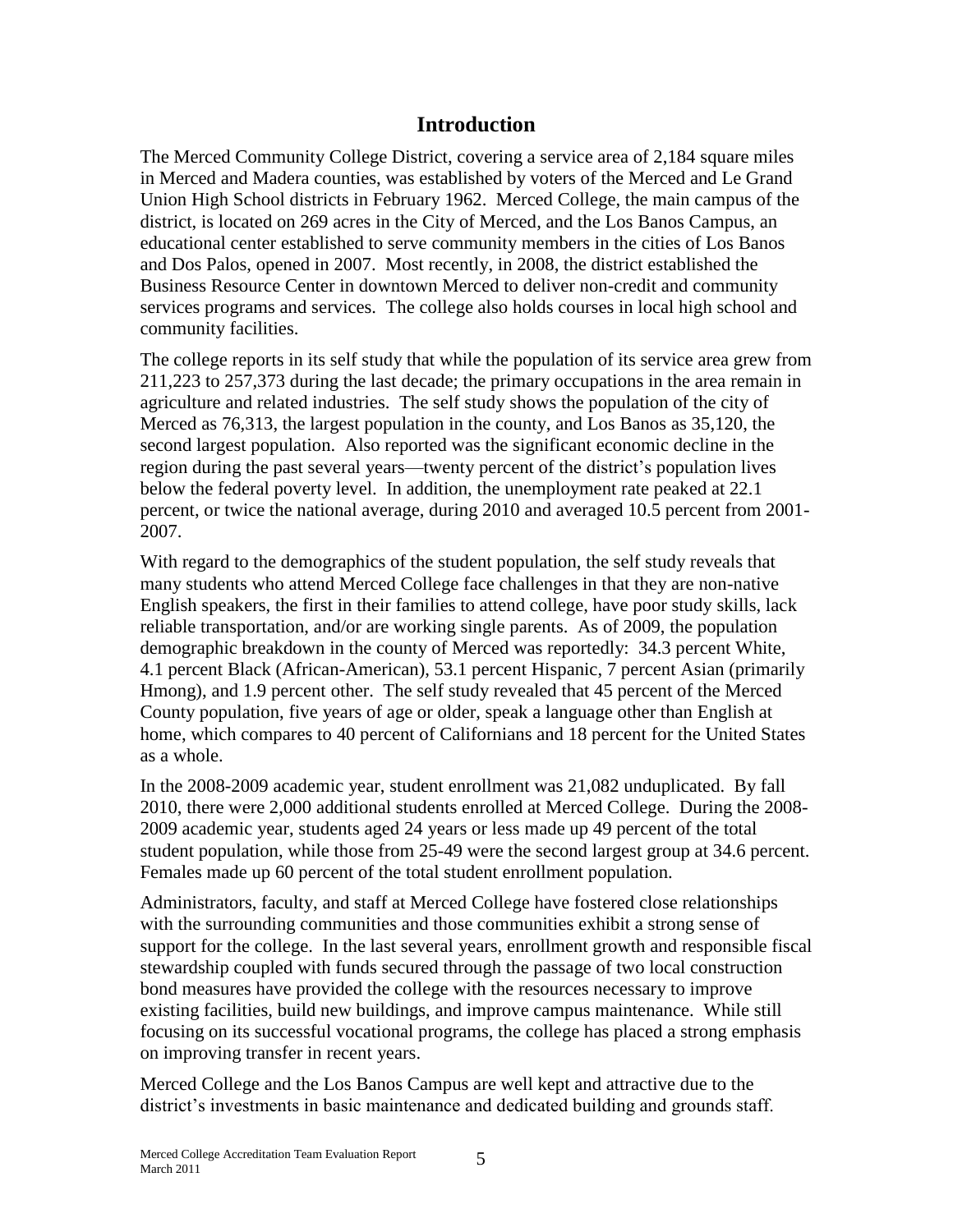The overall morale of administrators, faculty, and staff is very positive, as evidenced by the self study and supported by interviews conducted by the visiting team.

## **The self study:**

The team found that the Merced College institutional self study a well-prepared and wellorganized document that addressed each of the standards and provided evidence that supported descriptive claims. The team suggests, however, that the college more fully develop its planning agendas by assigning each a specific timeline and desired outcome.

# **Team's Evaluation of Institutional Responses to 2005 Recommendations**

In 2005, the accreditation evaluation team that visited Merced College submitted four recommendations for the college to address prior to the spring 2008 Focused Mid-Term Report and spring 2011 comprehensive evaluation visit. The self study report detailed the consideration given to each of the recommendations, and the 2011 visiting was pleased with the college's progress in addressing the four recommendations.

The ACCJC in its June 30, 2008, letter to Merced College accepted the college's Focused Mid-Term Report, but expressed the expectation that the college would "complete the program review as per its own timeline noted in the report."

The 2011 evaluation team's assessment of Merced College's progress in meeting the previous team's recommendations follows:

**2005 Recommendation 1: (Program Review)** *"the college should implement a new program review process in a focused and expeditious manner, including a published schedule as to when all college programs and services are committed to undergo the full process. Integration of program review with the institutional planning and budgeting processes, the development of student learning outcomes, and student achievement data is also recommended."*

The 2011 evaluation team confirmed that the college has made progress in meeting this recommendation. The self study indicated that the college has developed and implemented a program review process that is timely, comprehensive, incorporates user friendly software, and meets the needs of all area constituencies. The college appears to have garnered a commitment from all departments to complete program reviews on a regular schedule. Instructional and student services program reviews incorporate student learning outcomes (SLO) and achievement data as key components and program reviews have been integrated into the college planning, resource allocations, and SLO processes.

However, after reviewing program review reports and conducting interviews with staff, the team of 2011 found that the college only partially meets this recommendation. The team recommends that the college provide evidence it has established an ongoing, systematic assessment that is being used to improve student learning outcome. The college needs to produce evidence to demonstrate that program review has been continually refined to improve program procedures and results in appropriate improvements in student achievement and learning.

**2005 Recommendation 2: (Student learning outcomes)** *"the college needs to develop student learning outcomes for all courses and programs. Additionally, institutional student learning outcomes need to be integrated with General Education and*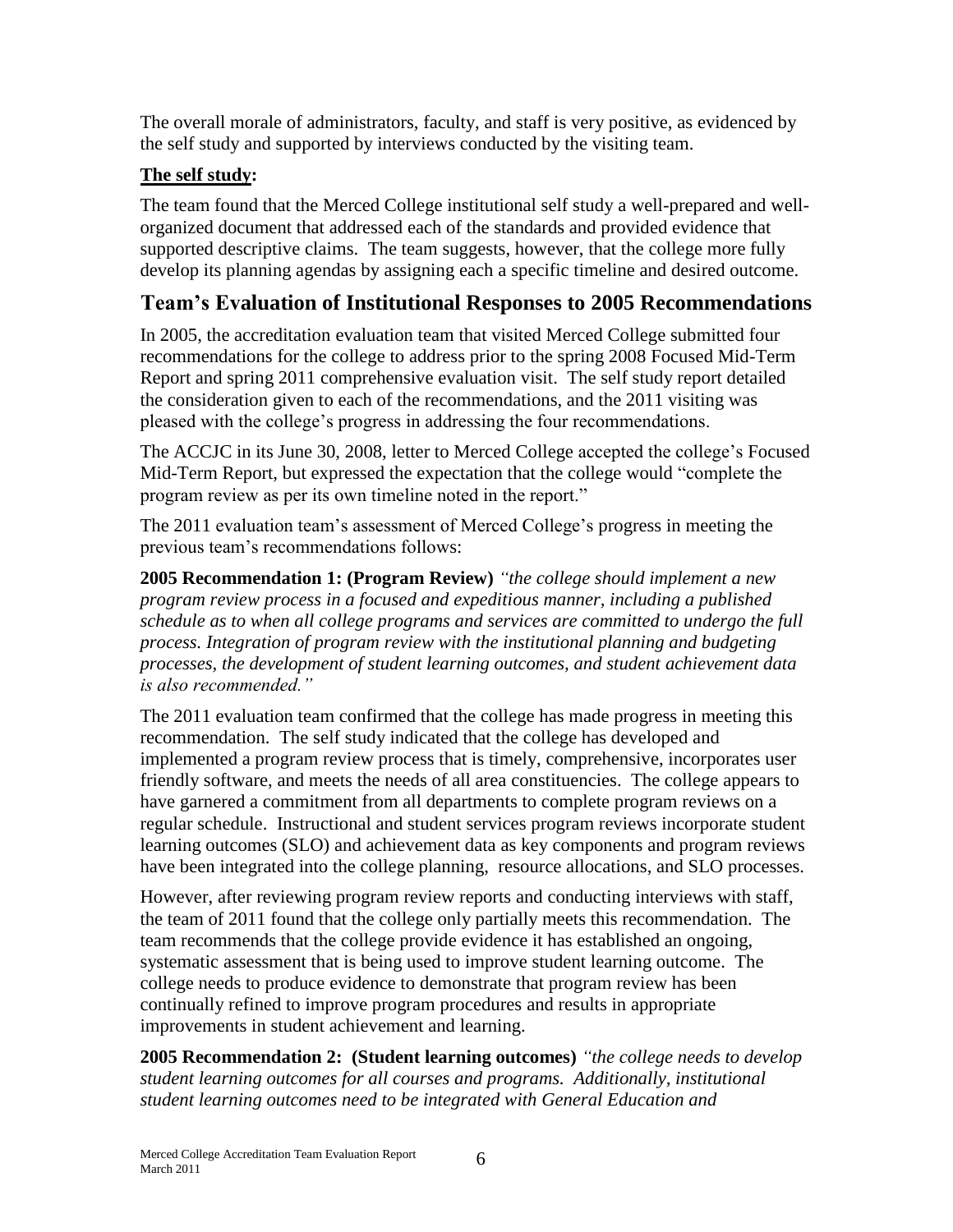*Competency Requirements. Assessment of student learning outcomes needs to show how course credit and the awarding of degrees and certificates are based on student achievement of stated learning outcomes and how outcome assessments are used to improve courses and programs, improve teaching and learning strategies, and promote student success."*

The self study indicated that the college has developed, implemented, and is in the process of assessing SLOs for all its instructional programs and courses as well as student services programs. Institutional student learning outcomes have been created and are assessed as part of course and program assessments. The self study claimed that assessment would be ongoing for all programs and student services, with approximately 35 percent of college courses currently undergoing regular assessment, and improvements would be implemented into programs, courses, and services based on said assessment. In addition, the self study indicated that the results of the assessments would translate into better instruction and services, assist in the development of program reviews, and help determine allocation of additional resources to support programs or services.

The 2011 evaluation team found that the college partially meets the previous team's recommendation. The 2011 team recommends that the college continue its efforts to establish systematic and ongoing assessment of SLOs, which are required for continuous quality improvement, and ensure that SLOs are intricately connected to program reviews. The college must continue its efforts to establish a culture in which SLOs can become a visible priority in all practices and structures college wide.

**2005 Recommendation 3: (Leadership and Shared Governance)** ―*the team recommends that the college fully embrace its stated commitment to a student-centered environment by structuring a leadership development program for student involvement in the college shared governance process."*

The self study stated that college has stabilized student government leadership. A new counselor was hired to dedicate a portion of his load to student leadership in order to make student government more cohesive and participatory. The Associated Students of Merced College (ASMC) were provided a list of all shared governance committees and encouraged to become active participants and were given the responsibility of assigning student participants. Students assigned to committees provided the student perspective as well as reporting committee actions to the ASMC.

The team of 2011 confirmed, through interviews with students and faculty, that the college has met this recommendation.

**2005 Recommendation 4: (Integrated Planning, Evaluation, and Resource Allocation, and Decision-Making Process)** ―*the team recommends that the college develop an assessment plan to provide ongoing and systematic evaluation and integration of all institution-wide planning processes. The assessment should include the current planning processes, program reviews, data-driven decision-making and resource allocation processes, and their interrelationships."*

The self study stated that the Merced College has developed a planning model that addresses the evaluation and integration of planning processes to improve functions. The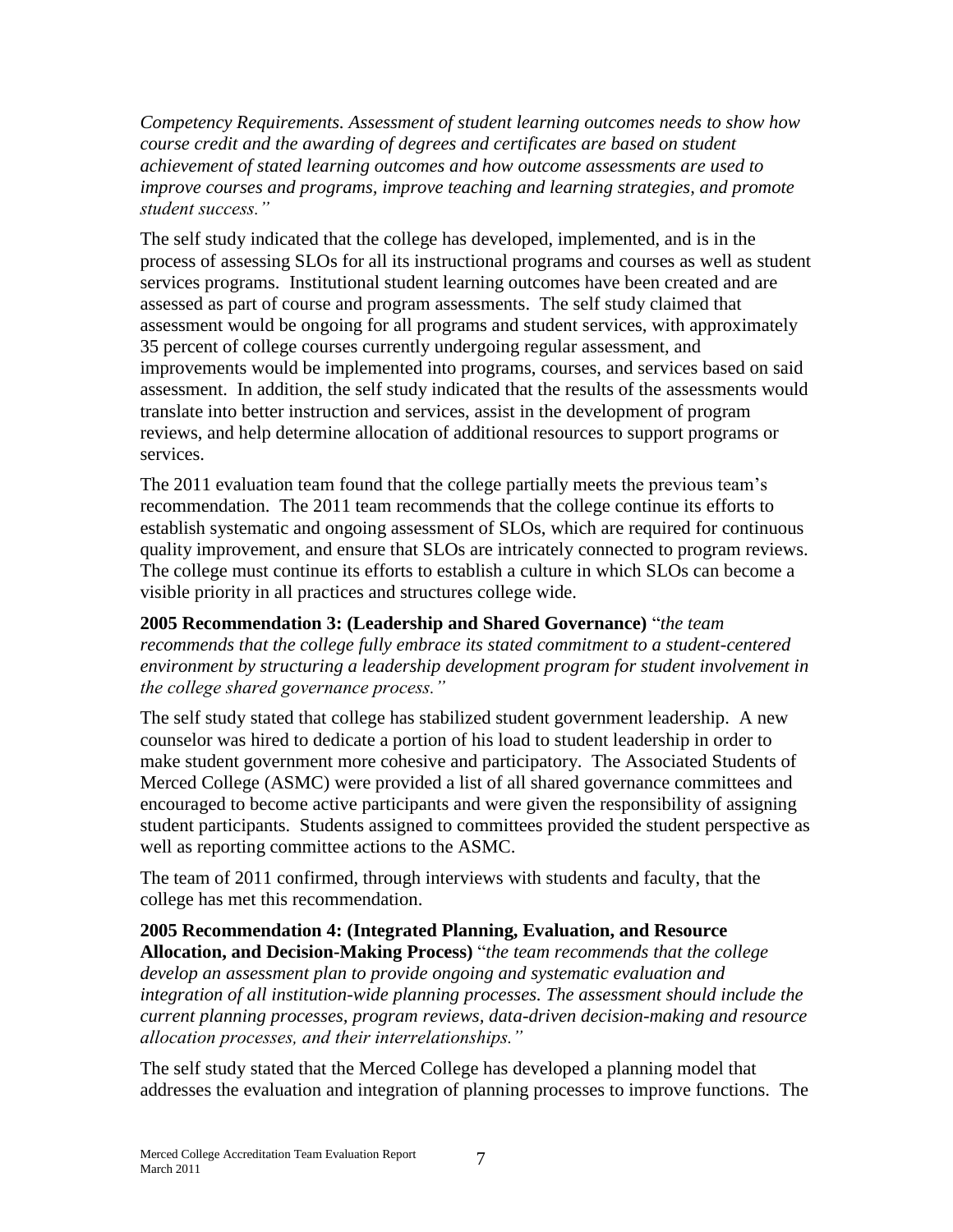Master Planning Handbook describes how faculty, staff, and managers participate in planning and decision-making with each constituent group selecting a representative to serve on each master planning committee. The college's website provides information concerning institutional research data, program reviews, and list of master planning committees. The self study stated the college provides regular, systematic, and detailed program reviews, which are used to assist with college wide planning and resource allocation. A master planning calendar was provided to illustrate the relationship between planning, program review, decision making and resource allocation.

The team of 2011 found that the college partially meets this recommendation. The team perceives that the college has reached the level of development on the ACCJC's planning rubric. The college has established a culture that, given time and continued effort in this area, has the capacity to reach the rubric level of Sustainable Continuous Quality Improvement.

#### **Findings and recommendations of the team:**

After carefully reading the college's self study, examining evidence, interviewing personnel and students at the Merced College and Los Banos campuses as well as the Business Resource Center, and evaluating findings related to the ACCJC standards, the team offers the following recommendations and commendations:

#### **With regard to the recommendations of the previous team:**

- 1. **Program Review**: In order to meet the standard and ensure that progress continues toward achieving the Sustainable Continuous Quality Improvement level of the Accrediting Commission for Community and Junior Colleges' rubric for program review, the team recommends that the college continue to apply the recommendations of the 1999 and 2005 comprehensive evaluation teams, fully implement its new program review process, and ensure that the process is ongoing, systematic and used to assess and improve student learning and achievement and that the results of program review are used to continually refine and improve program practices. (I.B.2, I.B.3, I.B.5, II.A, II.A.5, II.C.2, III.D.3)
- 2. **Student learning outcomes**: To meet the standard and ensure that the proficiency level of the Accrediting Commission for Community and Junior Colleges' (ACCJC) rubric for student learning outcomes is reached by the fall 2012 deadline established by the ACCJC, the team recommends that the college continue its efforts to fully implement the recommendation of the previous team and ensure that student learning outcomes and assessment are ongoing, systematic and used for continuous quality improvement regardless of location or means of delivery; dialogue about student learning is ongoing, pervasive and robust; evaluation and fine tuning of organizational structures to support student learning is ongoing; student learning improvement is a visible priority in all practices and structures across the college; a timeline indicating how the college will meet the Commission's fall 2012 requirement of proficiency is created and published; and learning outcomes are specifically linked to program reviews. (II.A.1, II.A.1.a,c, II.A.2.a, h, II.C.2, III.A.1.c)
- 3. **Integrated Planning, Evaluation, and Resource Allocation, and Decision-Making Process**: In order to meet the standard and to ensure that the college progresses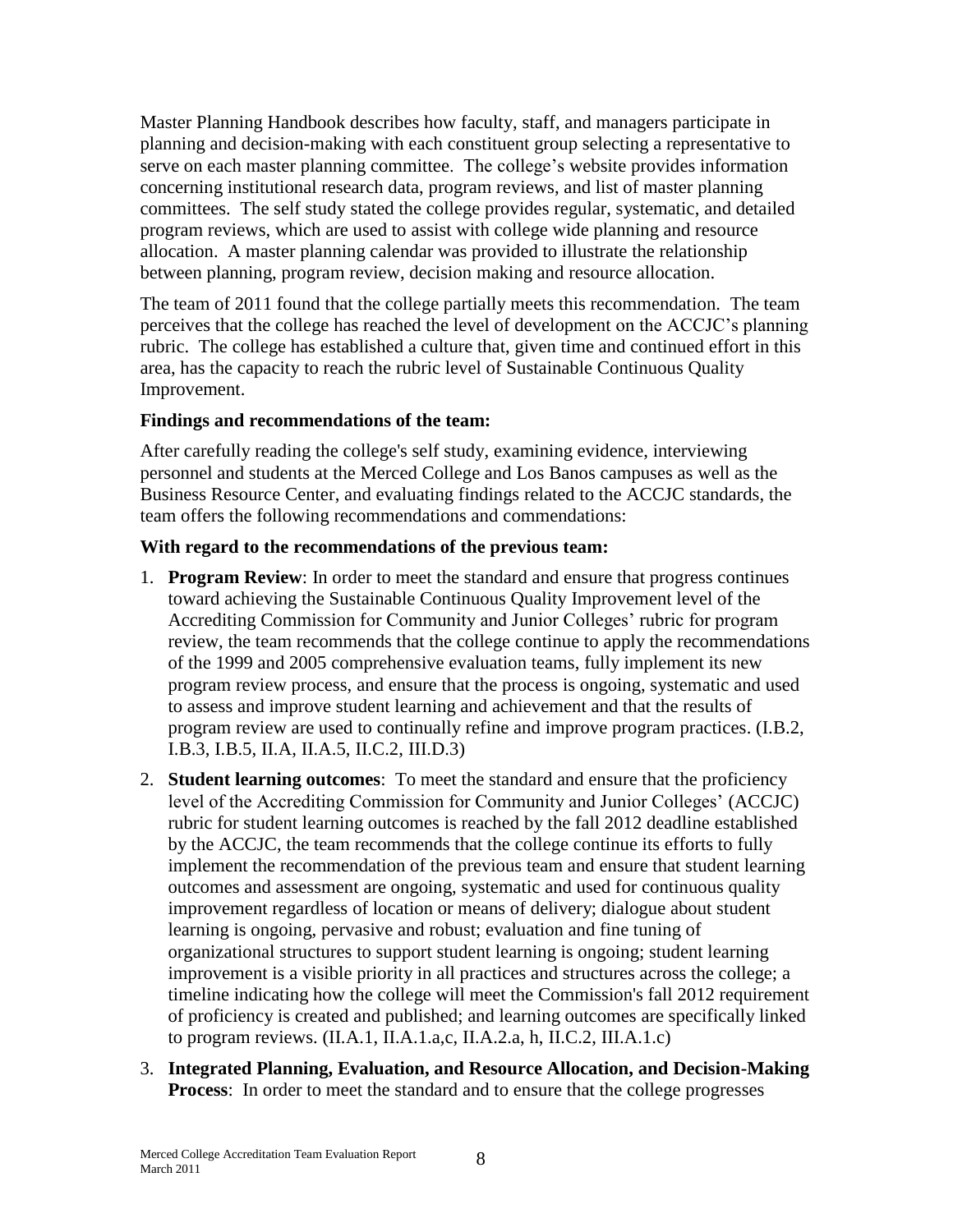toward the Sustainable Continuous Quality Improvement level of the Accrediting Commission for Community and Junior Colleges' rubric for planning, the team recommends that the college continue to apply the recommendations of the 1999 and 2005 comprehensive evaluation teams and ensure that its established planning processes include ongoing and systematic evaluation and planning with clearly established timelines to refine its key processes and improve student learning. The team recommends that the college conduct dialogue about institutional effectiveness that is ongoing, robust and pervasive, continue collecting data, and ensure that analyses of the data are widely distributed and used throughout the institution, that there is ongoing review and adaptation of evaluation and planning processes; that there is a consistent and continuous commitment to improving student learning; and that educational effectiveness is a demonstrable priority in all planning structures and processes. (I.A.4, I.B.2, I.B.3, 4, II.A.2, III.A.2, III.A.6, III.B.2.b, III.C.2, III.D.1.a)

#### **The team also has the following additional recommendations:**

- 4. **Communication:** In order to meet this standard, the team recommends that the College improve communication by engaging in dialogue that is inclusive, respectful, intentional informed, and documented and about institutional quality and improvement. The dialogue should purposefully guide institutional change. This dialogue must include the use of the participatory governance process to develop and implement a plan for effective communication links so that information and recommendations are disseminated to all constituent groups. (I.A.4, I.B.1, I.B.2, I.B.3, I.B.4, I.B.5, I.B.6, I.B.7, III.A.4.c)
- 5. **Governing board members need to understand roles, responsibility; delegate authority for operating the college to the CEO; and, develop a program for ongoing board development and new member orientation**: In order to meet the standard, the team recommends that the Board model to the college its commitment to continuous improvement, develop and implement a written comprehensive Board development plan that includes, but does not rely primarily on travel and attendance at conferences, and specifically includes delegation of authority to the CEO (policy) without interference in the operation of the college, an examination of the participatory governance processes and the extent to which the Board's behavior supports those governance structures, accreditation standards for Board performance; and analysis of the governing board's 2010 self-evaluation and a plan for improvement. (IV.A.2.a, b; IV.A.3, IV.A.4, IV,A.5, IV.B.1.f, IV B.1.g, IV.B.1.i, IV.B.1.j)
- 6. **Governing board review its Code of Ethics and Develop a written Process for Sanctions**: In order to meet the standard, the team recommends that the governing board develop, adopt, and implement a sanction or progressive discipline process for dealing with Board behavior that violates their code of ethics and that trustees sign a statement acknowledging that violation of closed session confidentiality will result in sanctions. (IV.B.1.h)
- 7. **Review and/or update Mission Statement regularly:** In order to meet the standard, the team recommends that the college institutionalize a timeline/schedule for regular and participatory review of the college mission statement with a process for changing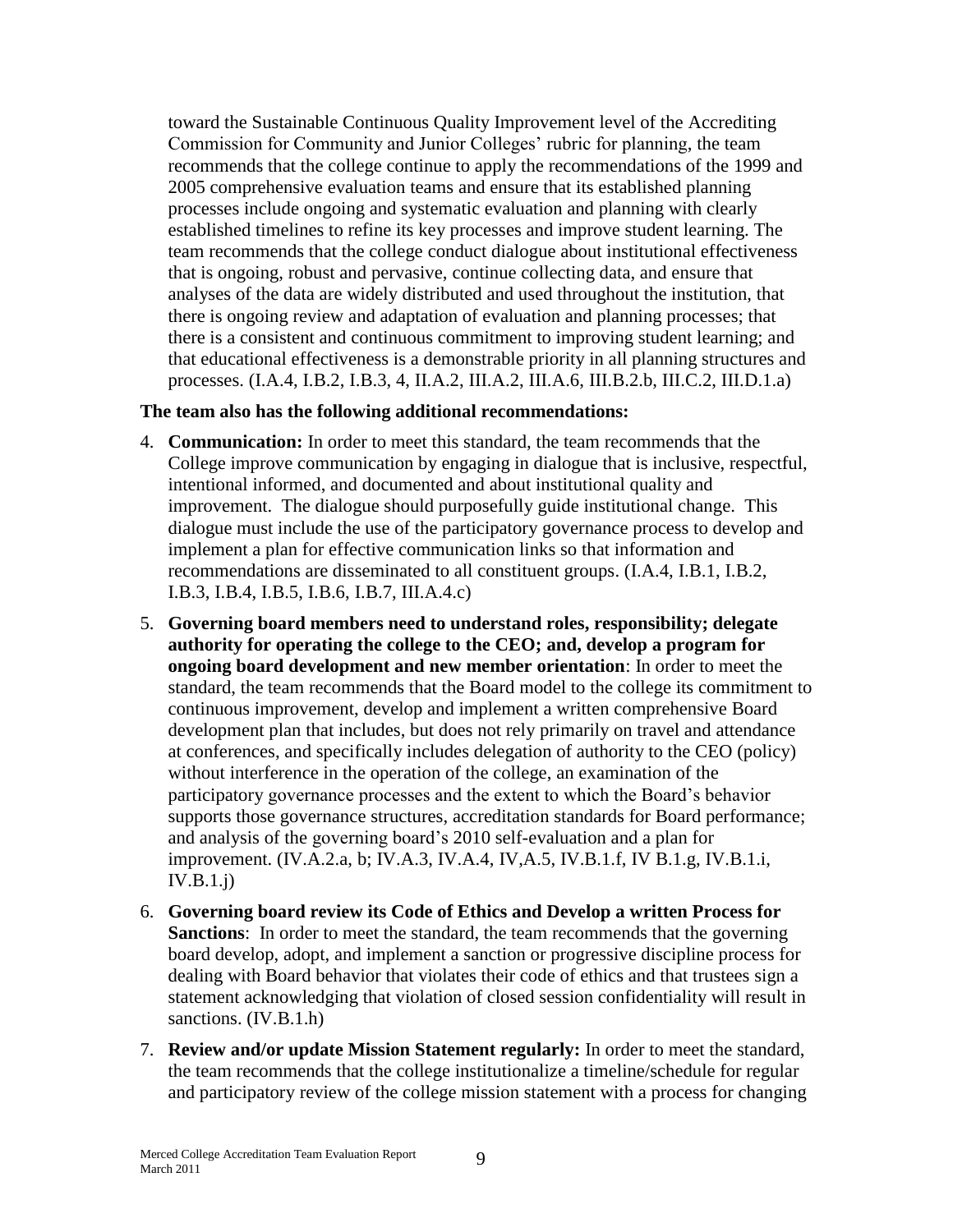the mission, vision and core values and beliefs when deemed appropriate through the review process. (I.A.1, I.A.2, I.A.3, I.A.4)

8. **Human Resources:** In order to meet the standard, the team recommends that the college develop and implement an organizational structure that includes a fully functional human resources division and develop, implement, and evaluate a Faculty and Staff Diversity Plan in order to adequately assess its record in employment equity and diversity consistent with its mission. The team recommends that processes for hiring classified and management staff be integrated with Institutional Planning. The College also needs to systematically assess the effective use of human resources and uses the results of the evaluation as the basis for improvement. (III.A.1.b, III.A.3, III.A.4.a-c, III.A.6.)

The team concluded that the governing board, administrators, faculty, managers, classified staff, and students to be overall hard working, creative, and optimistic. Team members were impressed and provided the following commendations:

#### **Group commendations:**

- 1. The team commends the college on its commitment to meeting the distinct and varied needs of its student population and the community within its wide service area by establishing and supporting the Los Banos Campus and the Business Resource Center.
- 2. The team commends the college on its foresight in building up unrestricted reserves that have served as a buffer for the district, its students, and employees during the state's economic downturn.
- 3. The team commends the college for success in developing a planning process that links to the budget allocation model.
- 4. The team commends the college for conducting a community charrette as part of its planning processes.
- 5. The team commends the college for including students in the participatory governance process.
- 6. The team commends the college for its efforts to increase technology and equipment.
- 7. The team commends the college's district-wide Staff Development Committee for its exemplary work.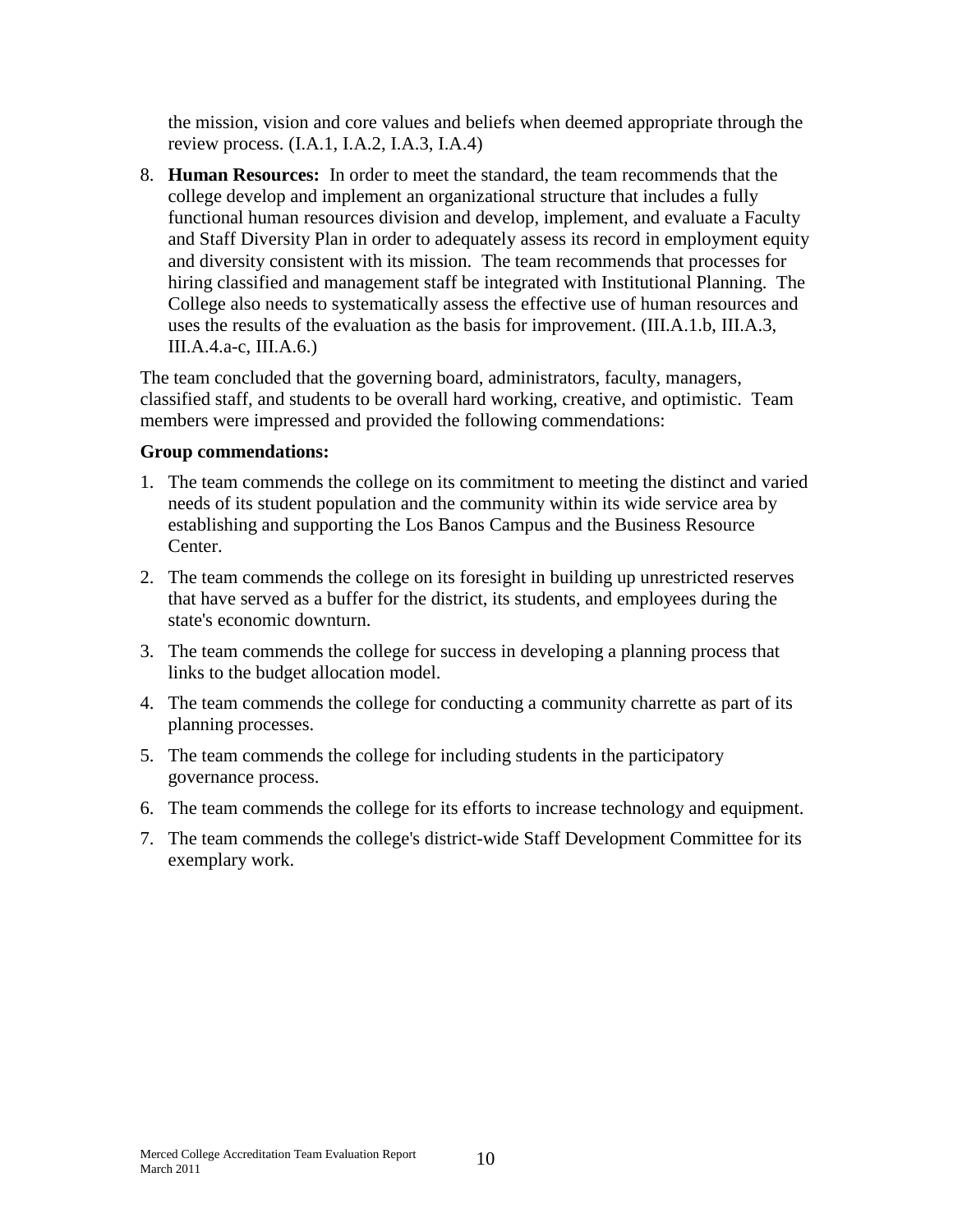#### **ELIGIBILITY REQUIREMENTS**

The team found Merced College to be in compliance with all eligibility requirements established by the Accrediting Commission for Community and Junior Colleges except Student Learning Achievement.

## **1. AUTHORITY**

The team confirmed that Merced College is authorized or licensed to operate as an educational institution and to award degrees by an appropriate governmental organization as required by each of the jurisdictions or regions in which it operates. The college is accredited by the ACCJC, Western Association of Schools and Colleges and is a part of the California Community Colleges system.

#### **2. MISSION**

The team found that Merced College's mission statement needs to be reviewed annually. The self study indicated, "The mission statement originally was adopted on December 15, 1998, and updated on May 7, 2002. It was reviewed most recently on November 3, 2009. It will be reviewed again in the fall of 2010 as part of a strategic planning process." A review of minutes from Board of Trustees meetings showed that the mission was most recently reviewed in May 2010. The team recommends that the college review its mission statement annually to ensure relevancy and currency to the needs of students. In other words, annual review and approval of the mission statement will make sure the college remains committed to meeting the needs of students.

## **3. GOVERNING BOARD**

The team found that the governing board remains responsible for the quality, integrity, and financial stability of the institution, thus ensuring that the institution's mission is being carried out. The governing board is responsible for ensuring that the college's financial resources are used to support a sound educational program. A seven member Board of Trustees is sufficient in size and composition to fulfill all board responsibilities.

The Board of Trustees is an independent policy-making body capable of reflecting constituent and public interests in board activities and decisions. A Conflict of Interest declaration is completed annually to ensure that governing board members are impartial. The team confirmed that current board members do not have any employment, family, ownership, or other personal financial interest in Merced College, which is a public institution. Information about governing board policies may be found in Board Policies and Administrative Procedures 2000 series, which is posted on the college's public website. Board Policy/Administrative Procedure 2710 and Administrative Procedure 2712 address conflict of interest.

#### **4. CHIEF EXECUTIVE OFFICER**

Merced College has a chief executive officer (Superintendent/President) who is appointed by the Board of Trustees and holds the necessary authority to administer board policies. The chief executive officer is not a member of the Board of Trustees. The name, address, and educational information about the chief executive officer may be found in the college's catalog. The Superintendent/President's contract makes it clear that it is a fulltime position.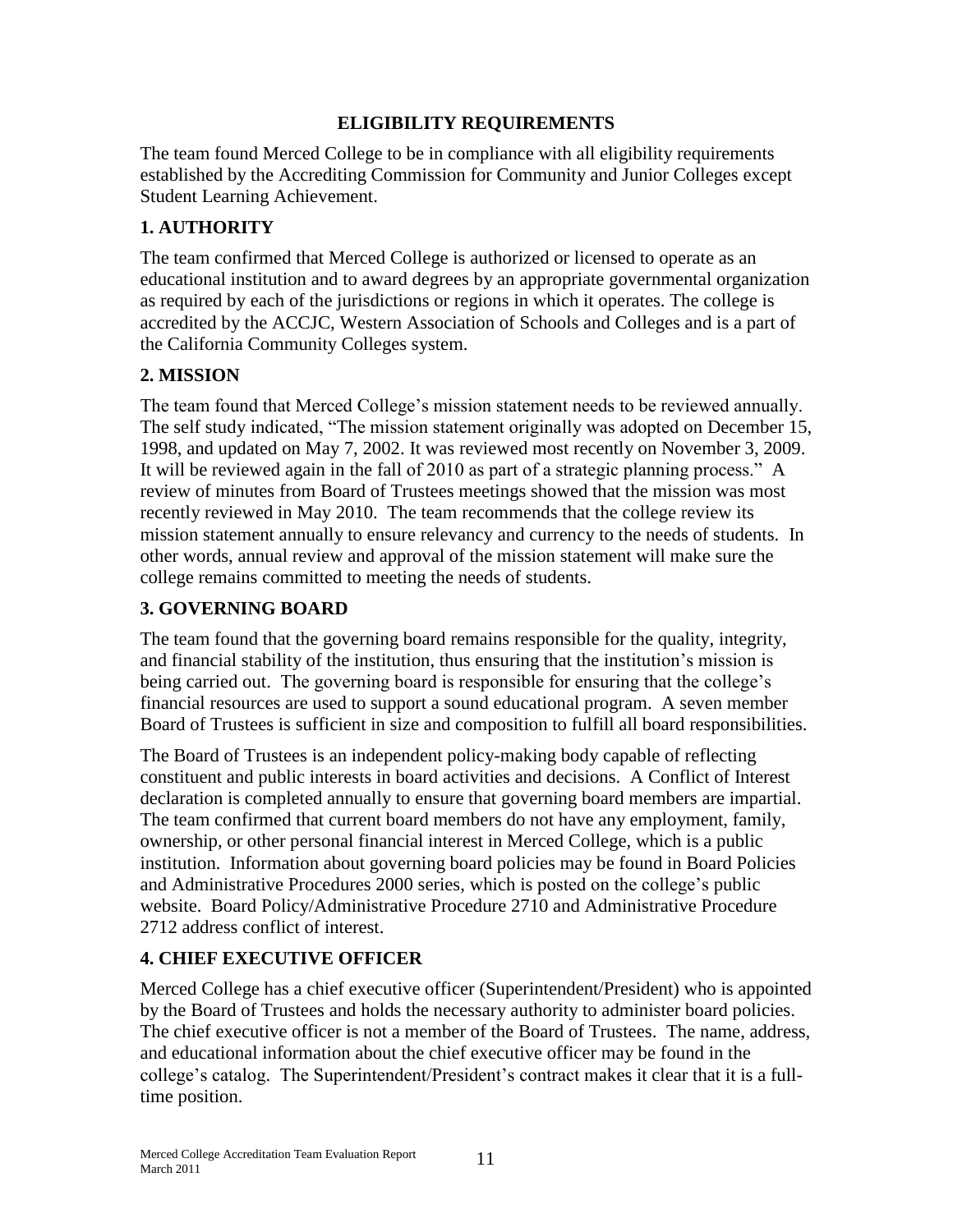## **5. ADMINISTRATIVE CAPACITY**

The team confirmed that the college has sufficient staff, with appropriate preparation and experience, to provide the administrative services needed to support its mission and purpose. The organizational structure may be found in the college's website, and the names and educational backgrounds of college administrators may be found in the 2009- 2010 college catalog.

## **6. OPERATIONAL STATUS**

Since 1967, Merced College has offered post-secondary education to students seeking to improve the quality of their lives and standard of living. Students are able to enroll in courses to obtain certificates, associate degrees, and/or transfer to universities. The team found that a copy of the college's current class schedule is published on the home page of the district's website, which is located at www.mccd.edu.

#### **7. DEGREES**

The team confirmed that a majority of students are enrolled in credit and non-credit courses offered as part of certificate and degree programs at Merced College. There are fewer students who attend not-for-credit or community services courses, which is evidence that Merced College offers programs that lead to degrees or certificates. The college catalog includes a list of the degrees, course requirements, and length of study for each program.

## **8. EDUCATIONAL PROGRAMS**

The team confirmed that Merced College's principal degree programs are consistent with its mission, are based on widely-recognized higher education fields of study, and are of appropriate length and breadth. The team affirms that the college's level of quality and rigor are consistent with the degrees offered and culminate in identified student outcomes. The team found that because of fewer course offering due to state budget reductions, students are taking longer to complete degree programs. The team confirmed that information describing programs, courses, curricular sequence, and locations of courses can be located in college's catalog.

## **9. ACADEMIC CREDIT**

The team confirmed that Merced College awards academic credits in compliance with the statutory and system regulatory requirements of the California Community College's Chancellor's Office. The college follows the Chancellor's Office's requirements for the awarding of academic credit. The team confirmed that college provides information regarding the awarding of credit can be found in the college catalog and board policies. The college applies formulas required to calculate units of credit predicated by Title 5 Section 55002.5, which governs the California Community Colleges.

## **10. STUDENT LEARNING ACHIEVEMENT**

Merced College has defined and published each program's expected student learning outcomes and achievement expectations. Assessment procedures are being implemented to regularly and systematically track students who have completed programs, no matter how or where offered. The team found that data regarding student learning outcomes can be reviewed in the college catalog and in departmental program reviews. Other outcome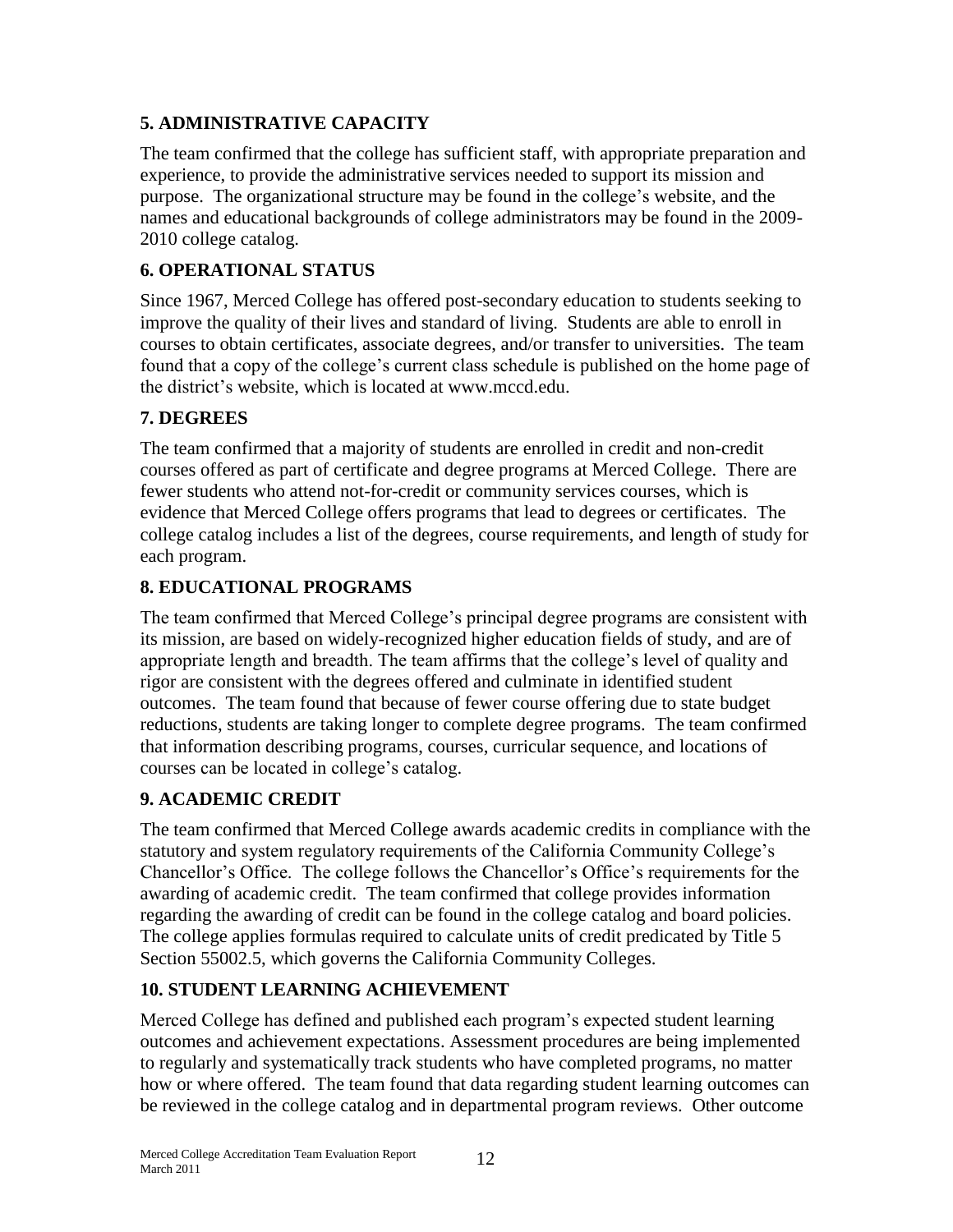data can be found on the college website in individual course descriptions and their student SLOs. However, the team found that the college needs to continue its efforts to become proficient in the implementation and assessment of SLOs at the degree, program, and course level.

## **11. GENERAL EDUCATION**

The team confirmed that the college defined and incorporated into all of its degree programs a substantial component of general education to ensure breadth of knowledge and promote intellectual inquiry. The general education component included demonstrated competence in writing and computational skills and an introduction to some of the major areas of knowledge. General education contains comprehensive learning outcomes for the students after completion. Degree credits for general education programs are consistent with levels of quality and rigor appropriate to higher education. A list and description of the general education classes offered are found in the college catalog. The team confirmed that all classes offered by Merced College are approved the California Community College's Chancellor's Office in order to ensure rigor. The college lists all course outlines via its CurricUNET system.

## **12. ACADEMIC FREEDOM**

Merced College's faculty and students are free to examine and test all knowledge appropriate to their discipline or area of major study as judged by the academic/educational community in general. Merced College maintains an atmosphere in which intellectual freedom and independence exist. The right to academic freedom can be found in Board Policy 4030.

## **13. FACULTY**

The team confirmed that the college employs qualified full-time and part-time faculty members. There are a sufficient number of faculty members with the experience to support all of the institution's educational programs. A clear statement of faculty responsibilities is provided to all faculty members. A list of all full-time faculty members and their degrees can be found in the college catalog. Adjunct faculty records are kept in the Office of Human Resources. The current class schedule lists the faculty members who are assigned to each class, and the Merced College Faculty Association contract describes faculty responsibilities.

#### **14. STUDENT SERVICES**

The team confirmed that the college utilizes several means of communication to inform students about its student services, which support learning and development appropriate to the college's mission. The college catalog and website contain information about student services, including those for special populations. The college provides data describing student learning outcomes for Student Services programs that can be reviewed on the college's website.

## **15. ADMISSIONS**

Merced College has adopted and follows admissions policies that are consistent with its mission and that specify the qualifications of students appropriate for its programs. The team confirmed that information about college admissions policies can be reviewed in the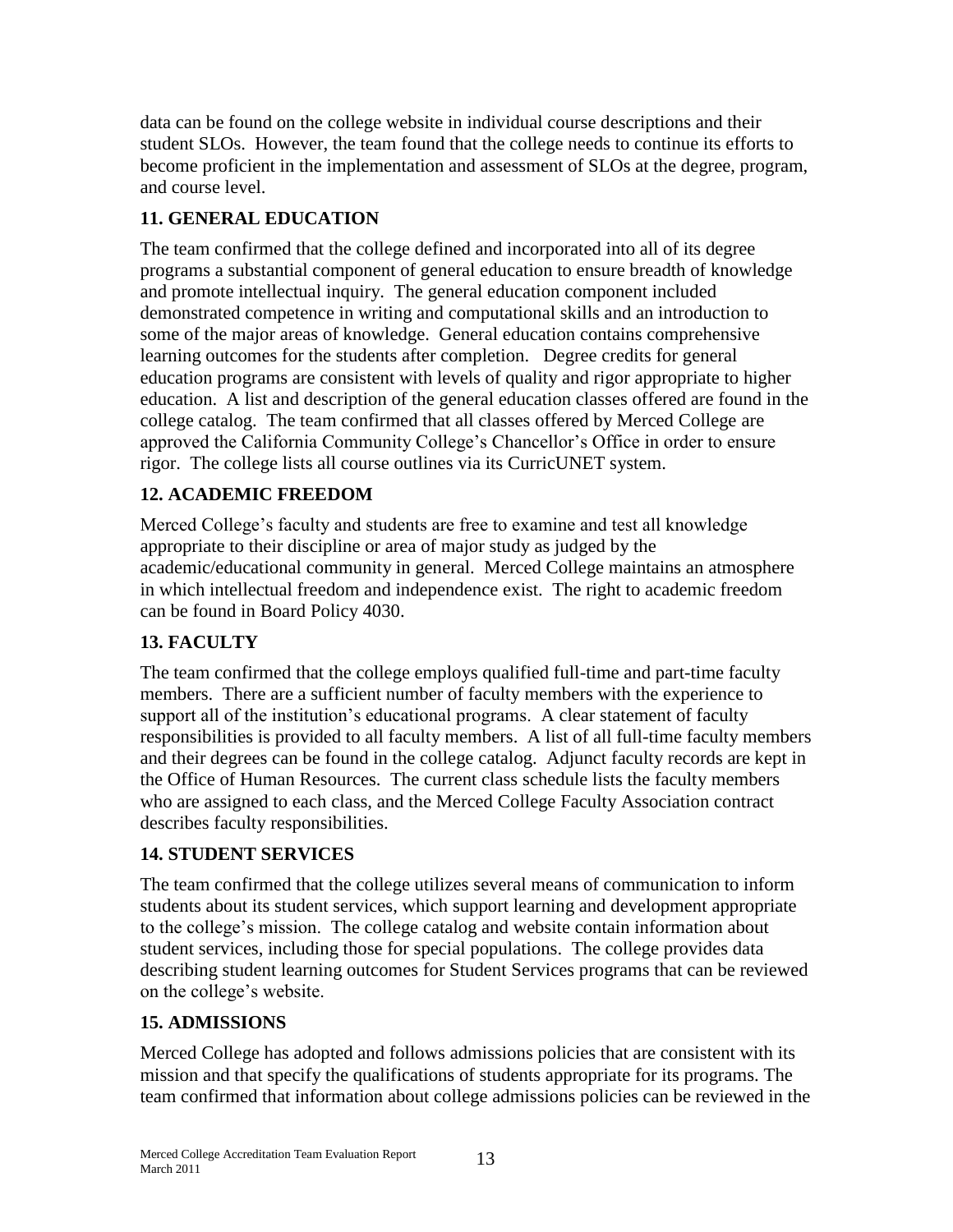college's catalog. The college provides potential students instructions on how to utilize the CCCApply online application tool.

# **16. INFORMATION AND LEARNING RESOURCES**

The team confirmed that the college provides students with specific long-term access to sufficient information and learning resources and services to support its mission and instructional programs in every format and wherever they are offered.

# **17. FINANCIAL RESOURCES**

Merced College makes public its financial documents to prove that there are adequate resources to support student learning programs and services. The team found budgetary and financial information available online and in the Office of Fiscal Services. Budgetary information about the Merced College Foundation may be located in the Office of Fiscal Services. The team found that a majority of the college's funds are allocated by the State of California and managed through the California Community College's Chancellor's Office.

## **18. FINANCIAL ACCOUNTABILITY**

The team confirmed that the college conducts annual audits and provides the reports to the Chancellor's Office and the local community. Each year, results of the independent audits are submitted to ACCJC along with annual reports. Audits are prepared by an outside certified public accountant, certified, and any exceptions were explained. Past, current, and proposed budgets can be found in the Office of Fiscal Services, along with audit reports and management letters. Financial aid reviews also can be reviewed in the Office of Fiscal Services. The team confirmed that the college does not participate in a student loan program.

## **19. INSTITUTIONAL PLANNING AND EVALUATION**

The team confirmed that the college evaluates and provides public notification about how well it is meeting its goals and the methods employed to do such, including assessment of student learning outcomes. The team found evidence of the college's planning for improvement of institutional structures and processes, student achievement of educational goals, and student learning. Progress was assessed regarding achievement of stated goals. Decisions were made through an ongoing and systematic cycle of evaluation, integrated planning, resource allocation, implementation, and re-evaluation.

## **20. PUBLIC INFORMATION**

The team confirmed that the college provides potential and current students with an annual catalog, which contains accurate and current regarding general information, requirements, and major policies. All public information specified by the Commission is listed in the college catalog.

## **21. RELATIONS WITH THE ACCREDITING COMMISSION**

The team confirmed that Merced College provides assurance that it adheres to the eligibility requirements and accreditation standards and policies of ACCJC. The college defines its requirements as required by all accrediting agencies. The college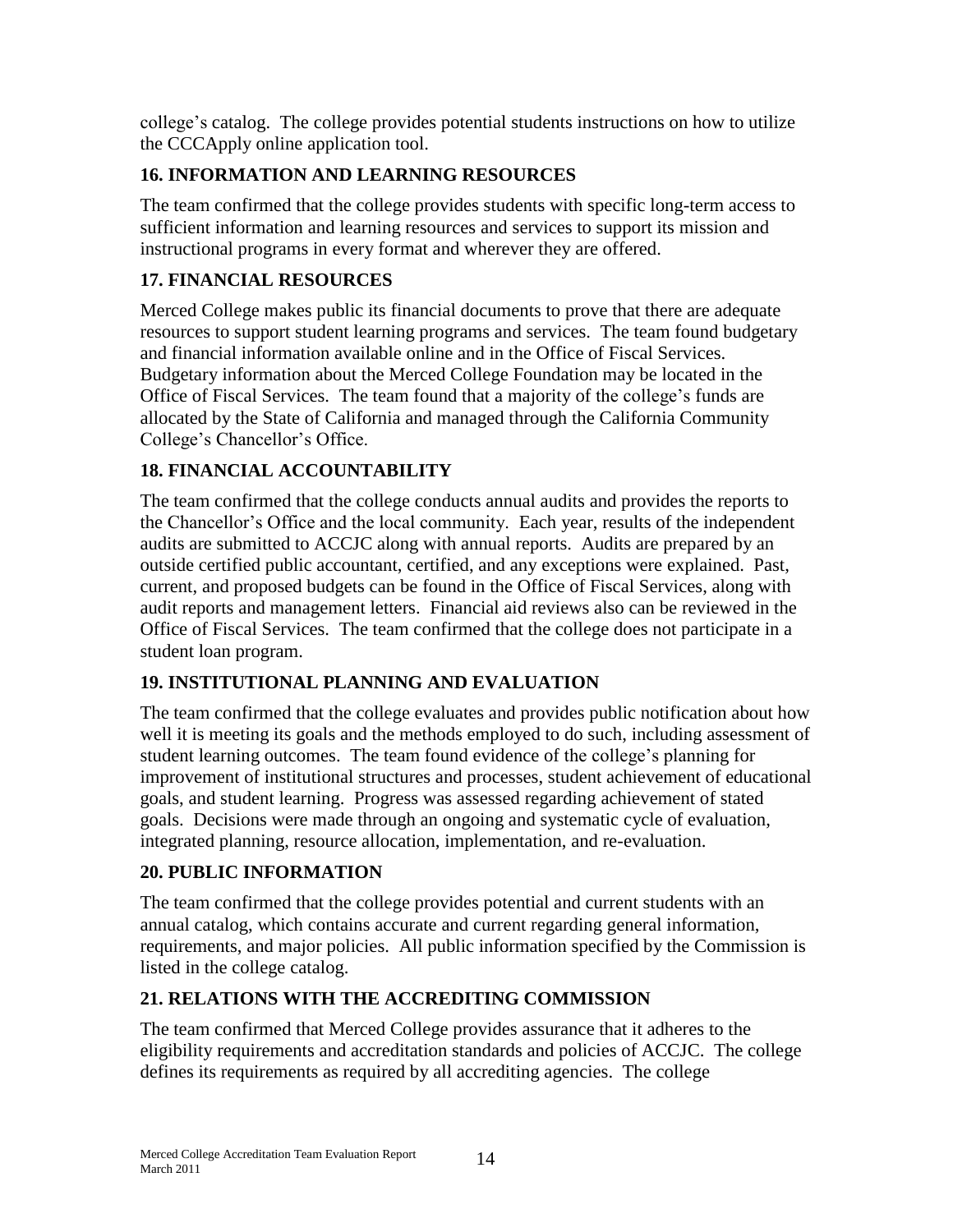communicates any changes in its accredited status and agrees to disclose information required by the Commission to carry out its accrediting responsibilities.

The team confirmed that the college adheres to all ACCJC requests, directives, decisions, and policies. The college sustains its accreditation with other organizations. The Diagnostic Radiologic Technology program maintains accreditation with the Joint Review Committee on Radiologic Technology, the sonography program maintains its accreditation with the Joint Review Committee on Diagnostic Medical Sonography, and the Addiction Studies program maintains its accreditation with the California Association for Alcohol and Drug Educators.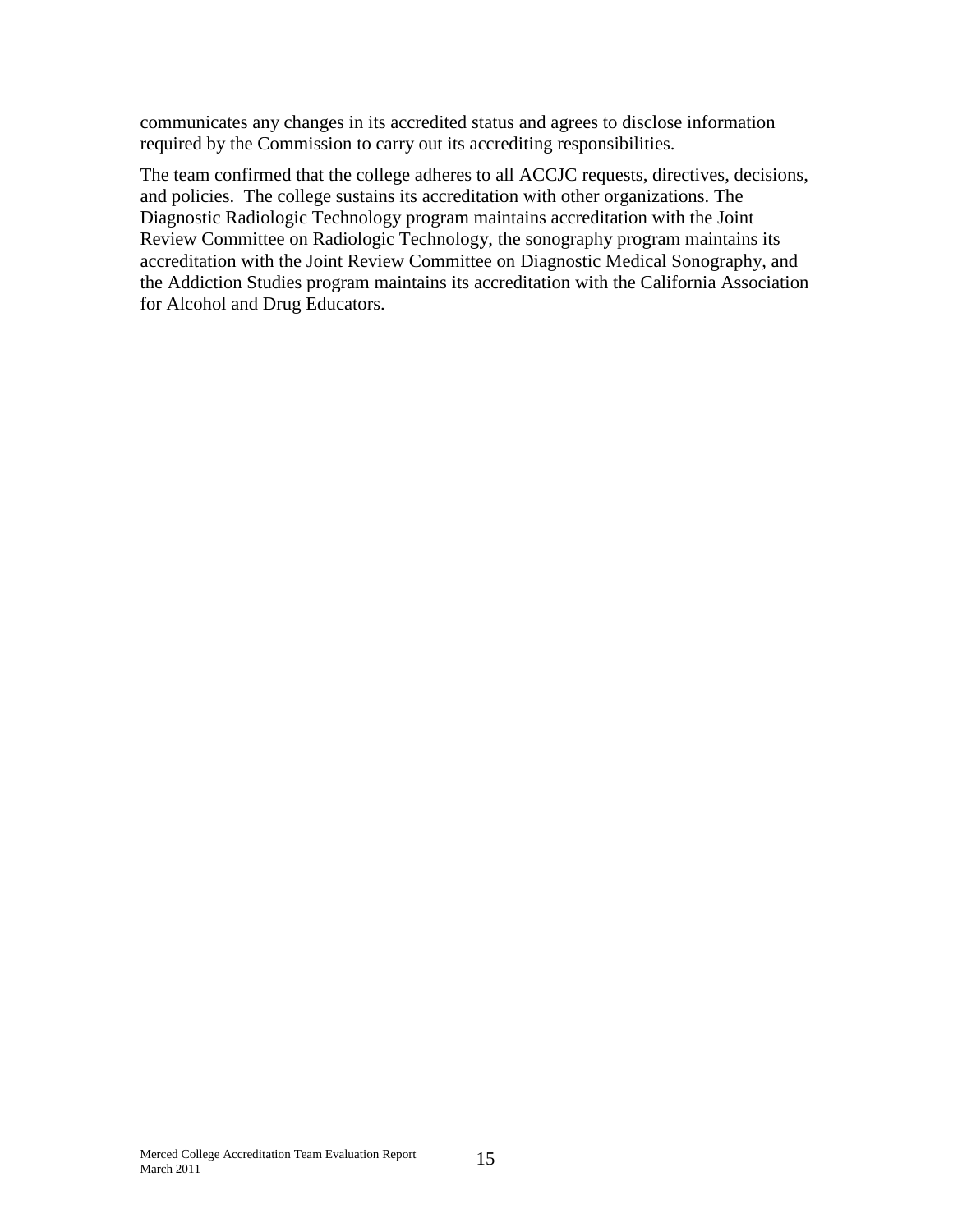Reports of the four standards and related findings, conclusions, evidence, and recommendations are as follows:

# **Standard I**

# **Institutional Mission and Effectiveness**

### **I.A Mission**

#### **General Observations:**

The standard self reflection is complete and well organized, however, the study never states explicitly whether the standard was met or not. An added statement regarding the level of satisfaction of the standard would be helpful in the future.

"Students are our focus and we are known by their success" is the mission statement of the college. The college has also adopted a vision statement and core values and beliefs, which help to more fully declare the intentions and culture of the college. The team found Merced College to be very student centered, supportive of the community, and appreciative of diversity both on campus and in the community. (I.A)

The Merced Community College District Board of Trustees reviews and approves the mission, but currently no board policy exists that indicates a process for regular, timely, and inclusive review or change of the mission. The college has not changed the mission, vision statement, or core values and beliefs since 2002. The mission occupies a central position in the master planning process for the college; and the master planning process is well represented by all constituent groups, including students. One change that could influence the mission review process is the college's recent effort to create a strategic plan, which will result in institutional goals. The strategic plan draft is not yet developed enough for the team to evaluate its long-term effect on the master planning process and its link to mission. (I.A)

#### **Findings and Evidence:**

The self study stated the college's mission statement was originally approved in December 1998, with the most recent update and approval by the Merced Community College District Board of Trustees in May 2002. The mission statement is clearly a statement of purpose, but the lack of recent evaluation and review by the institution and Board of Trustees raises some concerns. The mission and vision statements appear to be well integrated into the planning process of the institution. The mission statement is certainly easy to remember, however does not have the "traditional format." (I.A)

The Merced College mission statement does not actually address any educational goals other than general student success. The statement could be considered to be very broad based and a commitment to student success, but it is unclear whether this is equivalent to a commitment to achieving student learning. (I.A)

Additionally, the mission does not appear to speak to the intended student population or the diversity of that population. A more fluid mission allows for flexibility in reacting to changing student and community demographics, however, a clear statement about the intended student populations and student achievements helps to set the stage for difficult conversations about the levels of services that the college can support. (I.A)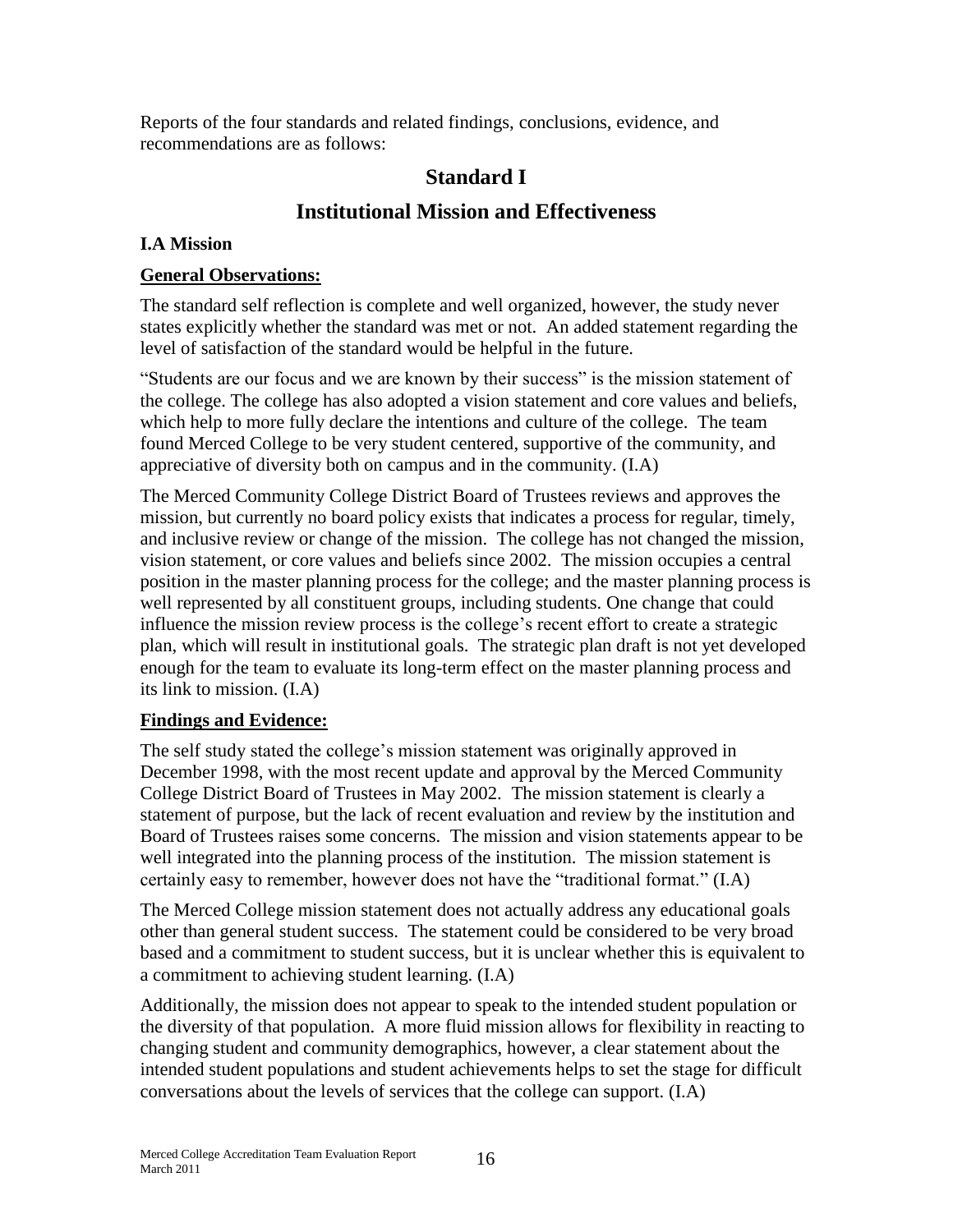The team discovered that page two of the college's current catalog includes a message from the superintendent/president in which it is stated that, "our mission is:

- To deliver programs that provide the first two years of university level instruction for students wishing to transfer to the university of their choice
- To provide terminal vocational and technical training programs which prepare students to take their place in the high skill workplace of the new millennium
- To provide lifelong learning and cultural enrichment opportunities for the community."

Though the message would meet the spirit and intent of the standard, to avoid confusion, the team suggests that the college take care to ensure that the only statement referred to as the "mission" is the one approved by the governing board.  $(I.A)$ 

The college community has discussed the "relevance of the mission statement to student learning." The college identifies the Educational Master Plan Committee (EMPC) as the vehicle to link the mission to student learning. The EMPC has met to discuss the connection between mission and student learning as evidenced by EMPC minutes from fall 2007 and spring 2008. (I.A.1)

There appears to be a consistent theme of developing SLOs that align with the mission statement, vision statement, core values and beliefs, and goals. The SLOs have been developed and refined over time as indicated by the dates of the evidence sited for this area. The college indicated that the institutional outcomes were written from the mission statement, however, a review of Board of Trustees meeting minutes showed that the institutional outcomes appear to be based not only the mission statement, but also the vision statement and core values and beliefs. (I.A.1)

After a review of online resources, SLO assessments, and EMPC meeting minutes, the team found that the college's student learning programs and services are broad based and thorough, serve the needs of the diverse student population, and meet the range of community needs in the college's service area. The college offers varied educational programs and all programs are assessed and modified through program review, which suggests an alignment with the college's purposes, character, and student population. Additional evidence includes reaction to student surveys and non-instructional program reviews, including those in student services. (I.A.1)

According to the self study, the mission statement was approved by the Board of Trustees on December 15, 1998, and most recently reviewed on November 3, 2009. The team was able to verify such through review of board meeting minutes. The mission statement, vision statement, and core values and beliefs are published in multiple locations (e.g. catalog, main website, and other marketing materials). (I.A.2)

The team perceived that the mission statement is consistently used in the institution's governance and decision-making processes; however, it does not appear to be reviewed on a regular basis. The documentation provided to the team indicates a minor revision in the mission statement since its adoption in 1998. The self study stated, and the team confirmed through review of the board of trustees meeting minutes, that the mission was reviewed in 2002, November 2009, and May 2010. (I.A.3)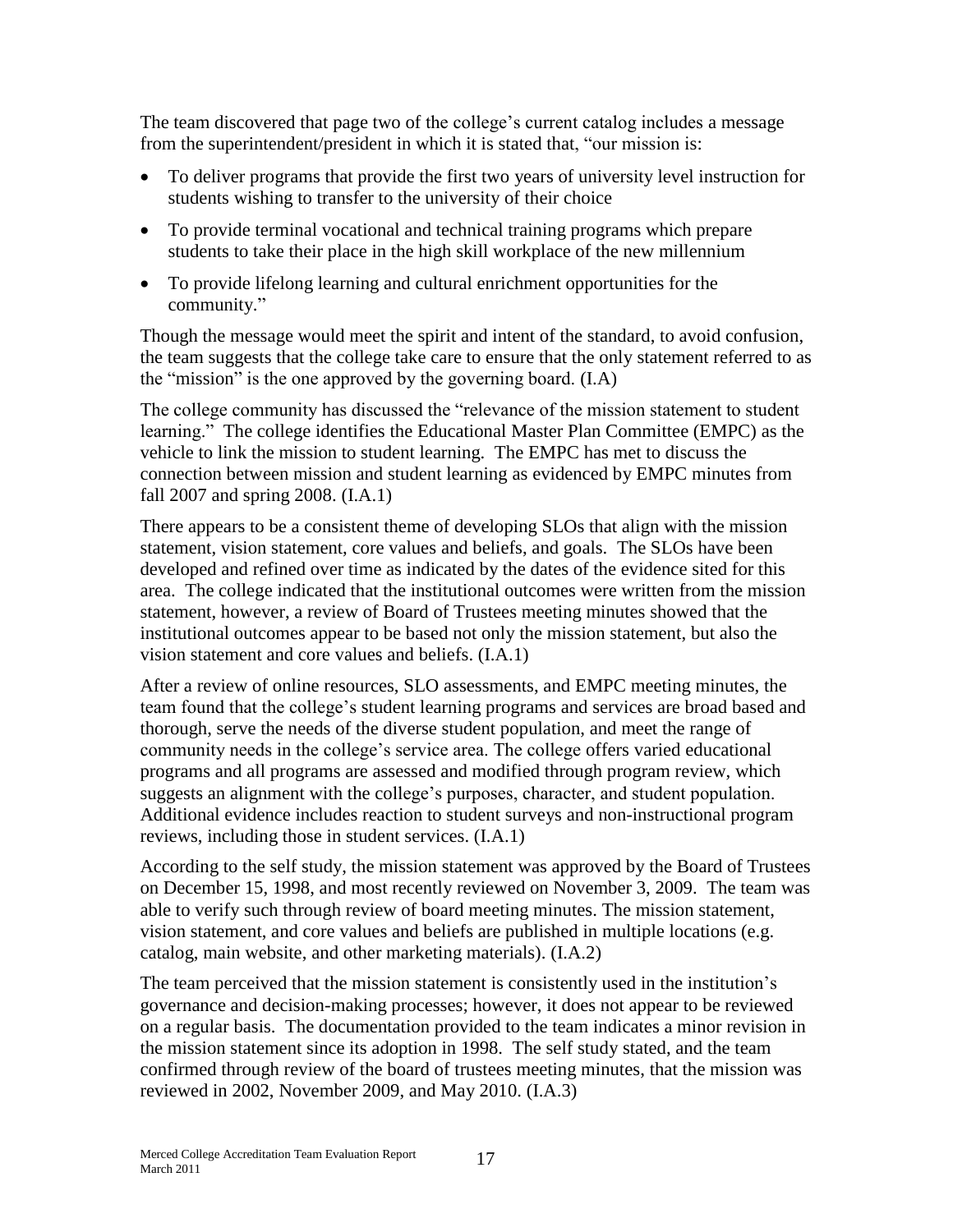The self evaluation identified that no board policy exists to provide a framework for mission change. The planning agenda associated with this section suggested development of institutional goals by February 2011, but did not include the writing of a board policy to direct the process of mission review. The district has not changed the mission statement, vision statement, core values and beliefs since 2002. The study suggested that evidence of an effective mission evaluation process was the level of participation in review of the mission, but there was no evidence (including documents and interviews) that anyone other than governing board members officially reviewed and/or approved the mission, vision statement, or core values and beliefs. Although it appears that participatory governance has been infused in the decision-making processes of the institution, the lack of process for regularly reviewing the mission statement, vision statement, and core values and beliefs indicates a problem with meeting this standard.  $(I.A.3)$ 

The self study states that the institution's mission is integral to institutional planning and decision making as all annual plans and program review documents must reflect the mission, vision statement, core beliefs and values, and institutional goals. The evidence should have reflected that college has conducted a full cycle of program review with the new annual planning process developed to better meet institutional planning and decision making processes. Some of the evidence provided for the mission driving program review, SLOs, and other achievement data included the Educational Master Planning Committee Handbook, program review website, program reviews on CurricUNET, and minutes of governing board meetings where the planning process was approved. The EMPC Handbook states that all departmental and institutional plans are expected to reflect the college's mission, vision statement, and core values and beliefs. (I.A.4)

The self study gave a planning agenda for strategic planning and institutional goals. The self study revealed that the master-planning process, and more recently the annual program review process, provides the opportunity for all constituents to make the mission statement, vision statement, and core values and beliefs central to planning and decision making. During planning and decision making, the mission statement is not utilized by itself, but is taken in conjunction with the vision statement, and core values and beliefs.  $(I.A.4)$ 

## **Conclusions:**

The college partially meets the standard. To fully satisfy standard I.A, the college needs to create and enact an inclusive and regular mission review and revision process. (I.A.3)

Taken by itself, the mission statement does not satisfy standard I.A requirements, however, whenever the mission is posted, either in print or online, it is accompanied by the vision statement, core values and beliefs, and philosophy. When taken as a whole, Merced College does communicate its broad educational purposes as well as intended student population. (I.A.1)

Although the college has implemented a six-year program review cycle and appears to be improving their planning as a result of including annual reviews, the college must sustain its efforts to ensure that planning and decision making is mission driven, ongoing, and systematic and includes clearly established timelines to refine its key processes and improve student learning. (I.A.4)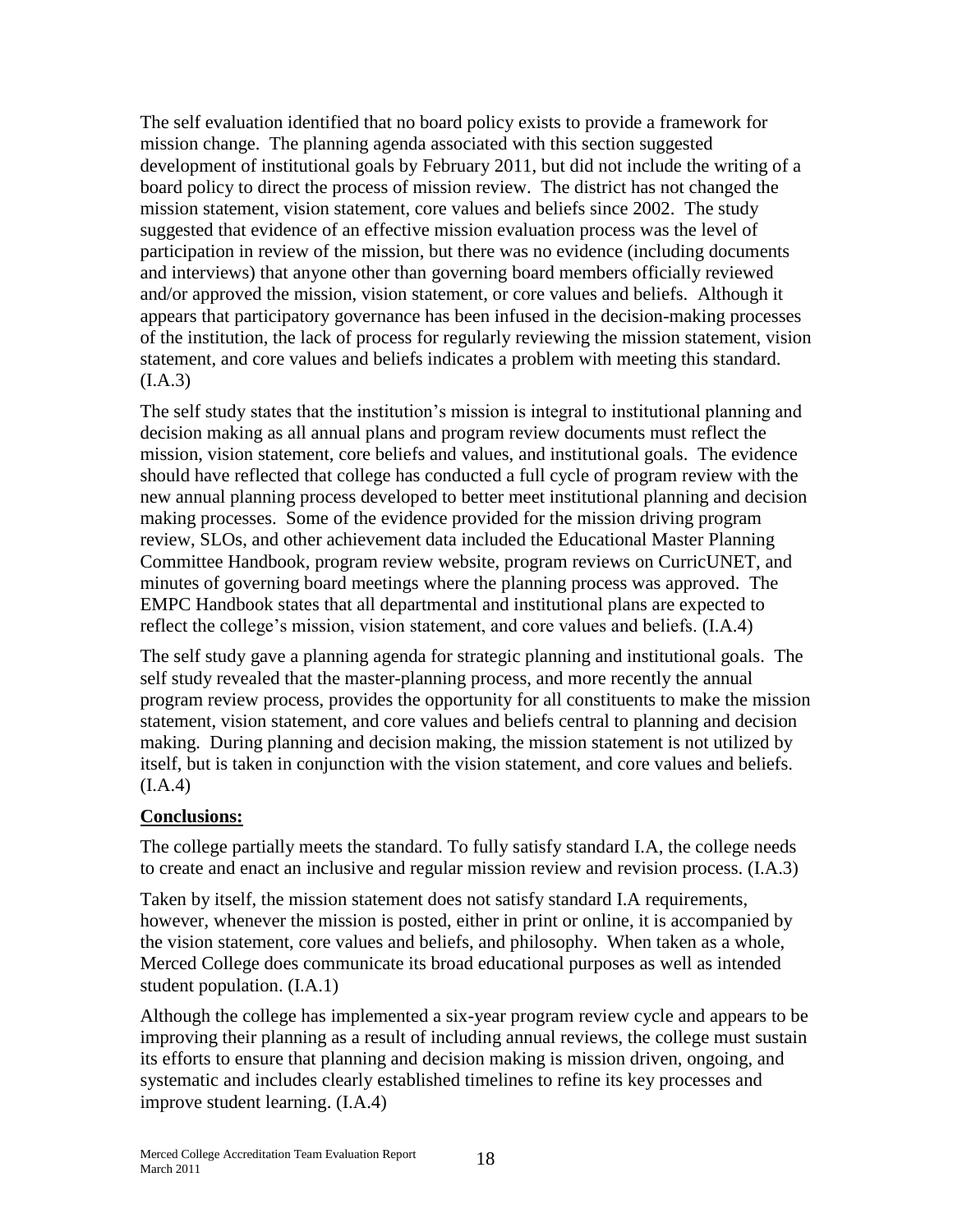#### **I.B. Improving Institutional Effectiveness**

#### **General Observations:**

Regarding institutional effectiveness, the team found that the college makes conscious efforts to produce and support student learning, assess student learning, and to make changes to the student learning process as a result of assessment. Data from SLO assessment, student achievement, and student demographics are regularly utilized in the program review and the master planning process. Although the annual review process is relatively new, having only completed one cycle, the culture of using data to make decisions is established at the college.

#### **Findings and Evidence:**

The college offers a variety of opportunities for faculty, staff, and students to participate, understand, and internalize the purpose of dialogue for continuous improvement of student learning and institutional processes. The master planning and participatory governance committees create forums for dialogue connecting planning with the mission statement, vision statement, goals, and core values and beliefs. The institution's commitment to facilitating dialogue is demonstrated by release time for a faculty SLO coordinator for instruction as well as a faculty coordinator for Student Services program review. The team verified through review of online resources and meeting minutes, evidence of institutional dialogue included in constituent group meetings, such as Academic Senate, Curriculum Committee, Instructional Council, Career Technical Education group, and Student Personnel Executive Committee. The use of "charrettes" in fall 2010 to facilitate development of the strategic plan is also evidence of the collegial dialogue that occurs at the college and the college's faculty and staff development program provides another opportunity to improve skills and to discuss best practices for many constituents. (I.B.1)

At the level of student improvement (primarily programs), participants utilize the following data to discuss planning and recommendations for improvement: SLO assessment, student demographics, student achievement, and labor market demands. Now that the program review process is on an annual basis for instruction, and will soon be annual for student services and non-instructional areas, the college will be better positioned to react to information gleaned from the dialogue. (I.B.1)

A review of the college's program review, SLO, and EMPC websites confirmed that the college has completed one full cycle of the 6-year program review, but only the most recent cycle of program reviews directly linked planning to resource allocation. As a result of the analysis of the planning process, program review is now annual in the years between the comprehensive reviews. The self study identified that all program review products are available to the campus community on the intranet. This ensures that planning and resource allocation are transparent. (I.B.1)

The college sets goals and objectives that are consistent with its stated mission, vision, core values and beliefs, and goals. The college has a program review cycle and a master planning process with committee structures to support the college's institutional effectiveness and continuous improvement cycle. Research supports the process with data, and the Master Planning Handbook guides the process. (I.B.2)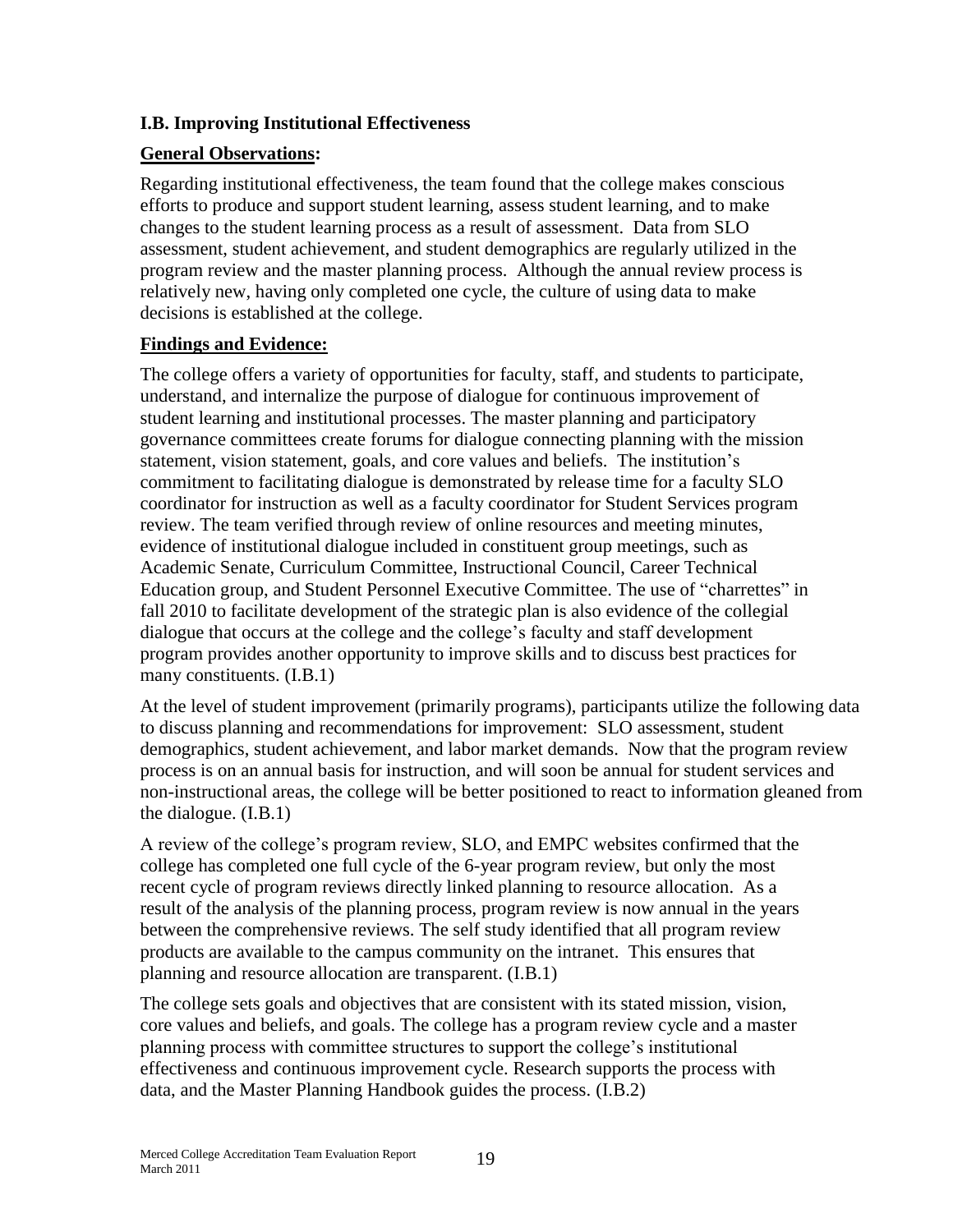The district evaluates the mission, vision, and core values and beliefs via institutional outcomes and assessment. The understanding of and commitment to goals are established through the program review/master planning process. The results of program review are available to all constituents on the intranet. (I.B.2)

The program areas (including the Board of Trustees) develop goals as a result of the assessment and reflection during the evaluation process. As evidence of closing the goal setting and implementation loop, the district referenced passage of two bonds that impact the implementation of facility master planning, Board goal planning, student access and success, technology, and teaching and learning. The team found evidence, including program reviews, Board of Trustees goals, and EMPC goals and resource allocation process, of broad and significant dialogue regarding institutional effectiveness and educational quality and improvement. (I.B.2)

Though the college has documented processes for encouraging dialogue and the dialogue is occurring in many instances, interviews with faculty, administrators, and staff contradicted the self study to some degree. The team found through its interviews that poor communication has become a serious issue. Employees believe that there is lack of mutual respect between certain senior administrators, faculty, managers, and classified staff, and the team suggests that this issue be addressed promptly. (I.A.2, I.B, I.B.2, I.B.4, I.B.5)

The team found evidence to support that the college has integrated planning that is explicitly linked to budget, such as the calendar identifying processes which are linked to the state budget cycle. Also, the team found evidence of systematic review and evaluation of SLOs with research generated data to support the assessment process. This systematic review and evaluation of SLOs will be considered ongoing if the college continues the process to improve student learning. (I.B.3)

Board of Trustees meeting materials provided proof that the district makes decisions in a systematic, ongoing cycle based on goals, evaluation, planning, resource allocation, implementation, and re-evaluation and online resources revealed that the data used in the planning process is both qualitative and quantitative. For example, during the previous program review cycle, the process did not coordinate directly with the state budget cycle. To remedy the situation, in December 2009, the Board approved a new process. Thus, the evidence of a culture of assessment and a practice of continuous improvement is well-established; however, the clear link to timely resource allocation data is new. The fact that the college made the change to include annual reviews and is developing a strategic plan is evidence of completing the cycle of evaluation for their planning process. (I.B.3)

The college has a Master Planning Handbook that informs the planning and decision-making process and includes the structure of the committees, how membership is defined, and the workgroups supporting the process. The participatory governance process provides that representatives of faculty, staff, students, and management are involved in the decision making process for the college. The team confirmed that the college has implemented a resource allocation model supporting the activities of the institution and receives the additional support of an active non-profit foundation, the Office of Grants and Institutional Research, a department of Economic and Workforce Development, and a community which voted for bond funds to support new educational facilities. (I.B.4)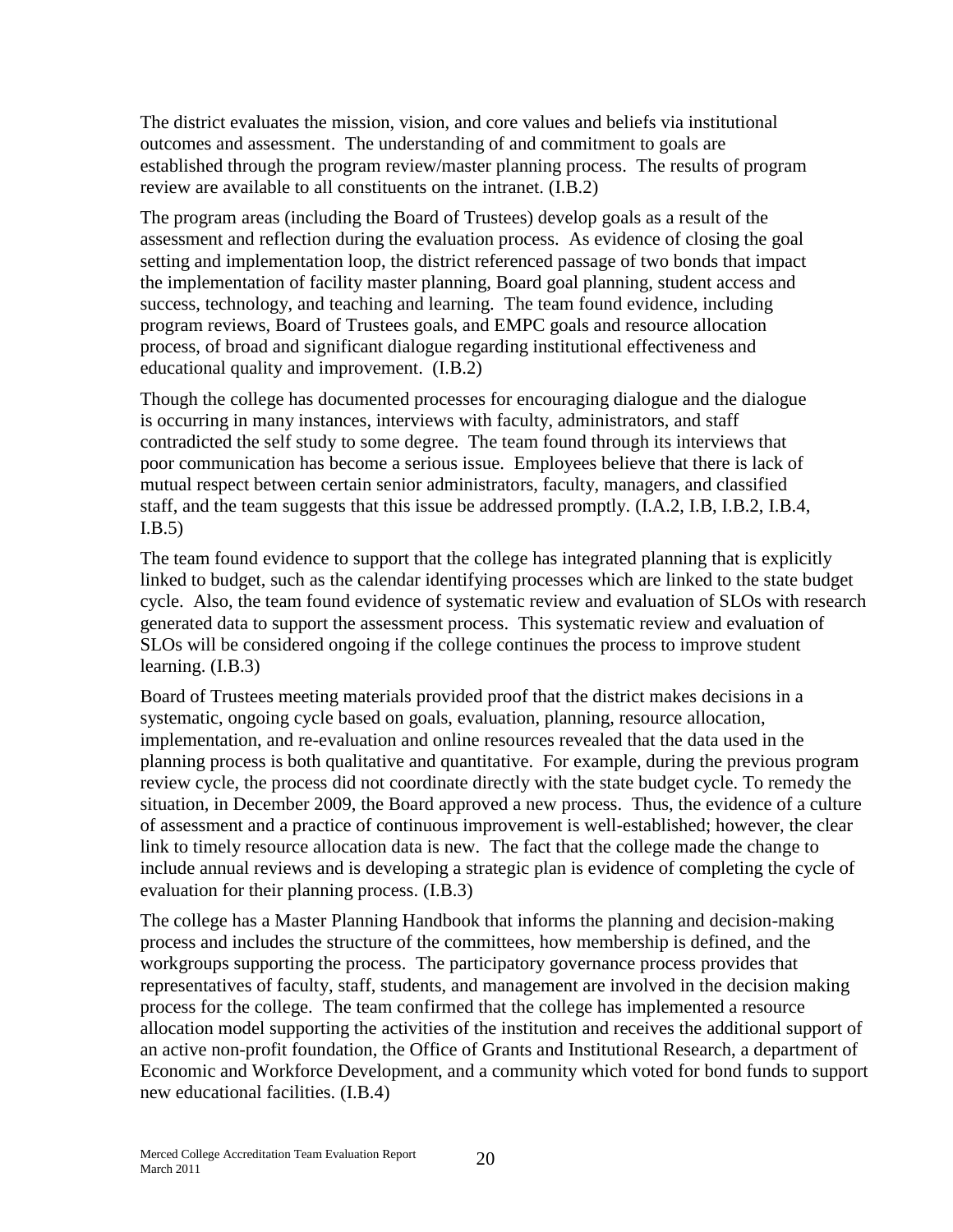The college has an inclusive process for planning and resource allocation set forth in its EMPC Handbook. Broad involvement is guaranteed through nomination procedures that constituent groups employ to populate the EMPC and other master planning or program review committees. AB1725 is helpful in guaranteeing faculty presence specifically. The previous comprehensive evaluation team's recommendation focused on greater inclusion of students, and the college has addressed the issue through an enhanced student governance program and the Associated Students of Merced College. A review of committee websites provided evidence that other ad hoc committees are also participatory and inclusive and either directly or indirectly influences the planning process. (I.B.4)

Although the governance process provides the opportunity for inclusion, it was made apparent to the team through interviews that many faculty and staff do not feel valued and welcome in the governance process. Of additional concern was faculty and staff perception of being disrespected and demeaned during governance meetings, which has resulted in a culture of fear to contribute openly during meetings. The team concluded that if faculty and staff do not feel open to share opinions that differ from the current practice, continued participation by faculty and staff on committees will become even more difficult. (I.B.4)

The community recently voted to pass local bond measures to support the building and remodeling of several buildings, including the Los Banos campus. The Merced College Bond website and the facilities strategic plan gave evidence of the community's inclusion in the planning process, for which the district should be commended. Additional evidence of community involvement includes the building of the new Allied Health Center via a donation procured by the Foundation and the arrangement of customized local employee training contracts through a cooperative relationship between the Economic and Workforce Development division and the Merced County Department of Workforce Investment. (I.B.4)

The team confirmed through reviewing evidence and interviews, that the college collects a variety of assessment data at all levels of planning and uses that data to improve institutional effectiveness and improve services to students. The college periodically participates in statewide and/or national surveys to assess student satisfaction. The college indicates in its self study and the team confirmed through a review of advisory committee minutes and SLO website that assessment is used to support student retention, success and persistence; this includes broad planning (placement score results) as well as specific planning at the course level (nursing competencies, capstone projects, common department exams). Also, the college uses data (in addition to FTES, retention, success, and persistence demographics) for enrollment management to ensure that the college is responding appropriately to student demand and need. (I.B.5)

After reviewing evidence and conducting interviews, the team found that the college makes relevant data accessible to campus users from the intranet. The college is planning to make selected data available to the public. The Technology and Institutional Research website is regularly updated and houses district reports and research projects. As evidenced by the website, the college also participates in national studies such as CCSSE and the American College Testing student opinion survey. This information helps to gauge student satisfaction with college services. The college also provides data/reports to the state and the federal government as appropriate. The college uses the intranet to communicate planning/assessment results effectively within the college community. External communications include the required CTE reporting mechanisms and reports on the college website regarding information for the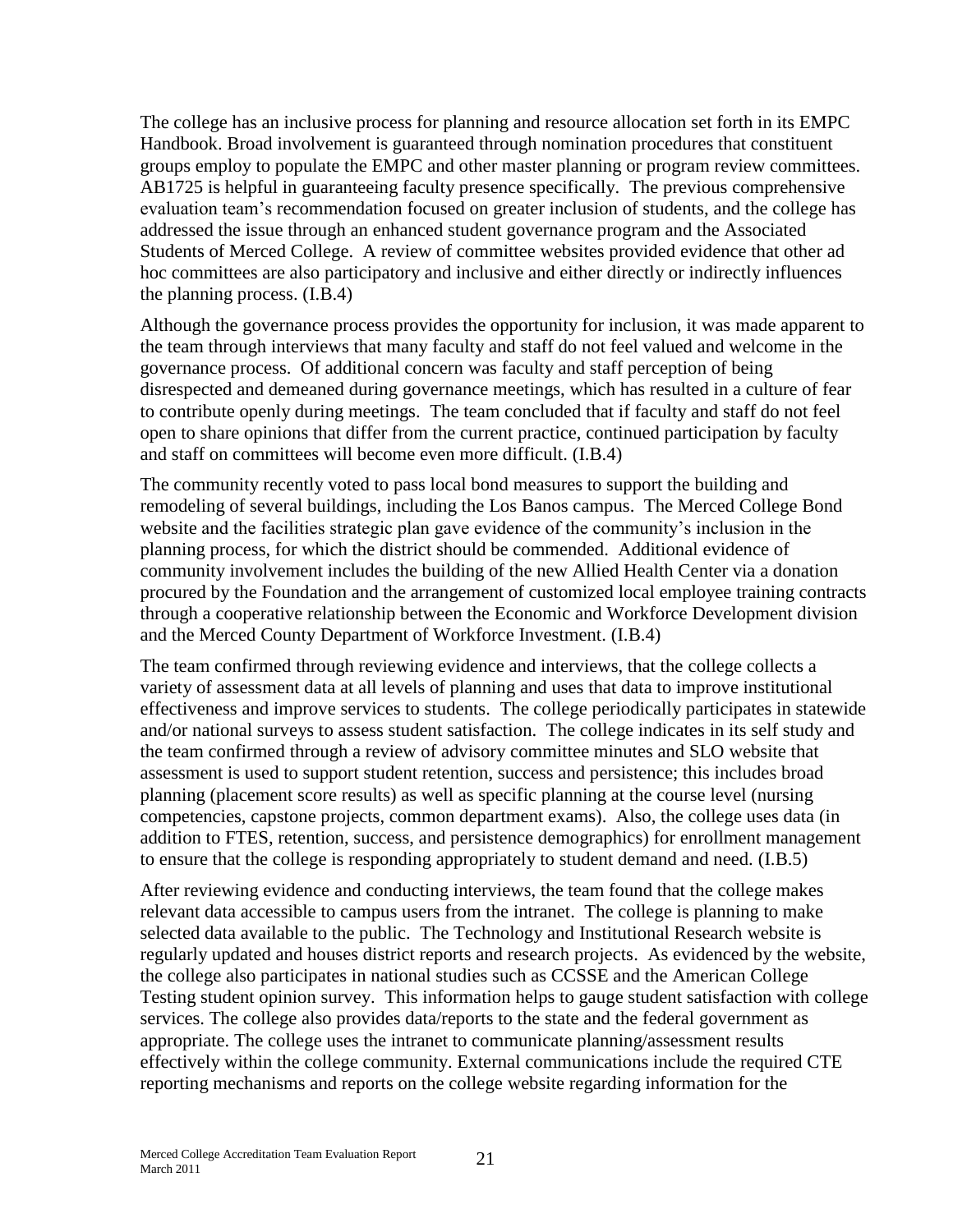community. Also, the Public Affairs office utilizes social networking sites to distribute college information. (I.B.5)

The team found that the college recently created a formal process to ensure the effectiveness of ongoing planning and resource allocation, moving away from the informal process of evaluation it has been using. The first cycle of the process occurred in 2009-2010 through the master planning committees. The institution indicates evidence of its commitment to ongoing evaluation and planning through the model of past practices and the changes it has been making as it moves forward. Changes to program review also demonstrate the college's commitment to review the department-level evaluation process. (I.B.6)

The college recommended development of a template and schedule for annual review of collegewide planning processes based upon a "lessons learned approach". The college believes that this evaluation will provide a culture of assessment and continuous improvement for the planning process. Evaluation of the planning processes needs to be efficient, straightforward, and userfriendly. The changes made to program review and resource allocation are in themselves evidence of systematic review of effectiveness. The college has a history of basing changes in policies and practice on data analysis relative to goals from courses and programs to the institution. (I.B.6)

The team found that the college has assessed its evaluation process and has found that program reviews have proven to be an effective tool in providing evaluation. Results of the program review process have been used to improve instructional programs, student support services, library, administrative units and technology and research through resource allocations. Program review and assessment processes have been modified and revised over the past five years in an attempt to make them more responsive to the institution's mission, vision, core values and beliefs, and institutional goals and to promote student learning and increase institutional effectiveness. However, in order to meet the standard, the college needs to be able to show a consistent process with progress toward meeting the goal of sustainable continuous quality improvement. (I.B.7)

The college's evaluations of program review and assessment procedures have resulted in changes to processes, and instructional and non-instructional unit program reviews. For instance, the program review itself will be electronic from now on to make the process more user-friendly in response to feedback from previous review evaluations. (I.B.7)

The college cites the Board of Trustees' "funding handout" as evidence of improvements made from this planning process in: instruction and student support services, library, administrative units, and research and technology. However, the team found that the "funding handout" is not sufficient evidence to prove that the college has achieved the level of sustainable, continuous quality improvement set forth by the ACCJC's planning rubric. (I.B.7)

#### **Conclusions:**

The team found that college partially meets standard I.B. The college should immediately seek ways to improve communication between senior administrators, faculty, managers, and classified staff in order to foster mutual respect, which will lead to improved institutional effectiveness (I.B, I.B.2, I.B.3, I.B.4)

Given the work the college has done with the annual program review process, the college could meet the standard in time. Regarding the ACCJC rubrics for program review and planning, the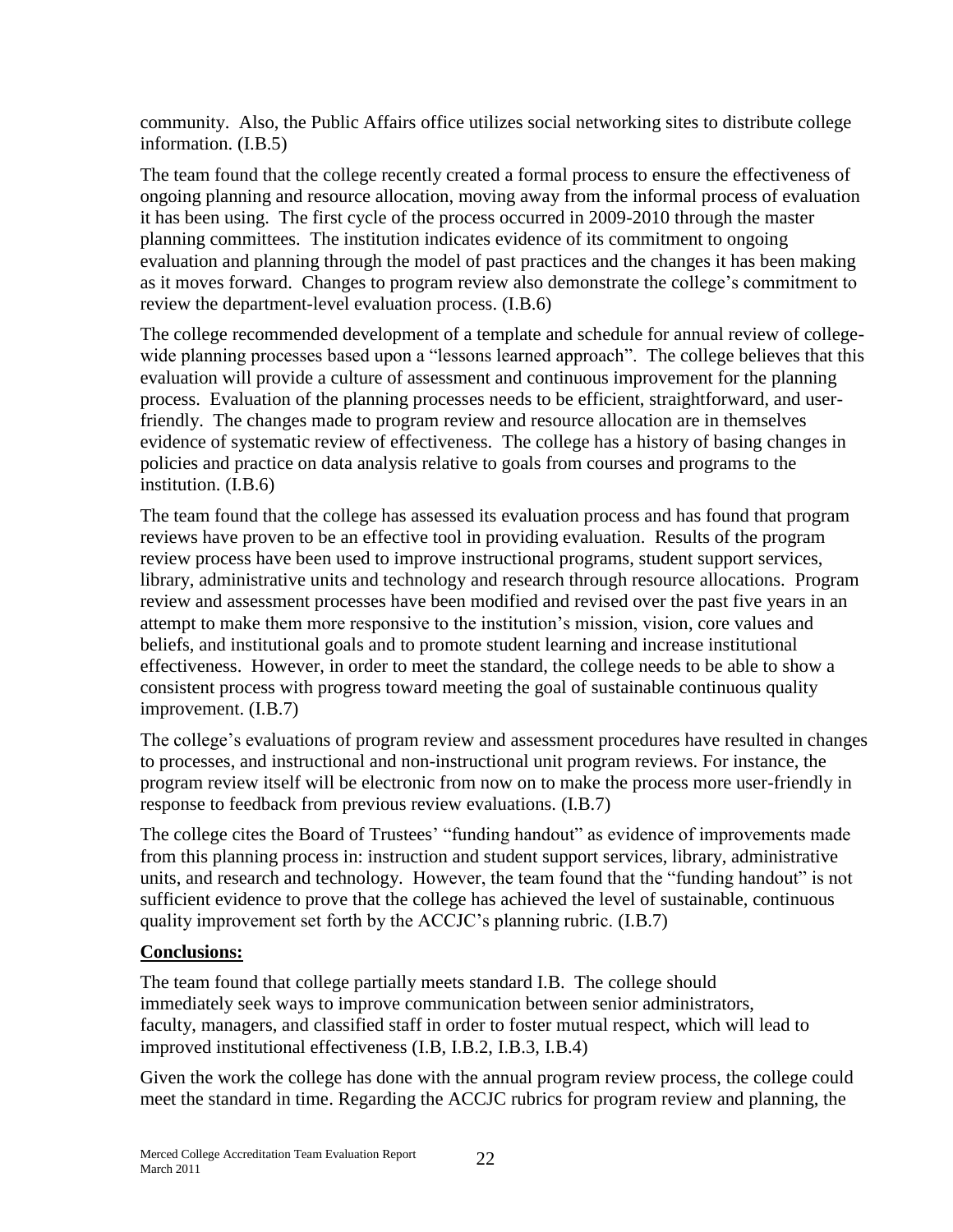college is well beyond the awareness and development levels , and, based on the evidence related to the annual planning process, the college is working toward the proficiency level for planning and program review. The college has significant work to do to reach the sustainable continuous quality improvement level. The college has included on its planning agenda completion of the strategic plan to formalize the goal setting - prioritization/allocation process that had been in place previously. A draft of the strategic plan is now available. Based on the evidence, the college partially meets this section of the standard. In order to meet the standard, the college needs to show continuous and sustainable improvement with the new models in place (strategic plan and annual program review process) and continue to use and evaluate its annual planning process to validate changes in programs and resource allocation. In addition, in the self study, the college recommends a planning agenda to include monitoring the use of new program review software that will validate the effective link to resource allocation from program reviews. The college does not meet this section of the standard. In order to meet this standard, the college needs to follow through on the evaluation of the new program review software, and to continue to implement and evaluate the annual program review process. (I.B.1, I.B.2, I.B.3, I.B.4, I.B.5)

The planning agenda recommends a move of data to SharePoint, which the college believes will increase accessibility to the public. The self study planning agenda does not include the types of data to be moved or a timeline. The team suggests that the college make the narrative of program review, annual reviews, and course outlines accessible to the community served by the college and create a timeline as well as a specific list of included data/reports to increase public access to district data. (I.B.5)

The team suggests that the college develop a template for annual review of the college's planning process including a schedule for all to committees to perform and document the review. (I.B.6)

#### **Standard I Recommendations:**

- **1. Program Review**: In order to meet the standard and ensure that progress continues toward achieving the Sustainable Continuous Quality Improvement level of the Accrediting Commission for Community and Junior Colleges' rubric for program review, the team recommends that the college continue to apply the recommendations of the 1999 and 2005 comprehensive evaluation teams, fully implement its new program review process, and ensure that the process is ongoing, systematic and used to assess and improve student learning and achievement and that the results of program review are used to continually refine and improve program practices (I.B.2, I.B.3, I.B.5, II.A, II.A.5, II.C.2, III.D.3).
- **3. Integrated Planning, Evaluation, and Resource Allocation, and Decision-Making Process**: In order to meet the standard and to ensure that the college progresses toward the Sustainable Continuous Quality Improvement level of the Accrediting Commission for Community and Junior Colleges' rubric for planning, the team recommends that the college continue to apply the recommendations of the 1999 and 2005 comprehensive evaluation teams and ensure that its established planning processes include ongoing and systematic evaluation and planning with clearly established timelines to refine its key processes and improve student learning. The team recommends that the college conduct dialogue about institutional effectiveness that is ongoing, robust and pervasive, ensure that data and analyses are widely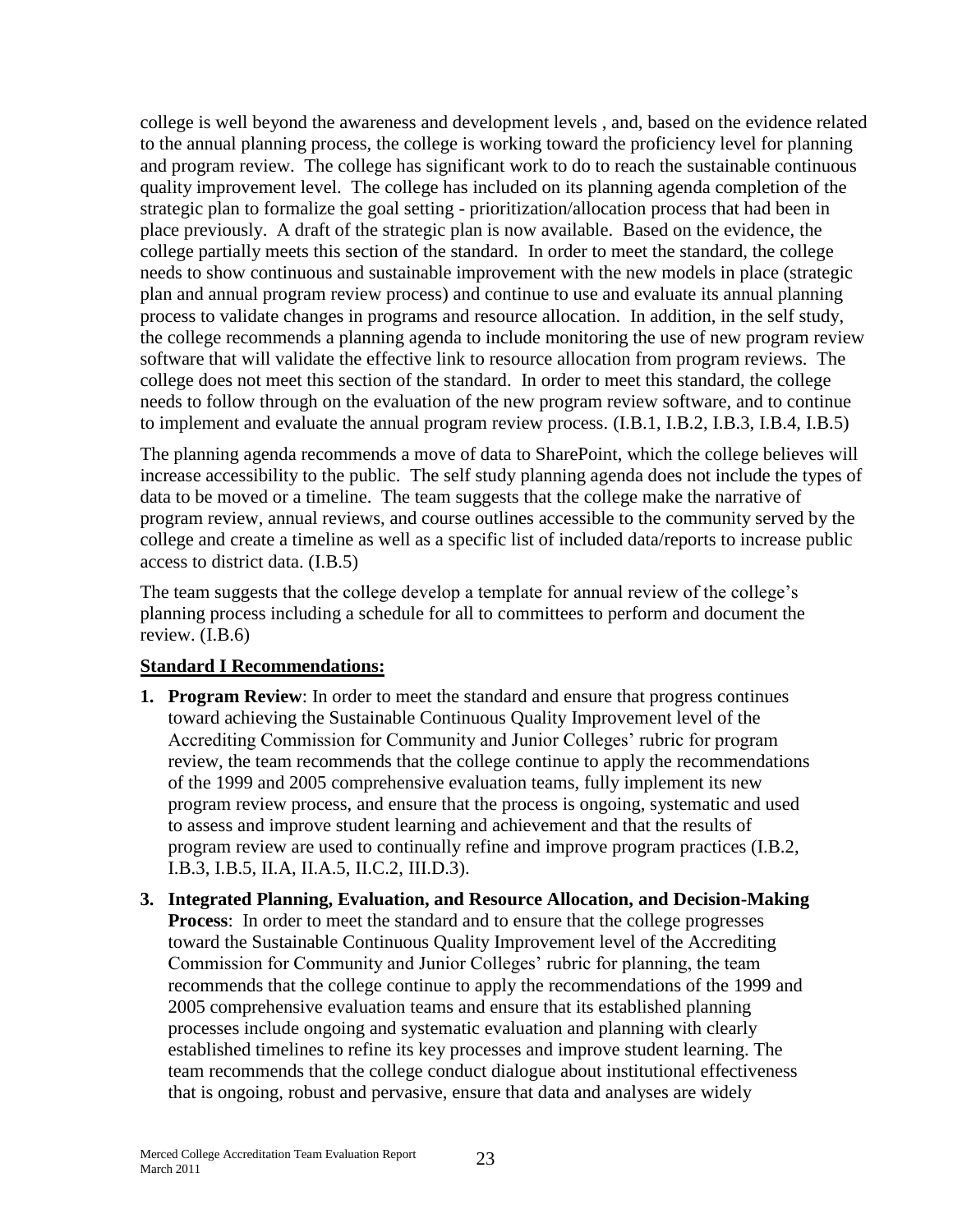distributed and used throughout the institution, that there is ongoing review and adaptation of evaluation and planning processes; that there is a consistent and continuous commitment to improving student learning; and that educational effectiveness is a demonstrable priority in all planning structures and processes. (I.A.4, I.B.2, I.B.3, 4, II.A.2, III.A.2, III.A.6, III.B.2.b, III.C.2, III.D.1.a)

- **4. Communication** In order to meet this standard, the team recommends that the College improve communication by engaging in dialogue that is inclusive, respectful, intentional informed, and documented and about institutional quality and improvement. The dialogue should purposefully guide institutional change. This dialogue must include the use of the participatory governance process to develop and implement a plan for effective communication links so that information and recommendations are disseminated to all constituent groups. (I.A.4, I.B.1, I.B.2, I.B.3, I.B.4, I.B.5, I.B.6, I.B.7., III.A.4.c)
- **7. Review and/or update Mission Statement regularly** In order to meet the standard, the team recommends that the college institutionalize a timeline/schedule for regular and participatory review of the college mission statement with a process for changing the mission, vision and core values and beliefs when deemed appropriate through the review process. (I.A.1, I.A.2, I.A.3, I.A.4)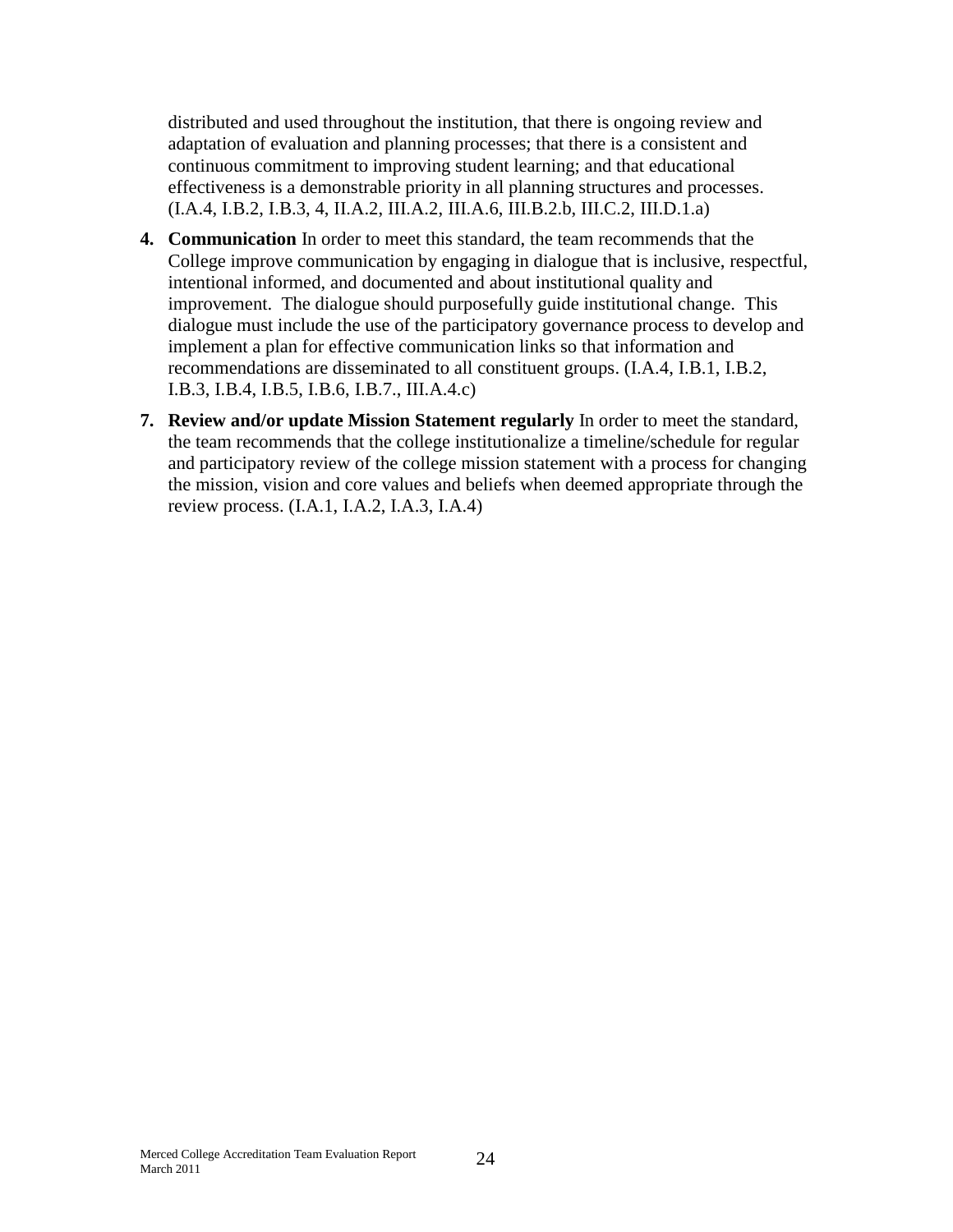## **STANDARD II**

## **Student Learning Programs and Services**

#### **II.A Instructional Programs**

#### **General Observations:**

The self study stated that the college offers high quality instructional programs in transfer, basic skills, and non-credit areas. The college offers courses in a variety of ways and in several locations to satisfy students' academic and support services needs in the diverse region. Programs and services are offered at three main sites, Merced College, Business Resource Center (City of Merced), and Los Banos Campus (City of Los Banos), as well as several high school and community locations. The three main educational sites provide integrated programs and support services to ensure that students have equitable access to courses, services, and high caliber faculty. (II.A.1)

Since the last comprehensive accreditation visit of 2005, the college has made significant progress. After reading the self study, reviewing evidence, and conducting interviews with administrators and faculty, the team found that the college offers a broad range of programs, courses, and services to meet its student population. Programs and courses include transfer, basic skills, English as a second language, workforce development, and personal development. The team found that the college has 110 students enrolled in a vibrant international studies program.

Courses are scheduled at least five days a week, in morning, afternoon, and evening time. Full learning resources, including supplemental instruction, and library services are provided during these time frames except at the Los Banos Center, however, the college is in the process of employing a full-time Librarian at the Los Banos Center to ensure adequate library services. A block time scheduling plan has recently been implemented to allow students to enroll in courses without overlapping time frames and courses are offered via a variety of delivery systems, including short-term, online, online hybrid, and learning communities. Lecture, laboratory, lecture/laboratory, and performance activity are the primary methods of instruction provided, and the college has implemented a well known assessment tool called Accuplacer, which is used by many community colleges to assess learning needs of entering students. (II.A.1.a, II.A.1.b, II.C.1)

After reviewing evidence and interviews, the team was able to confirm that the college's Teaching and Learning Academy, which is a professional development program, has helped new faculty members develop and implement teaching strategies for those students with varied learning abilities. The program provides new faculty with strategies for identifying different learning styles, information competency, syllabus preparation, grading, and other relevant topics tailored to meet students' varied learning abilities. (II.A.1.a)

In March 2009, the Accrediting Commission approved Merced College's substantive change proposal to offer associate degree breadth requirements and CSU breadth requirements at more than 50 percent distance education. The Distance Education Committee, which is a sub-committee of the Curriculum Committee, oversees faculty training and ensures course equivalency to on-ground courses. The college uses Blackboard's course management system and Pearson's Course Compass management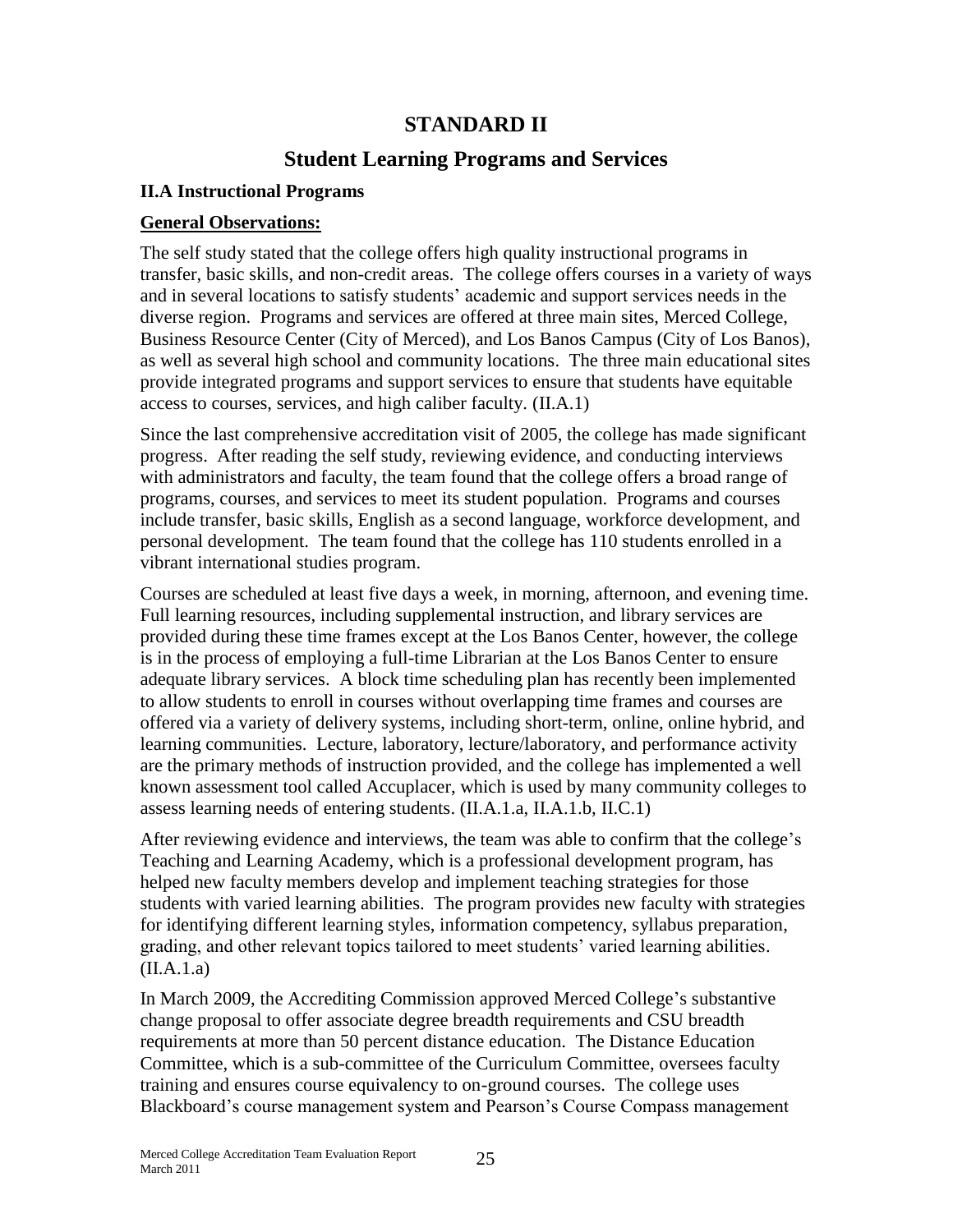system to deliver course content, and faculty teaching distance education courses are required by the college to be trained in the course management system. Course quality is overseen by the curriculum committee which is a faculty body with three voting deans and one voting student representative. Distance education faculty are supported by three full-time classified support staff. One works principally with faculty, another maintains the course management system, and the third provides student support. Technical support is offered from 10:00 a.m. to 5:00 p.m. Monday through Thursday and from 10:00 a.m. to 3:00 p.m. on Fridays.

The downtown Business Resource Center focuses on the needs of local businesses and employers seeking workforce training opportunities. Community services (not-for-credit fee base) courses and programs along with non-credit English (ESL) and math courses are offered at this site as well as a few career technical programs. (II.A.1)

The college's effort to balance the offering of transfer courses with career technical education courses is impressive. Prior to establishing a new degree or certificate, a job analysis is conducted to validate a need for the program. Also noteworthy, the team found that the college is particularly sensitive to the business sector in the area. The team found college programs and services offered at the new downtown Business Resource Center indicative of this sensitivity and noted that the college is cognizant of its role in the community of supporting, sustaining, and working within the local economy.  $(II.A.1.a)$ 

The team conducted two visits to the downtown Business Resource Center. The first visit was conducted during the pre-visit by the chair and team assistant and second time during the comprehensive evaluation visit. Visits to the downtown Business Resource Center and the Los Banos campus confirmed the outreach commitment of the college. These facilities were outstanding, fully equipped with the latest in educational technology and enthusiastic faculty to match. Students are surveyed at the downtown Business Center to assess their learning needs and assessed on acceptance into the college for their math and English language skills and then placed in courses appropriate to their skill level.

Since the last self study, the college has worked extensively on full integration of student learning outcomes and program reviews into the curriculum and planning processes of the college. The team found that the college has achieved substantial progress on the implementation of SLOs throughout the institution. Slightly less than a full-time faculty load has been committed to increase implementation of SLOs. The CurricUNET program that was implemented about a year ago requires the input of student learning outcomes, and the outcomes are linked with those outcomes the next level up in the organizational ladder. Student learning outcomes are included in course outlines and linked to program and institutional SLOs. The team confirmed that since 2010 the college assesses SLOs at the course level twice every five years. However, the team found that the college has implemented SLOs, but SLOs are not used to assign final grades.  $(II.A.1.c)$ 

The curriculum committee is the body responsible for overseeing the quality of courses. It is comprised principally of faculty, but also includes three deans and a student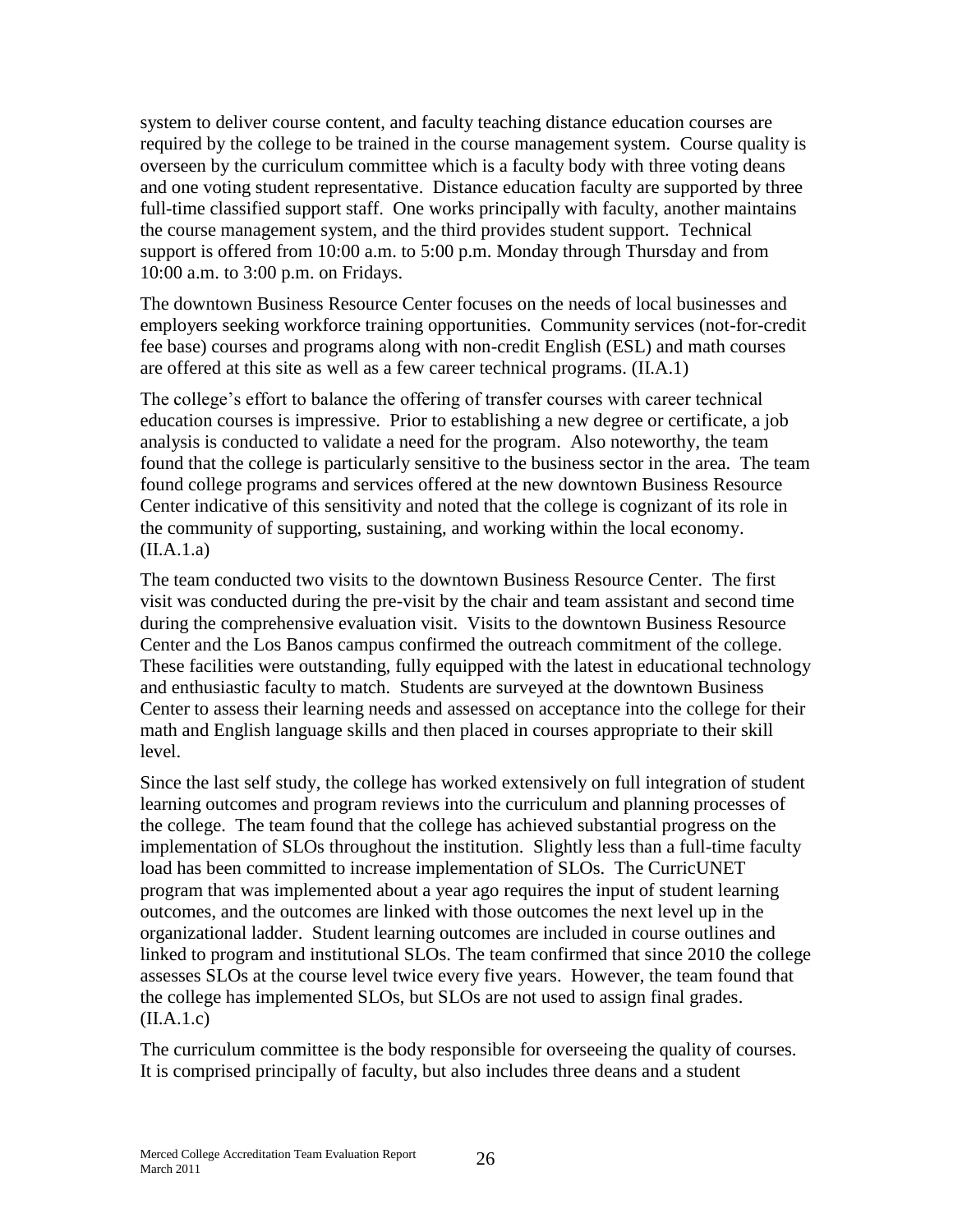representative. The originating faculty member determines the student learning outcomes for the course s/he is revising or creating.

To ensure that SLOs and competencies are identified for career technical educational programs, the college monitors state licensing requirements and utilizes advisory committees to identify and to establish relevant job skills to be learned by students. Advisory committee meetings are being held with appropriate frequency for career technical programs and include industry partners from throughout the county in the given field. Career technical programs evaluate their programs on a regular basis and make modifications as needed.

The self study revealed and the team confirmed that the college's rate of transfer to fouryear institutions is about 2.5 percent and has been for about the past ten years. The number of students obtaining degrees has shown a decline in the three years of reported data with the most recent year being 2008/2009. Out of 21,000 students that year, the self study reported that 386 received degrees and 93 certificates. (II.A.1)

#### **Findings and Evidence:**

While students are being prepared for transfer, the vast majority are either not transferring or the data on transfer is not being captured accurately. The number of students obtaining degrees is quite low given the total number of students enrolled in the college. An examination of course outlines, program descriptions, and faculty qualifications all suggest that the college offers quality instructional programs for transfer and in career technical education, but the student achievement data is not reflective of high quality programs. Course outlines of record also provide evidence that students are being taught with a variety of teaching strategies and are being assessed in multiple ways. Information on student achievement is available for the public on a website maintained by the college's Information Technology Services Department, but the information is approximately three years old. It is not clear to the team on how easy it would be for an average citizen to access or obtain this information, however, a knowledgeable person could do so. (II.A, II.A.2.d, II.A.6.c)

After reviewing evidence and conducting interviews, the team learned that in the college's English and math basic skills programs, students are completing programs in higher numbers than transfer and career technical programs. In basic skills programs, the courses are shorter time wise, are open entry/open exit, and students progress at their own pace. Additionally, basic skills faculty are collecting and analyzing data to improve their programs. Through interviews with employees, the team found that the data provided in the self study might not accurately reflect the true situation. In contrast to the data reported in the self study, data obtained by the team showed that certificates and licenses awarded during the 2009/2010 academic year totaled about one hundred certificates in the allied health field alone. Through interviews, the team uncovered two issues that negatively impacted certificates awarded. First, students must apply for certificates. The system does not automatically award certificates if the student does not take action. Second, the certificate programs are often more comprehensive than students need. Departmental analyses have shown that students often obtain jobs prior to completion of program. (II.A)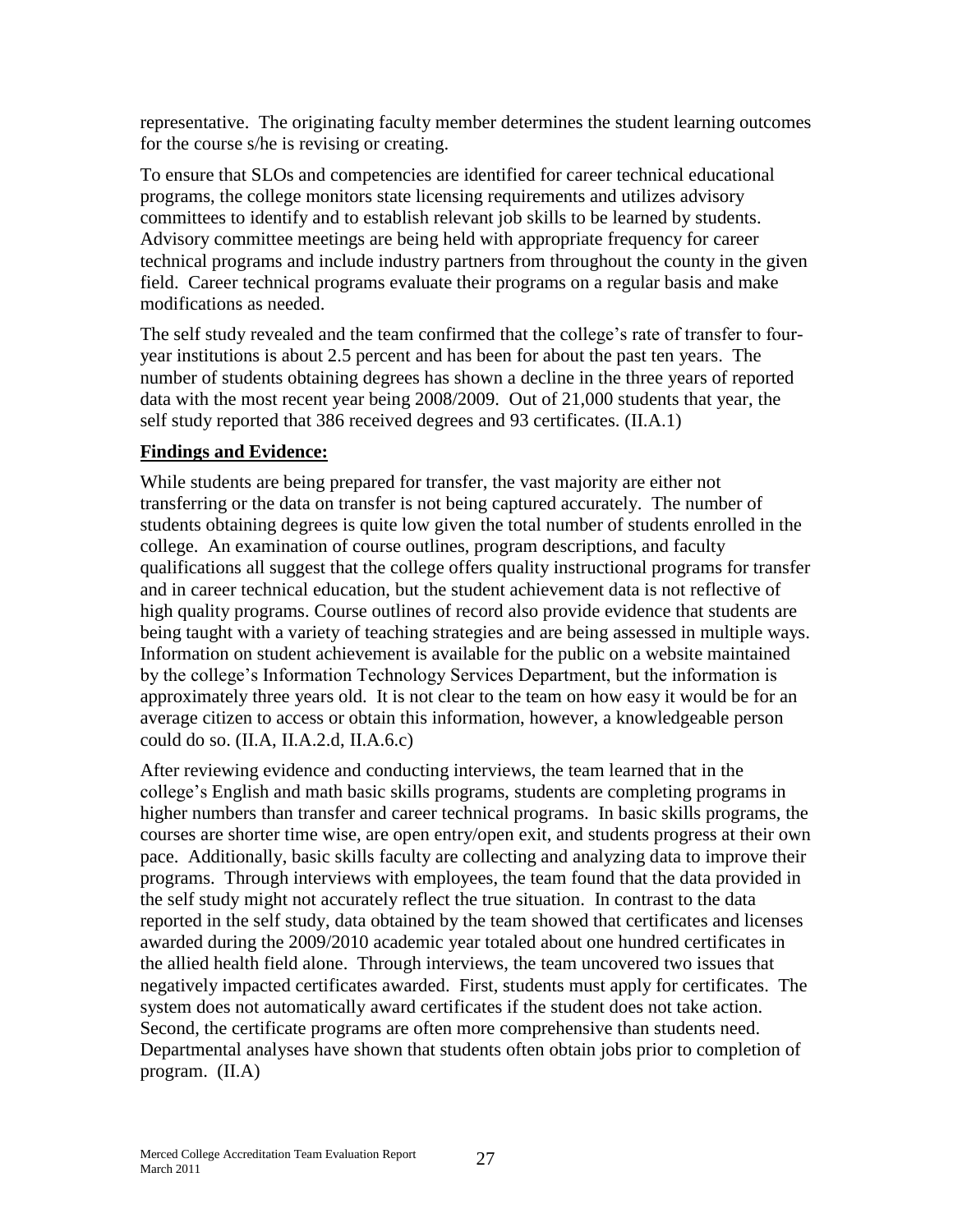Documentation obtained by the team revealed that pass rates for certification and licensure in allied health programs averages about 90 percent. Interviews conducted by the team provided anecdotal evidence that students meet employment and industry standards upon completion of the Merced College programs. Employers regularly contact CTE faculty leads for recruitment of potential employees with needed skills. Also, several of the CTE programs, especially in the computer networking area, incorporate industry standard certification in the coursework that students complete. Other CTE programs, such as those in automotive repair, are developed according to industry standards to prepare students for the exam given by industry. (II.A.5)

The team found that faculty and deans are engaged in dialogue regarding program completion and transfer rates. Through interviews with employees, the team discovered that there are concerns about students following their Merced College experience. The team found that the college is in the process of resequencing their basic skills courses to more effectively meet student needs. The most basic courses are being moved to noncredit since the open access aspect of non-credit allows students to progress at their own pace. In basic skills, the team learned that the college has recognized that even within a level some students need more time to acquire the skills to progress to the next level. Multiple course options are being developed to allow students to select the modality most effective for them. One example is the linking of courses in learning communities to reinforce skills across areas, for example reading with writing and basic math with writing. The development of certificate programs at the introductory, intermediate and advanced levels in career technical programs are an example of student achievement driving the process of how certificates are awarded. (II.A.2.c, II.A.2.i)

After reviewing documents and conducting interviews with employees, the team found that student achievement in similar courses and programs at the Business Resource Center and Los Banos Campus compared to the main campus resulted in the conclusion that little is done to validate that students are succeeding at similar rates. The exception is for basic skills (developmental) courses. Students use computer programs throughout these courses and take tests, the data of which are recorded and will be compared across all the developmental courses taught. However, the team found that the college performs an extraordinary job of reaching out to meet the diversity of educational needs of the community and should be commended for its outreach and support of the downtown Business Resource Center and Los Banos Campus as well as the programs offered at the facilities. (II.A.1)

The team verified that the integrity of courses at the various sites is maintained through the curriculum process, through which all courses are approved regardless of location. Additionally, the team found that faculty at all locations met established minimum qualifications, and in this way the quality of faculty is maintained. (II.A.1)

The team confirmed that the college has put forth a great deal of effort in developing, implementing, and assessing SLOs as well as applying findings to improve instruction and student learning. However, after reviewing evidence and conducting interviews with faculty and administrators, the team determined that the college's use of SLOs is a work in progress. Disciplines and programs are in the process of assessing student achievement for course, program, certificate, and degree level student learning outcomes. Only a few programs have completed the cycle of using the data to make improvements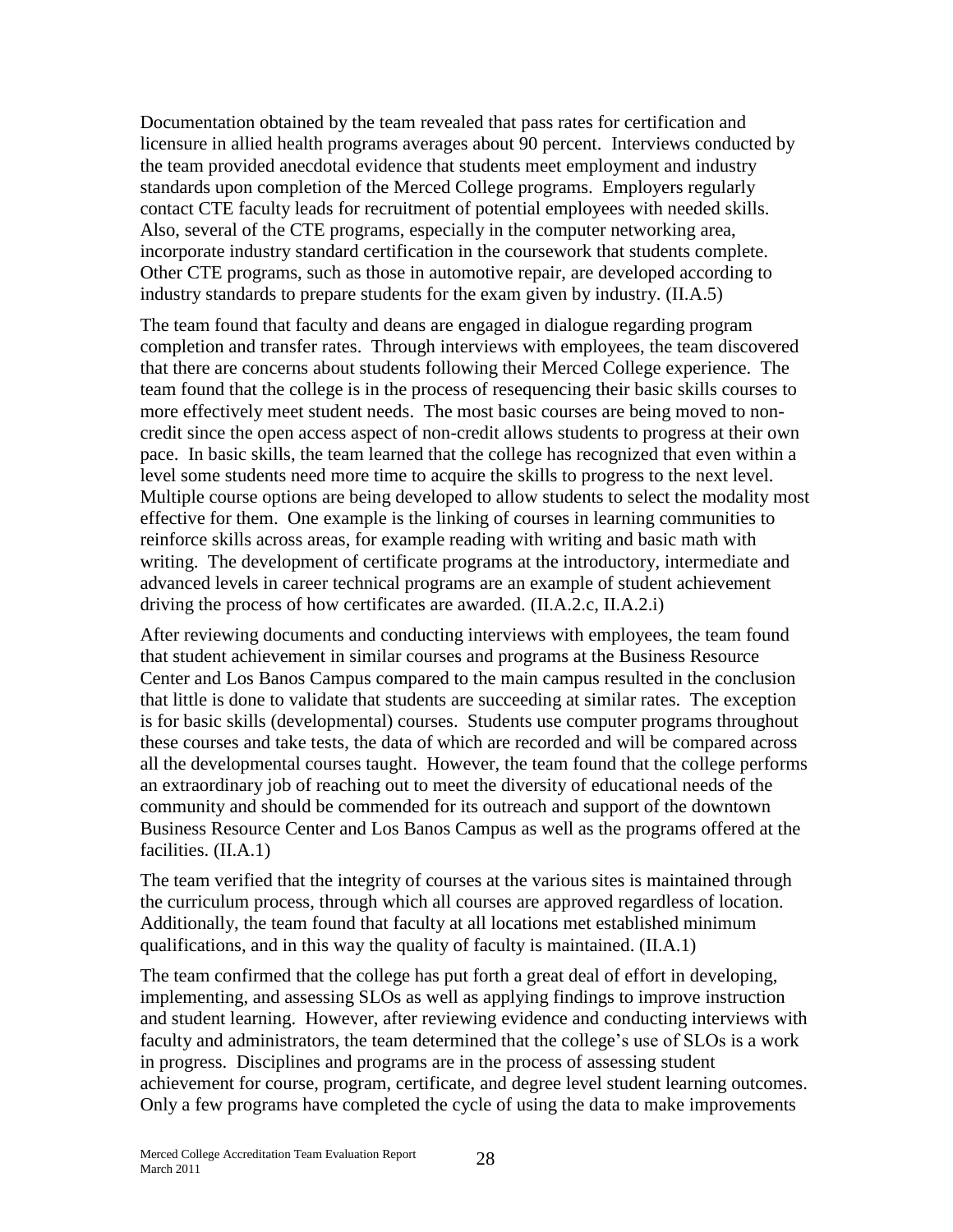in their courses and programs. Some programs, such as basic skills, have been using learning outcomes for some time and have examined data to improve their teaching strategies. The college is to be applauded for the extensive work that has been put into SLOs and for progressing a long way in the past six years. The proficiency level of the ACCJC student learning outcomes rubric has not yet been reached, but the team believes that the college has the capacity and commitment to reach the required level within the timeframe established by the ACCJC. (II.A.1.a, II.A.1.c)

The team conducted an examination of online courses, which confirmed that courses offered via distance education met the same academic standard as courses offered oncampus. Courses to be offered via distance education are examined in the curriculum committee for appropriate student-instructor contact, assignments, and assessment before they are approved. There were not any data comparing the equivalency of student learning via distance education versus on-campus. Inquiry into services available to students enrolled in distance education courses elicited information that in the area of library services much is being done to support online students. For example, a document has been prepared that outlines the library holdings and services available online, webbased databases and online periodicals and books have been purchased, and the college recently changed the source of funding for online resources from one-time library funds to ongoing general fund expenses. (II.A.1.b, II.A.2)

On the Merced College campus, the former Open Computer Lab has been converted into Study Central. The team found that the new location for this lab is significantly smaller than the former location, with only 20 or so computers available to students. An additional 76 computers are available to students in the library for two hour blocks of time, and a walk through the library confirmed that all computers were in use. However, the team discovered that none of the library computers can be used by students enrolled in distance education courses, a use which has been deemed inappropriate for library computers and is precluded by the lack of appropriate software installed on the computers. (II.A.2)

The team found that Merced College's distance education courses fill a need for students with erratic schedules, but because of the demographics of the student population, a significant number of students do not possess a computer or have Internet access. A number of students enroll in online courses anticipating use of computers on campus, but given the limited number of computers available in the Open Computer Lab, access is very limited. These students are having difficulty in succeeding in their courses. There is a need for computer access on campus that is currently not being met. The college is expanding technologically more rapidly than it can support. Through interviews and a review of evidence, the team determined that there is a need for better planning and communication between instruction and support. In addition, the support staff has not increased in several years despite the fact that the number of distance education offerings has more than doubled in that time. The team uncovered that the distance education staff could not provide student support at the level that it is needed the first two weeks of classes. For example, students are forced to leave messages that go unanswered for up to one week. The team commends the college's progress in increasing the use of technology, but suggests that the college review on-campus access and support. (II.A.2)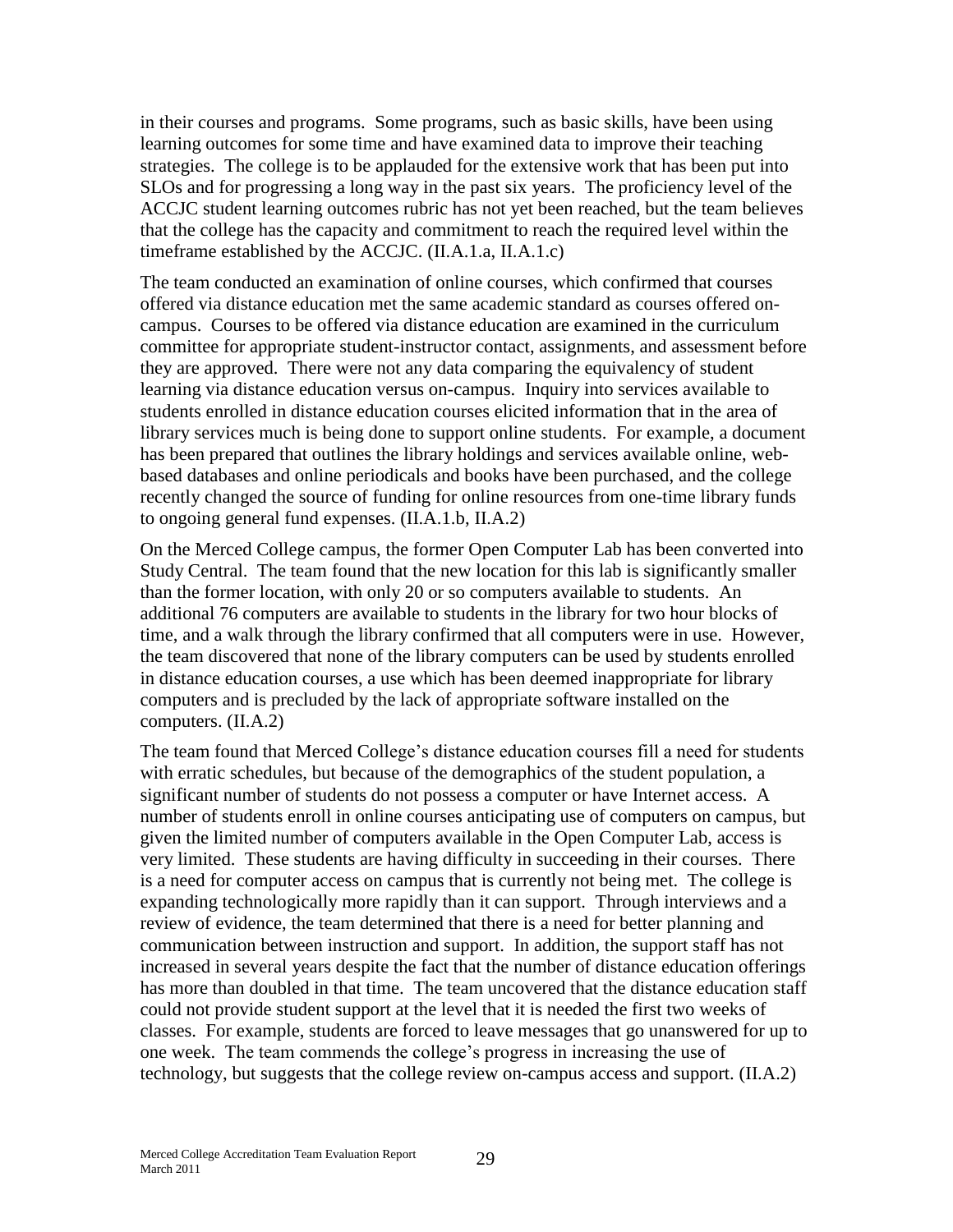Through interviews, the team confirmed that the college maintains a high quality International Student Program, and the reduction in the number of international students over the last term was attributed to the economy. About 75 percent of the students are from Japan and a majority of the rest from Southeast Asia. An outside contractor assists with transportation for the students and arranges home stays in town for them, while the Director works with the students to maintain their F1 status. The team found that meetings with students are held at least once per month, and students are provided adequate counseling to guide them into appropriate student services as needed. No data is collected comparing the achievement of the international students to resident students because the international students "do much better." However, data has been collected comparing the international students to each other. The data suggests that international students involved in athletics have higher achievements than those who did not participate in such. (II.A.2)

Through examination of evidence and interviews, the team found that the college is doing a good job of offering a balance of programs and services to students despite the budgetary cuts. Through interviews, the team confirmed that even with budget reductions, the college has been able to maintain a variety of services to students, including tutoring, counseling, and academic support. Units of credit are in line with generally accepted norms in higher education. (II.A.2, II.A.2.h)

In fall 2009, the college began preparing to migrate from a paper-based curriculum process to a web-based process using an identical program to the one used by the State Chancellor's office. Implementation of CurricUNET was fall 2010. Interviews conducted by the team revealed a mixed acceptance from faculty members, with some embracing the ease of data entry and some finding the system user unfriendly. The team confirmed that all course and program updates and changes are now supported through CurricUNET. Through interviews, the team found that faculty were now spending more time reviewing the courses as a result of the ease that CurricUNET provides. As a result of the increased review, the curriculum process is being changed to include a tech review intended to reduce the degree of technical discussion occurring in curriculum committee meetings. A concern that emerged from interviews with team members is that the courses that were input by CurricUNET were never validated for accuracy. The team learned that mistakes are being handled as they are discovered, however, over time mistakes that have not been discovered will become a part of the course. (II.A.2)

The team found that courses are reviewed by the curriculum committee at a minimum once every six years (two years for career technical courses), and more frequently if a change is requested by discipline faculty. All course reviews and changes are initiated via CurricUNET and only come to the Curriculum Committee from that vehicle. All courses and programs are evaluated. A number of courses and programs, but not all, have been through two or even three cycles of the required iterative process of establishing the SLO, implementing the SLO, assessing the SLO, evaluating the SLO assessment data, and making modification to the teaching/learning strategy or the SLO. The team found that the more thoroughly the college embraces and integrates SLOs into curriculum and programs, the more SLOs are driving curriculum development. The college's efforts to resequencing English and math basic skills courses is an example of student learning outcomes driving curriculum changes. Syllabi are expected to contain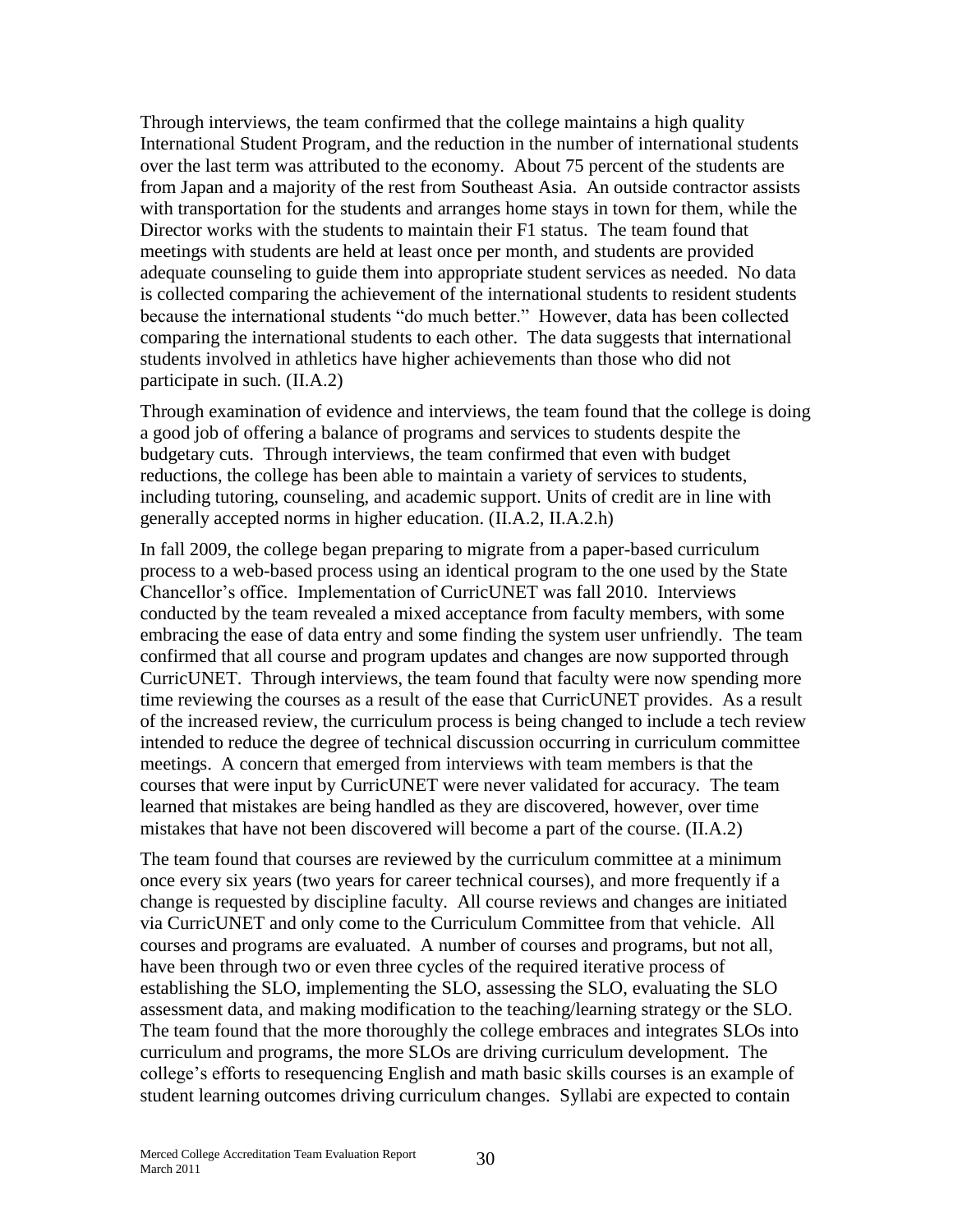SLOs, and the team found that the college is ensuring that faculty report to administrators that they are distributing course syllabi to students. Through interviews, the team was to confirm, that faculty are adhering to designated course content and objectives. (II.A.2.a, II.A.2.e, II.A.2.h, II.A.2.i, II.A.6)

Through interviews and reviewing evidence, the team was able to confirm that departmental examinations are given in very few disciplines. However, the developmental English discipline is using standardized assessments to validate student learning outcomes for the first time. Data was examined after the fall term to improve the spring course, and the team was able to confirm through interviews that the college will conduct a more thorough examination of the data after the completion of the full academic year. (II.A.2.g.)

The team confirmed that about six years ago, the college initiated a plan to undertake a comprehensive review of all programs every six years. Beginning this academic year, the college will commence a review all programs annually with a comprehensive review to take place every five years. Both annual and comprehensive reviews include documentation of needs and future plans, as well as SLO analysis. Documentation is forwarded to the Instructional Program Review Committee via the CurricUNET Program Review Module. The team confirmed that the college will be able to identify and address program resource needs more quickly and with greater transparency through this process and more effectively link student learning outcomes a various institutional levels. (II.A.2.a, II.A.2.e, II.A.2.f)

The team found that career technical courses and programs rely on industry members of their advisory committees to maintain currency in the field. This approval process affirms the college's efforts to identify appropriate course content and sequencing, and to develop certifications of value to the student and employer. As a result of contacts with industry partners, students are placed in jobs after completion of training. Additionally, industry partners have been able to provide career technical programs with some funding to assist in purchasing needed materials in this time of fiscal restraint. In agricultural mechanization, the team was able to confirm that students were not completing the program. Although classes were full, matriculation was low. Examination of requirements for certification led to the conclusion that the number of courses was more than students needed for job placement. Students were obtaining jobs prior to completing the courses needed for certification. As a result, the college developed and approved multiple certificates at introductory, intermediate, and advanced levels. Through interviews, the team found that students were able to enroll into a few courses, obtain a certificate, find gainful employment, and then return to the program at a later time to improve and build additional skills with more advanced courses. (II.A.2.b)

Through interviews with employees, the team was able to confirm that the college is addressing the learning impediments of disabled students, and tutoring services are available for students that learn better with additional repetition and explanation. The Disabled Student Services center works with faculty to address accommodations and offers workshops to educate faculty on working with disabled students. Recently, the Academic Senate approved the requirement that all syllabi include a statement that accommodation is available for students with disabilities. (II.A.2.d)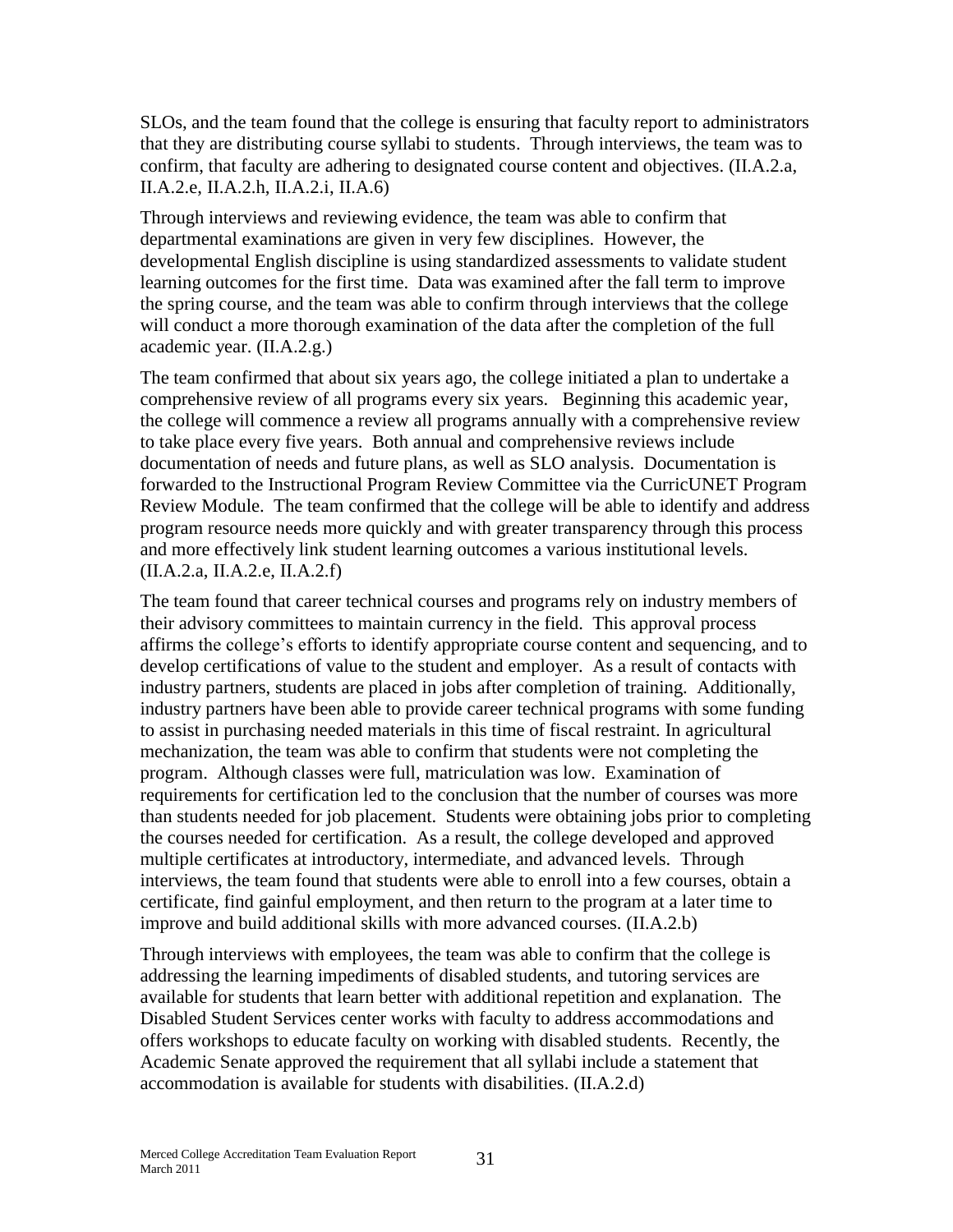Interviews provided evidence to the team that the recent reorganization of the college has resulted in one-person departments being left without adequate representation under the current process. The college states that because these disciplines are not considered programs, they do not submit a program plan and as a result are left out of the resource allocation process. The team found that the Academic Senate will be revisiting the definition of a program to make the process inclusive of all disciplines. (II.A.2.f)

The team verified that general education course requirements are clearly articulated in the catalog along with the philosophy of general education in each of the required areas. The Merced College Catalog clearly articulates the general education philosophy and requirements. General education requires courses in language and rationality, natural sciences, humanities, social and behavioral sciences, and lifelong understanding and selfdevelopment. Oral and written communication, information competency, computer literacy, scientific and quantitative reasoning, critical analysis/logical thinking, and the ability to acquire knowledge through a variety of means are being addressed in the areas of breadth in the general education requirements. After reviewing documents and conducting interviews, the team found that the aforementioned skills have not been reviewed for the allowable courses for some time. The college must review all courses to ensure that these specific skills are being addressed at some point in the future. The team found that data for how well students are achieving the general education outcomes and applying the skills to future endeavors is unavailable. Also, the college's catalog identifies the areas of focus for all degrees offered by the institution, which the team confirmed through an examination of academic programs. (II.A.3, II.A.3.a, II.A.3.b,  $II.A.4$ )

The self study states that the college's institutional SLOs map to ethical principles and that faculty are free to incorporate these principles into their courses as they see fit. The team conducted an examination of course outlines and found that such principles are being addressed in a variety of ways in various courses. The college hosts a variety of events for students and the community related to the respect for cultural diversity, historical and aesthetic sensitivity (e.g. the Hartsfest focusing on arts and the humanities, and the Harvest to Table event hosted by the Agricultural Sciences Department). In addition, the team found that college's library had recently exhibited information regarding women of color and disabled women who were significant influences in their time.  $(II.A.3.c)$ 

Information about courses and programs, including descriptions of courses, course requirements, and institutional SLOs, is advertised in a published catalog, schedule of classes, and on the college website. The team found that the college is expanding its presence on electronic media. In addition to the website and new portal, the college advertises programs on Facebook and a blog site. Additionally, the career technical programs are working together on a website dedicated to information on career technical programs with links to careers in a variety of fields. Information available in the catalog, on the website, and in brochures that was examined appears to be accurate and consistent. Review of the information occurs when it is due to be republished. (II.A.6, II.A.6.c)

The team confirmed through an examination of evidence and interviews that the college has articulation agreements in place with four-year institutions, is developing agreement with local secondary schools, and appropriately accepts credits from other institutions.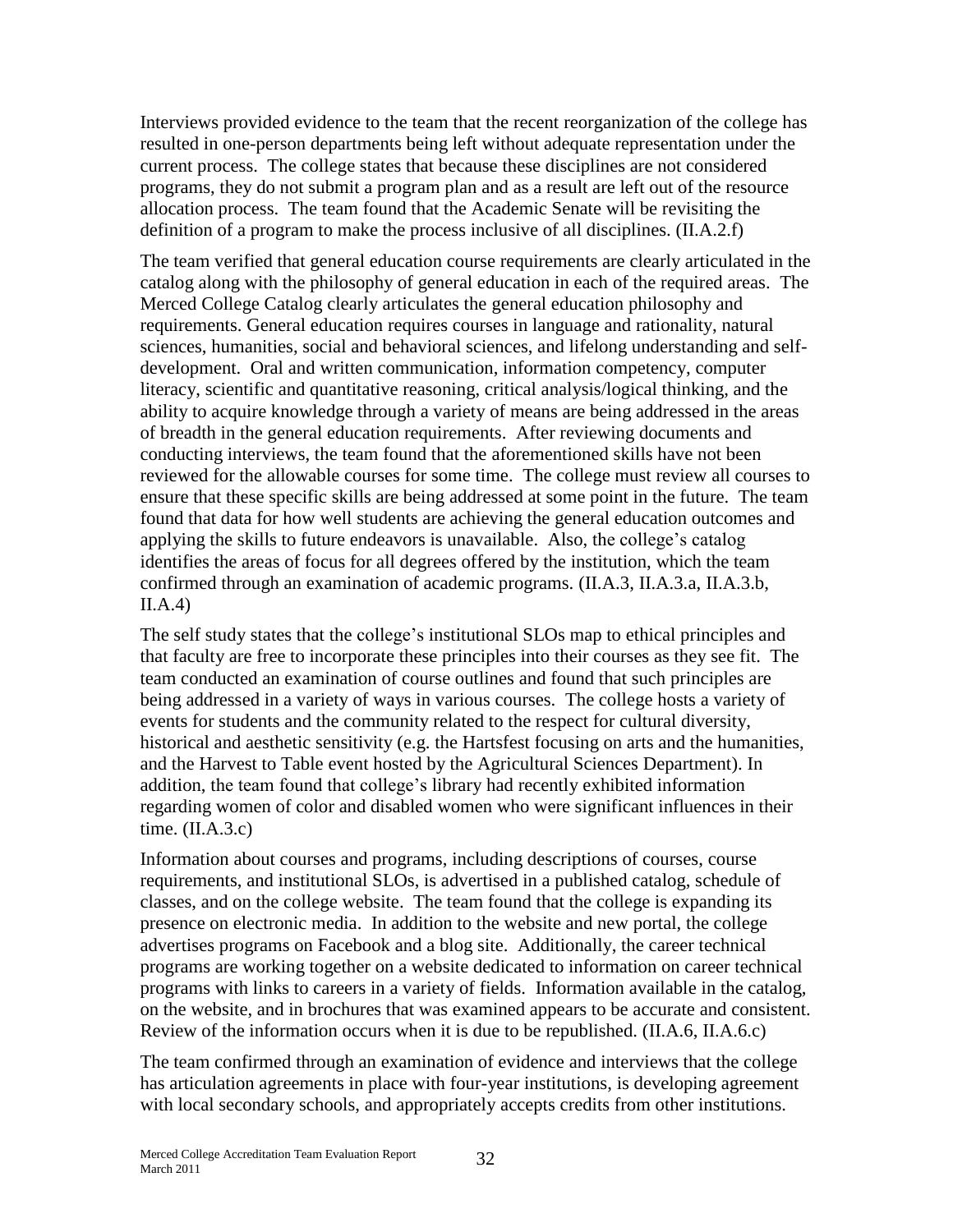The college's Articulation Officer is working with secondary schools to develop articulation agreements for career technical and ROP programs, so that secondary students can seamlessly move into Merced College programs. (II.A.6.a)

The college recently adopted a program discontinuance policy that was then approved by the Board of Trustees. This policy addresses policy and procedures, and the discussion that must ensue, in the event that a program is discontinued. Business faculty made the decision in 2008 to close the Paralegal program due to low student enrollment and lack of local employment. The entry level courses were eliminated first to preclude new students from entering the program. With each succeeding year, the next level of courses is eliminated. This allows students currently in the program to complete it. (II.A.6.b)

The district/college has policies on academic freedom, included in the Faculty Handbook, and student academic honesty, included in the catalog. The team found that the college is committed to academic honesty and integrity. The Academic Senate adopted an ethics statement for faculty in 2009. Faculty adherence to the adopted ethics statement is at the discretion of the faculty member. Faculty that deviate significantly from the ethics statement are identified through student evaluations. The team found that this was not a significant issue. The student academic honest policy makes clear the expectations for student behavior and the consequences for violation of the policy. (II.A.7.a, II.A.7.b)

Standards II.A.7.c and II.A.8 are not applicable to Merced College.

#### **Conclusions:**

The college partially meets the Standard. (II.A)

The team suggests that the college continue its efforts to improve low rates of completion to more effectively meet students' learning needs and assess why so few students are receiving degrees and certificates, the low rate of transfer, and what students are doing with the education that they receive from the college. (II.A.2.c.)

Using the ACCJC rubric for student learning outcomes, the team places the college at the developmental level of implementation. Merced College has shown its commitment to the continued development and assessment of student learning outcomes through the resources supporting the process, and administrators and faculty are fully engaged in student learning outcomes development, implementation, and assessment. In order to reach the proficiency level of the ACCJC rubric, which is required of all community colleges by fall 2012, the college needs to continue to work on implementing SLOs, collecting and analyzing the data, and using the data to improve teaching student learning. In addition, the team suggests that the college continue to integrate evaluation and planning to improve student learning. (II.A.1.a, II.A.1.c, II.A.2.a, II.A.2.b, II.A.2.e, II.A.2.f, II.A.2.h)

Validation of courses input by CurricUNET is of concern to the team and should be addressed by the college. Given the increase in technology use required for students, the team suggests that the college plan for student demand for on-campus computers. (II.A.2)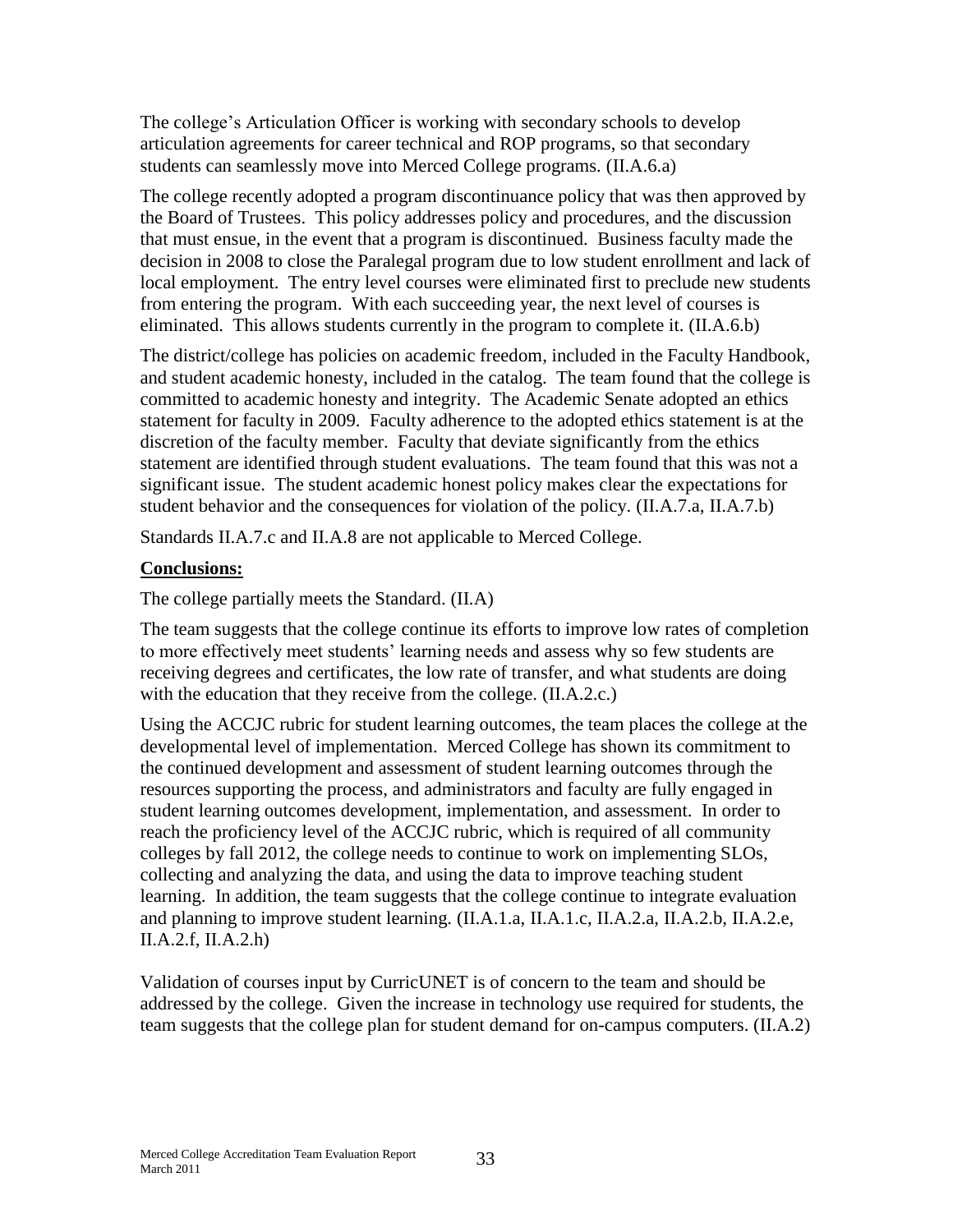#### **II.B. Student Support Services**

#### **General Observations:**

The college reports in its self study that the purpose of its network of student support services at both the Merced and Los Banos campuses is to augment the academic needs of a diverse student body and support the mission of the institution which is "Students are our focus and we are known by their success." (II.B.1)

Merced College uses SLOs, student surveys, program review, and employee input to identify student needs and to measure the access, effectiveness, student progress, learning, and success of student support services. (II.B.4)

Student services are under the administrative leadership of the Vice President of Student Personnel Services, two deans, and several managers who rely upon faculty and staff to successfully implement the college's many services to students. There are various college committees (Student Success, Student Personnel Executive, Student Services Administrative Managers) set up to address and support student learning and achievement. (II.B.3)

Evaluation of student support services is achieved through the program review processes, and the self study indicates that SLOs, faculty and staff input, student surveys are among the measures used to improve the effectiveness of services.

The college's commitment to the development, implementation, and evaluation of student services SLOs and to its new program review process is evident with the appointment of a student services SLO coordinator and program review coordinator. The coordinator has helped student services programs to develop and evaluate SLOs and complete the first cycle of the program review process. Student Services programs utilize a three-year planning document that reports the evaluation of current SLOs and changes made based on previous SLOs. (II.B.4)

In the self study, the resource allocation process for student services is described as one in which the programs make resource requests through the Student Master Planning Committee, which, in turn, evaluates requests based on SLO assessments and program review recommendations and submits the requests to the EMPC.

#### **Findings and Evidence**

After reviewing evidence and interviews, the team found that Merced College adheres to its mission and provides depth and breadth of services on campus, off-site at the centers, and online to students in for credit, not for credit, and community service programs to meet the needs of the community it serves. (II.B.1)

The college catalog (printed and online) provides students and other constituents with sufficient information to apply, register, graduate, and seek and utilize instructional and student support services. The catalog provides general information: about the college; its policies, regulations, and procedures; as well as information regarding associate degrees and certificate programs. Students indicated that the catalog was easy to use, especially if they had attended an in-person orientation session, and a small survey of students reviewed by the team indicated that students know where to find information on the college's policies, regulations, and procedures. The 2009–2010 Merced College catalog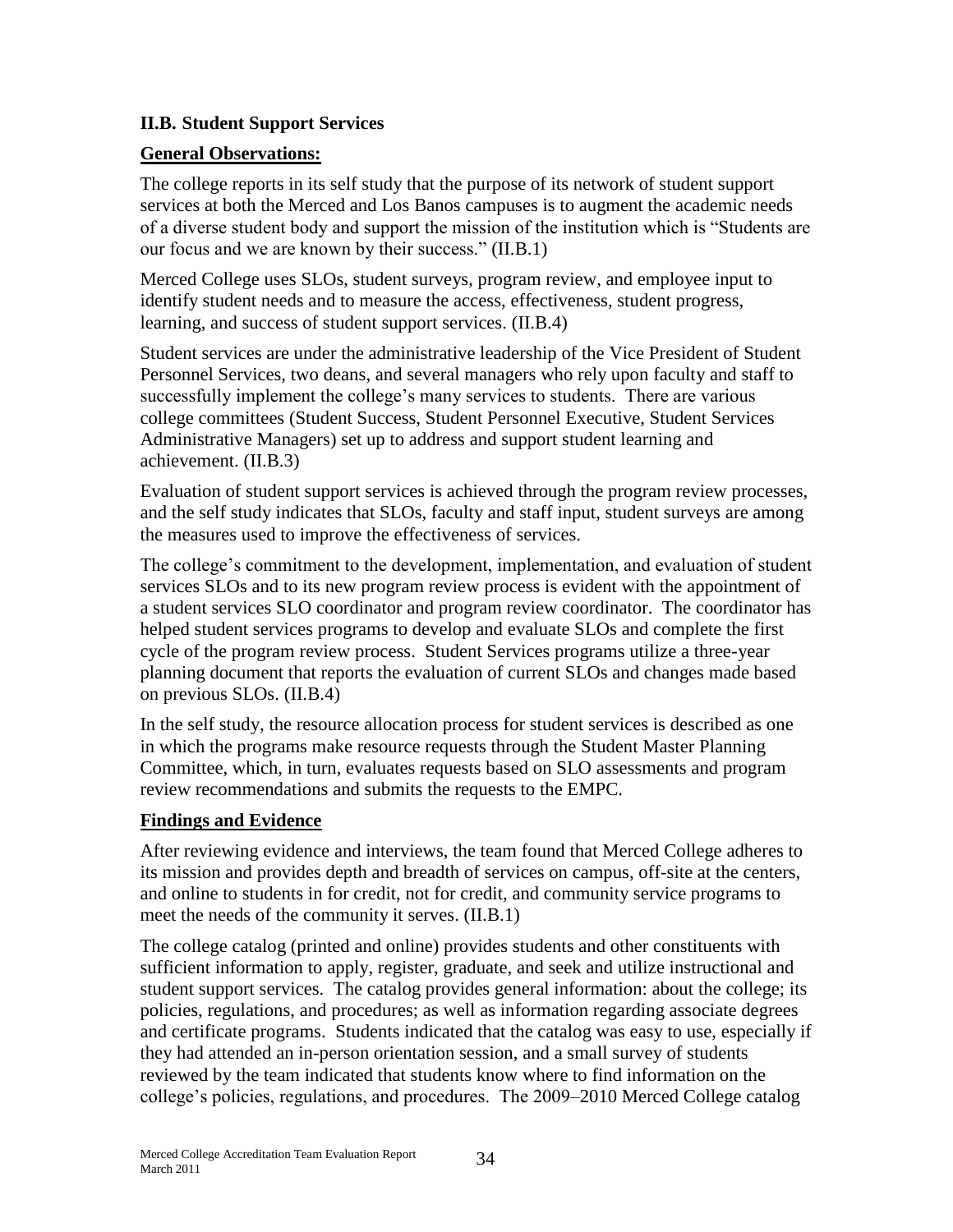spells out (pages  $18 - 26$ ) the processes to be followed in order to gain admission to the college, the manner in which students may navigate the process to the completion of their educational goals, as well as information regarding residency and tuition, attendance and grading, obtaining college credit, and the repercussions of probation and dismissal. General information in the  $2009 - 2010$  catalogs is written in the languages of the three dominant languages spoken on campus: English, Spanish, and Hmong. Information is also available on Academic Freedom, Academic Honesty, Non-discrimination, Transfer, Grievances and Complaints, Student Conduct, Sexual Harassment, and other relevant policies, regulations, and procedures. (II.B.2.a, II.B.2.b, II.B.2.c)

The team confirmed that the all policies, procedures, and regulations can be found at the college's website two clicks away from the home page, and the college offers students many online services (e.g. application to all potential students, proctored testing at feeder high schools, e-counseling, blackboard assistance, and application for Financial Aid [FAFSA]). Students can avail themselves of multiple services provided they have Internet access. A full array of services is available to those without internet access at the Merced College and Los Banos campuses. (II.B.2.d, II.B.3.a)

After conducting interviews and reviewing evidence, the team confirmed that the college has hosted a variety of campus presentations and events and created two committees, the Campus Change Network and the Diversity Committee, to enhance student understanding and appreciation of a variety of cultures. Additionally, the college uses Learning Communities to encourage personal and civic responsibility amongst students. The college assessed students in a 2006 satisfaction survey on items relating to civic responsibility, personal development, and cultural programs and services. (II.B.3.b, II.B.3.d)

The college offers courses in Ethnic Studies, Anthropology, Intercultural Relations, Foreign Languages, Social and Behavioral Sciences, and Child Development for enrichment in the classroom; provides opportunities to participate in student services (Puente, EOPS/CARE, DSPS, International Student Services Program, Educational Excellence for Latinos, Fotonovelas, and California Mini-Corps; and encourages active participation in student (Black Student Union, Hmong Club, Muslim Student Association, and Students for Social Justice just to name a few) clubs and student government. The evidence reviewed provided verification to the team that the college offers a variety of opportunities for students to understand and appreciate diversity both inside and outside of the classroom. (II.B.3.d)

The team confirmed that the college has 21 full-time and four part-time counselors at the main campus and 1.5 full time equivalent counselors at the Los Banos site to serve students in general counseling. An additional 5.5 counselors serve students in EOPS, DSS, and CalWORKs programs. During peak times, students meet with counselors on a walk-in basis, whereas in non-peak times students can make 30-minute appointments. Data from ACT Student Opinion surveys (assessing the levels of student satisfaction with Academic Advising/Course, Personal Counseling Services, Vocational Guidance / Career Planning Services) and the CCSSE (assessing satisfaction, importance, and frequency of use for academic advising/planning and career counseling) were used to evaluate the effectiveness of the counseling services offered to students. The results from 1998, 2002,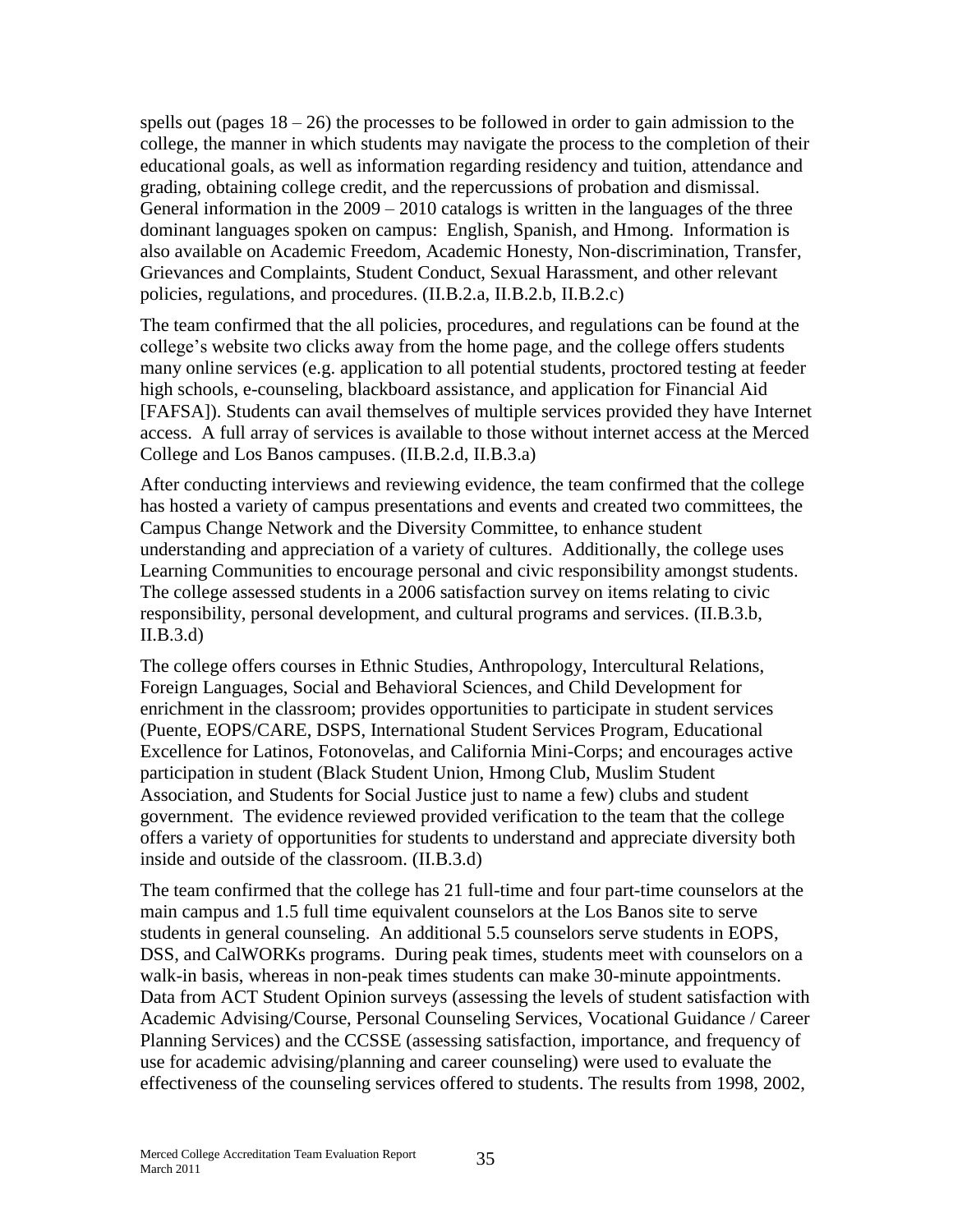2006 surveys indicate that students have high levels of satisfaction with counseling services and rate the services as somewhat to very important. (II.B.3.c)

The college does not use any form of assessment to evaluate admission to the college. Merced College uses Accuplacer, Accuplacer ESL Levels of English Proficiency (LOEPS), and the Combined English Language Skills Assessment (CELSA) for placement of students into English and Math courses. The California Community Colleges Chancellor's Office works with the publisher of the placement instruments to assess the level of unintentional bias in the assessments. The cut-off scores for English and math placement are created and validated by college faculty and institutional research. (II.B.3.e)

Paper copies of Admissions and Records files are scanned and stored in Image Now. Financial Aid, EOPS/CARE, and CalWORKs records locked in file cabinets overnight. Merced College has moved many of their student services processes online such as application to the college, course registration, and application for financial aid. (II.B.3.f)

The team confirmed that the college's Student Support Services relies upon program reviews, student surveys, and student learning outcomes to assure that the college is meeting the needs of the students. Student Services has been using program review since 2007 with a large portion of the reviews conducted in 2010. SLOs within the student services area have been in use since 2006 with a requirement to include the SLO and findings in the annual program review. Examples of SLO assessment outcomes used in program reviews were available in the Merced College portal. Documents were provided to show the linkage between program review, the committee planning process, and resource allocations over a two-year period. (II.B.4)

The instructional area has indicated that they have not created and assessed SLOs for all courses and programs. A timeline was created to show work on SLOs but does not show how or when the college will meet the ACCJC's 2012 requirement to be at the proficiency level of the ACCJC SLO rubric. (II.B.4)

#### **Conclusions**

The team found that the college meets this standard.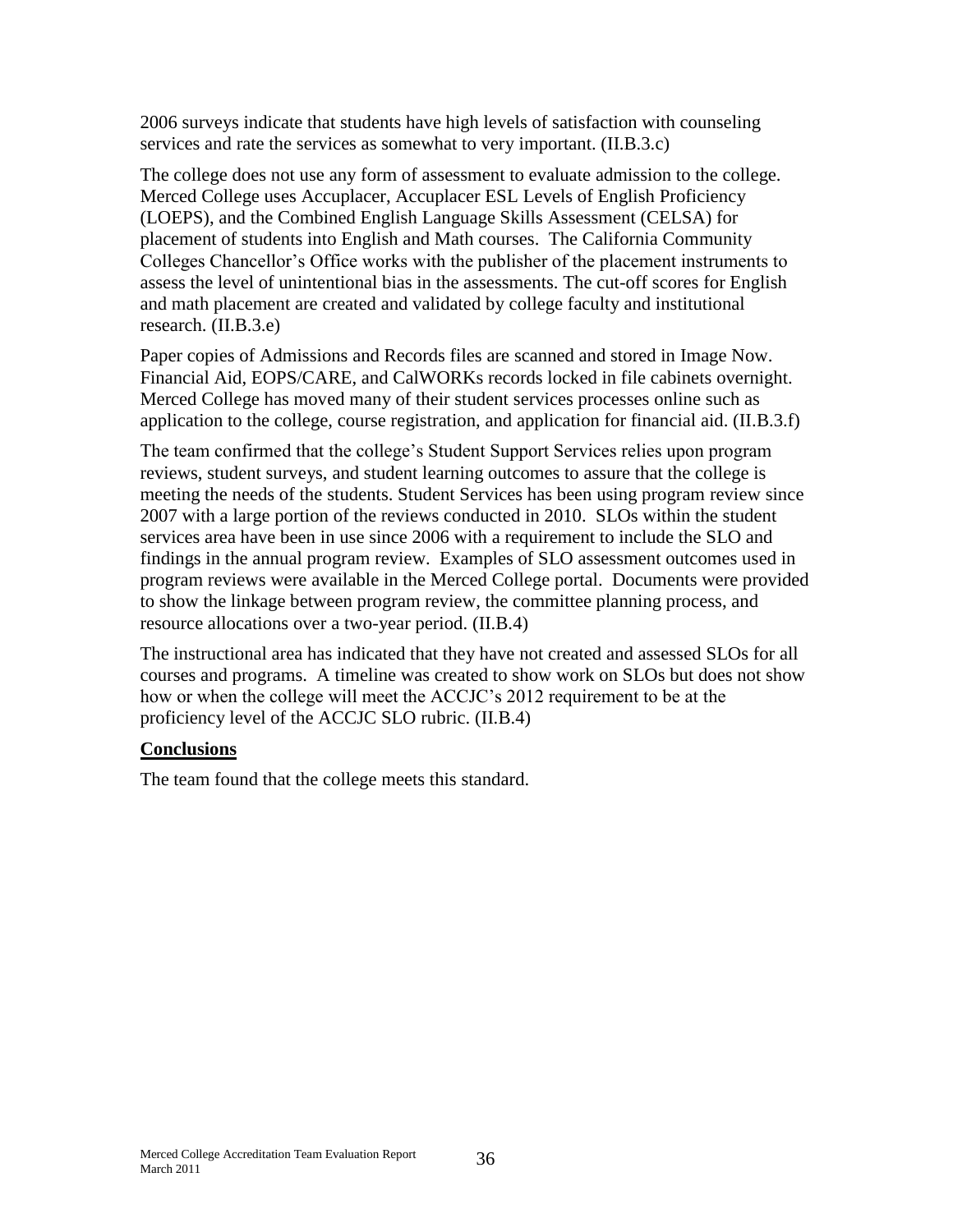#### **II.C. Library and Learning Support Services**

#### **General Observations:**

The college reported in its self study that the Merced College Library, which is part of the Learning Resources Center (LRC), has developed a mission "to support the instructional processes and institutional student learning outcomes at Merced College by providing resources and services to the students, professors, and staff of the institution." (II.C)

Since the college's last evaluation visit in 2005, the LRC was placed under the leadership of the Vice President of Technology and Institutional Research, the library added of a full-time faculty librarian, and both the Merced and Los Banos campus libraries moved into new and larger facilities. With the addition of the full-time faculty librarian in 2009- 2010 the college was able to increase the accessibility and usability of electronic resources by students and faculty, provide outreach to faculty, increase the library web presence using social networking applications such as Facebook, Flickr, and Twitter, and expand services to the Los Banos Campus. The new library building at Merced College provides students 12 study rooms, two meeting rooms, a media viewing room, and computer stations, and the new Los Banos Campus library includes a meeting room and computer room. (II.C)

The self study reports that because of budget constraints and because of the accessibility and usefulness of online periodicals, no additions have been made to the print periodicals collection in several years. In addition, the college reports that the average age of books in the non-fiction collection is 21 years old, the average age of books in the fiction collection is 29 years old, and current funding levels for the book collection allow for updating a small portion of the reference and circulating collections every year, but not for replacement of items that are checked out and not returned. (II.C.1, II.C.1.c)

#### **Findings and Evidence:**

The team found that data supporting the need for collections is not readily available, and it is difficult to evaluate the actual depth of collections. The team suggests that the institution work more collaboratively on resources to enhance currency, depth, and support services. Through examination of documents and interviews, the team found that the library is constrained by existing resource allocations. For example, summer offerings will have 50 percent support services and access compared to 70-80 percent in fall/spring. The library is short on resources in collections, computers, and staff to provide for adequate support. The team learned through interviews that students stand in queue for long hours at peak times for reference desk transactions and to access computers. However, the team confirmed that the college is conducting a hiring process to add more full-time faculty positions to support library services at the Los Banos Campus. (II.C.1, II.C.1.c)

After conducting interviews, the team confirmed that the CurricUNET system identifies the materials for the library. In addition to CurricUNET, regular interaction with the faculty and representation at the CurricUNET committee ensures that selection of the material is based on experts in the discipline. The team learned that the college has developed formal measures to evaluate the quantity, quality, and use of library materials. Additional assessment of the library is done through the Online Computer Library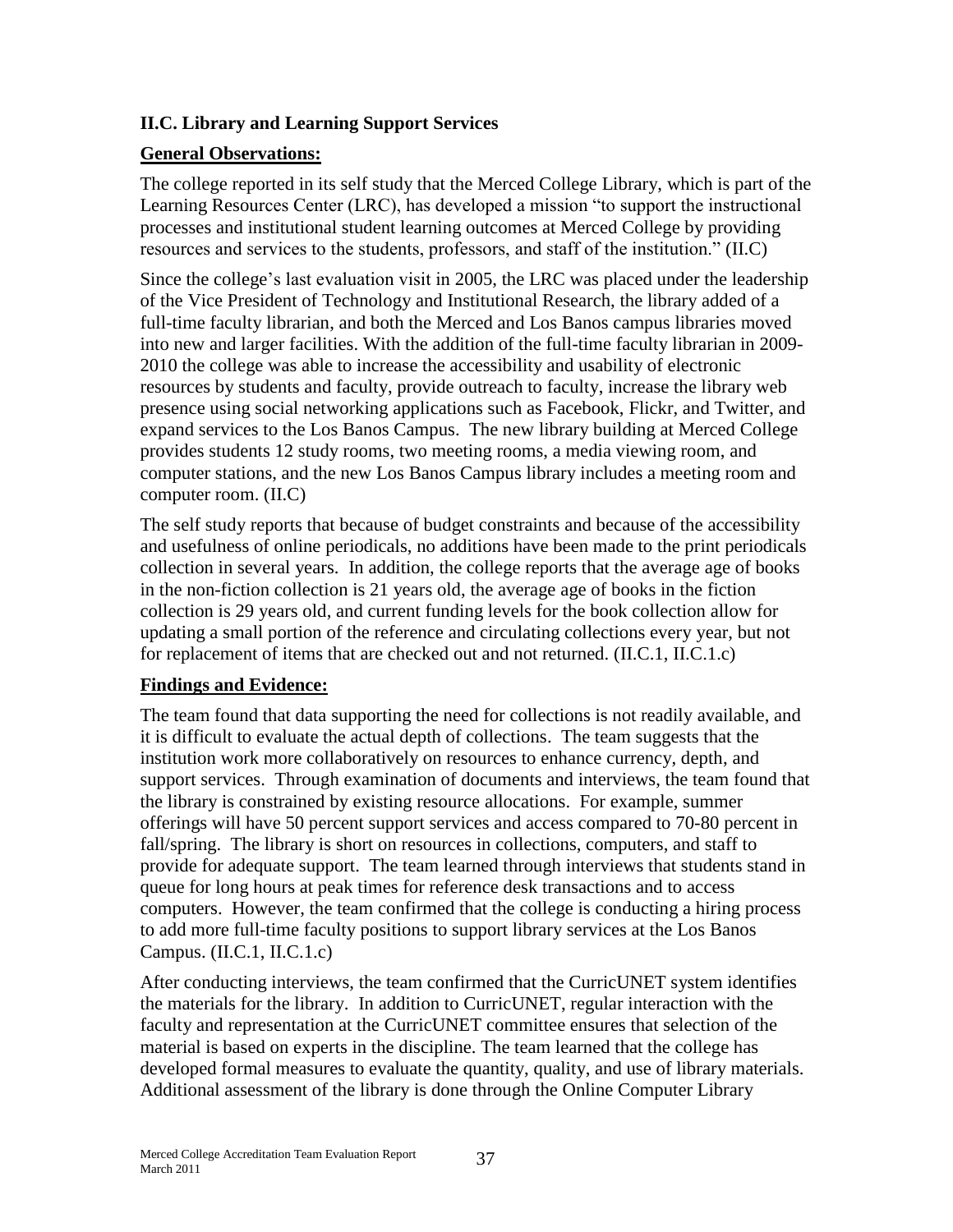Center, which has proven effective in updating the library catalog. (II.C.1.e) (II.C.1.a,  $\text{II.C.1.e.}$ 

Through interviews with employees and students as well as a review of evidence, the team confirmed that student orientations regarding library resources are provided through regular workshops and courses. The online portal further streamlines the use of online resources. Based on interviews with students, the team found that users have access to instructions needed to use existing resources. (II.C.1.b)

The team verified that the new library facility is well equipped with scanners at the exit and effective incoming/exit routes that prevent any security breach. Though the team found that the homeless center in the vicinity of the college was adversely impacting the security of the facility, it recently was closed. (II.C.1.d)

Through interviews, the team found that faculty has taken the lead in providing learning support for full time and adjunct professors, with programs such as learning communities, supplemental instruction, study central, and the writing center. The evaluation of the learning support programs continues to be completed through the program review of each area. SLOs need to be identified and assessed for each of these areas. The team learned that labs are in the initial stages of development of SLOs, correlation to course SLOs, and the program review cycle. (II.C.2)

#### **Conclusions:**

The team found that the college partially meets the standard. (II.C)

In order to fully meet the standard the college should continue to create, assess, and analyze the assessment of SLOs for all courses and programs and create a timeline indicating how they will meet the commission's fall 2012 requirement of proficiency.

#### **Recommendation for Standard II:**

**2. Student learning outcomes**: To meet the standard and ensure that the proficiency level of the Accrediting Commission for Community and Junior Colleges' (ACCJC) rubric for student learning outcomes is reached by the fall 2012 deadline established by the ACCJC, the team recommends that the college continue its efforts to fully implement the recommendation of the previous team and ensure that student learning outcomes and assessment are ongoing, systematic and used for continuous quality improvement regardless of location or means of delivery; dialogue about student learning is ongoing, pervasive and robust; evaluation and fine tuning of organizational structures to support student learning is ongoing; student learning improvement is a visible priority in all practices and structures across the college; a timeline indicating how the college will meet the Commission's fall 2012 requirement of proficiency is created and published; and learning outcomes are specifically linked to program reviews. (II.A.1, II.A.1.a,c, II.A.2.a, h, II.C.2, III.A.1.c)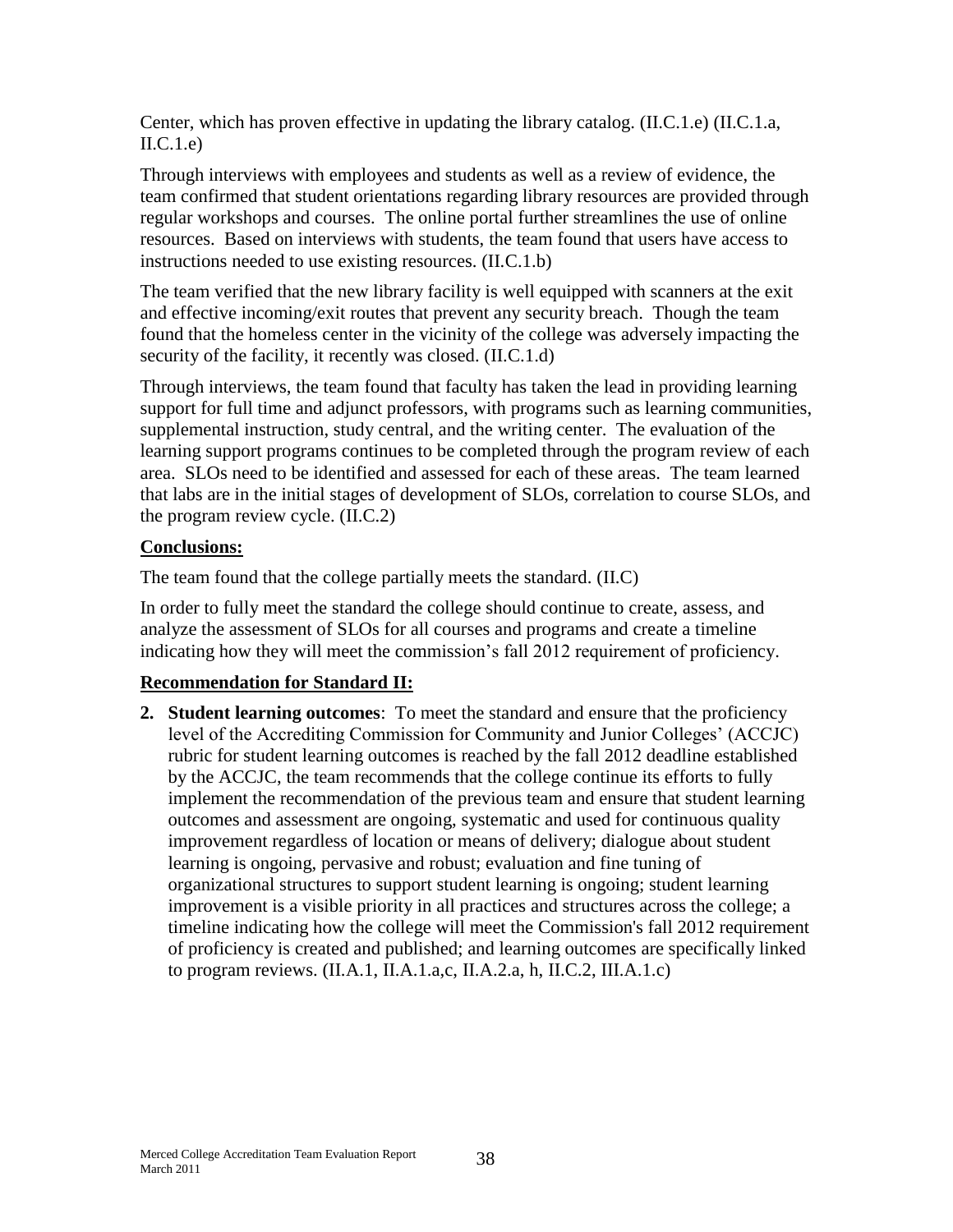## **Standard III**

#### **Resources**

## **III.A Human Resources**

### **General Observations:**

The college demonstrates through policies and practices an appropriate understanding of and concern for issues of equity and diversity. The college's vision statement clearly indicates a commitment to diversity, and a variety of programs, practices and services that support its diverse personnel have been developed.

There is no evidence that the college regularly assesses its record in employment equity and diversity consistent with its mission. The college last updated its Faculty and Staff Diversity Plan in 1994.

The institution has a history of subscribing to, advocating, and demonstrating integrity in the treatment of its administration, faculty, staff and students, however, evidence collected in interviews and open forums during the accreditation visit suggests that currently there are problems and perceptions of mistreatment and a feeling of disrespect.

The college has a campus-wide staff development committee and two subcommittees (one for faculty and one for classified staff). The committees organize and plan events appropriate to the individual groups. The faculty staff development committee plans the major events such as convocation and flex day. The classified staff development committee plans for the Classified Staff Development Day.

The college systematically evaluates professional development programs and uses the results of these evaluations as the basis for improvement. The college assesses its effective use of human resources during the annual program review process. During the program review process, each unit evaluates its ability to achieve its objectives in terms of required human, financial, and technology resources.

The self study states that the college has developed written policies for faculty hiring, recruitment, selection, faculty service areas, minimum qualifications, and equivalencies. Also, the self study indicates that the college has established and implemented a prioritization process for filling vacant full-time faculty positions utilized to maintain the AB 1725 requirement. Part-time faculty are hired in the same manner as full-time faculty, and an administrative procedure regarding screening has been created. Though a board policy has been adopted regarding the hiring of administrators, there is no policy covering the hiring of all other management, supervisory, and support staff positions. The college included in its planning agenda the development of written guidelines for hiring of these positions, but no timeline is indicated.

According to the self study, the district has a written code of ethics for faculty and board members, however, no written code exists for other groups of employees and ethical standards for other groups are only implied through the policy regarding employee standards.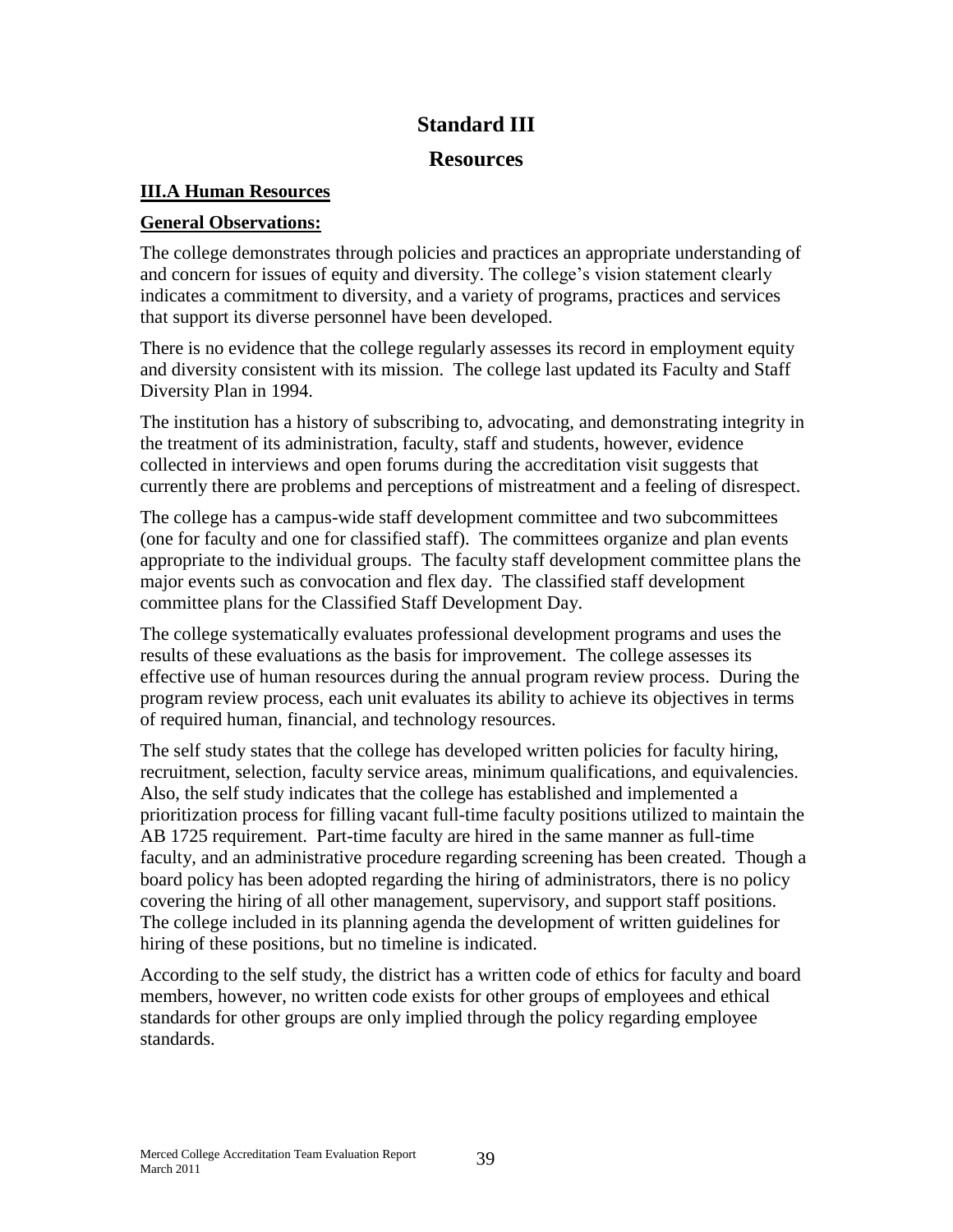#### **Findings and Evidence:**

Through a review of evidence and interviews with employees, the team found that criteria, qualifications, and procedures for selection of faculty are clearly and publicly stated, and program reviews are used to support the full-time faculty positions requested, including those for counselors and librarians. The team verified that full-time faculty in the discipline actively participate in the hiring process, through development of the application, serving on selection committees, and in the selection of the finalists. Adjunct faculty hiring follows the same pattern as full-time faculty. The team discovered that the college has not assessed the hiring process for adjunct faculty in several years, however, the Academic Senate has begun a review and has recommended a new parallel hiring procedure for full-time and adjunct faculty. There is no mention of how equivalencies are developed, maintained and evaluated. (III.A.1.a)

The team found that the college has a board policy for the hiring of administrators, but other management and supervisory positions are not covered. The Staff Planning Priorities Committee assists in prioritizing these positions, but there is no description of the actual process for the hiring of administrators. In addition, the college does not have a written policy for the hiring of classified staff. The team found that the college, in its response to budget reductions, imposed a hiring freeze in 2009, resulting in few positions for administrators, management, supervisory and classified staff members, however, the college has to fill vacant faculty full-time positions to meet the state mandated full-time obligations. The college is presently in the process of hiring full-time faculty, classified staff, and administrators. When vacancies occur, the President's cabinet review process determines the mission critical needs for replacements. The team learned through interviews that the Vice President of Administrative Services, who supervises Human Resources, is conducting a complete review of all job classifications based on reorganization needs and hybrid job duties and titles. (III.A.1.a)

The team verified based on a review of evidence and interviews, that the full-time faculty evaluation process is guided by the collective bargaining agreement. The contract faculty are evaluated each year for four years by a tenure review team composed of the faculty lead or a discipline faculty, a faculty member from an appropriate area of expertise and the immediate supervisor. Part-time faculty are evaluated in the first year and then every three years. The team found the process clearly defined. Classified employees are evaluated by their immediate supervisors as referenced in the CSEA agreement, and management employees are evaluated regularly based on performance related to the assigned job responsibilities and personal qualities. With strong encouragement from the Administration, the team found that all evaluations are being done in a timely manner.  $(III.A.1.b)$ 

Interviews and evidence revealed to the team that faculty members have been involved in the creation, development, evaluation and implementation of institutional student learning outcomes. Faculty are evaluated on 14 specific criteria related to good teaching and fulfillment of professional responsibilities, and syllabi and the correlation of institutional student learning outcomes to course content are assessed under the area of handouts and course documents. The team found no evidence to show that the effectiveness of producing the student learning outcomes and student progress toward the stated outcomes is included as part of the evaluation. (III.A.1.c)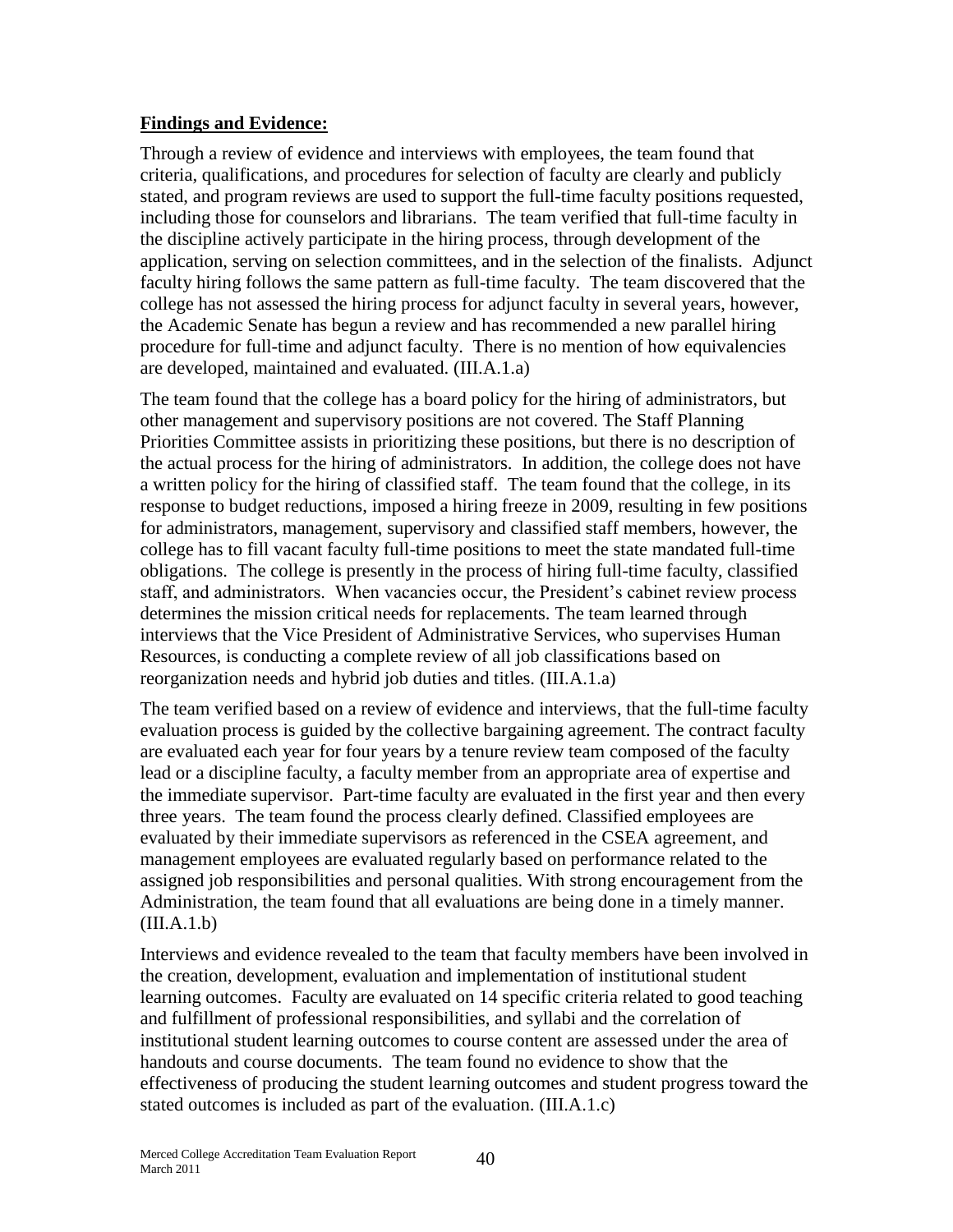A written code of ethics has been created for the faculty and the Board of Trustees. Although there are many board policies involving employee ethics, there is not currently a written code of ethics for the classified and management staff. The team suggests that the college update the employee code of ethics to include all employees. (III.A.1.d)

The team determined that college has the number of full-time faculty sufficient to meet the state mandated requirements as required by AB 1725, and the number of classified mostly meets the mission and purposes of the college. However, the team discovered through interviews that the recent and ongoing reductions in state funding have drastically limited the hiring of classified, administrators/managers and supervisory employees. College constituent groups have expressed to the team a need to reconstitute the Staff Planning and Priorities Committee to address the needed classified, supervisory, manager and administrator positions in order to fully support current programs and services, and the team learned that the committee will be meeting during the spring 2011 Semester. (III.A.2, III.A.6)

The team verified that the college follows its written and fair policies. Hiring processes are completed in a timely manner, resulting in a well-qualified candidate being hired. Human Resources staff are planning on a systematic review of all related policies and procedures, but the team was unable to find a timeline for the review. A review of Board Policy 3410 regarding nondiscrimination evidenced that the college conducts all hiring processes with a commitment to ensure equal employment opportunities. The college demonstrates through policies and practices an appropriate understanding of and concern for issues of equity and diversity, and the college's vision statement clearly indicates a commitment to diversity. Policies and documents such as the non-discrimination policy, the student grievance procedure, the procedure for staff member complaints, and the collective bargaining agreements are all indicative of the colleges understanding and concern for issues of equity and diversity. (III.A.3, II.A.4)

Through an inspection of facilities and interviews with staff, the team verified that the college maintains all personnel files in a locked cabinet in a separate room within the Human Resource Office, and only one Human Resources staff has access to the personnel files. The Human Resource staff is present when the assigned custodial staff cleans the office. The team confirmed that employees may inspect their own personnel file, and the review is conducted in the presence of a Human Resource staff member to ensure that documentation cannot be removed or added. Should there be any document containing derogatory information, the employee is advised of his/her right to attach a rebuttal prior to placement in the employee's personnel file. (III.A.3.b)

The team found that the college has developed and maintains a variety of programs, practices and services that support its diverse personnel. The programs developed and maintained by the College include the Puente Program, Classified Staff Development Day, Campus Change Network, Flex Day, Cinco de Mayo celebrations, International Poet and Spoken Word Theater, and World Cultures Music and Dance Festival. The college widely publishes its non-discrimination policy in the catalog, the schedule of classes, brochures and advertisements. Each campus hiring committee has a non-voting diversity representative who has the responsibility of monitoring EEO procedures. The college has also renovated and constructed facilities to comply with the American with Disabilities Act. (III.A.4.a)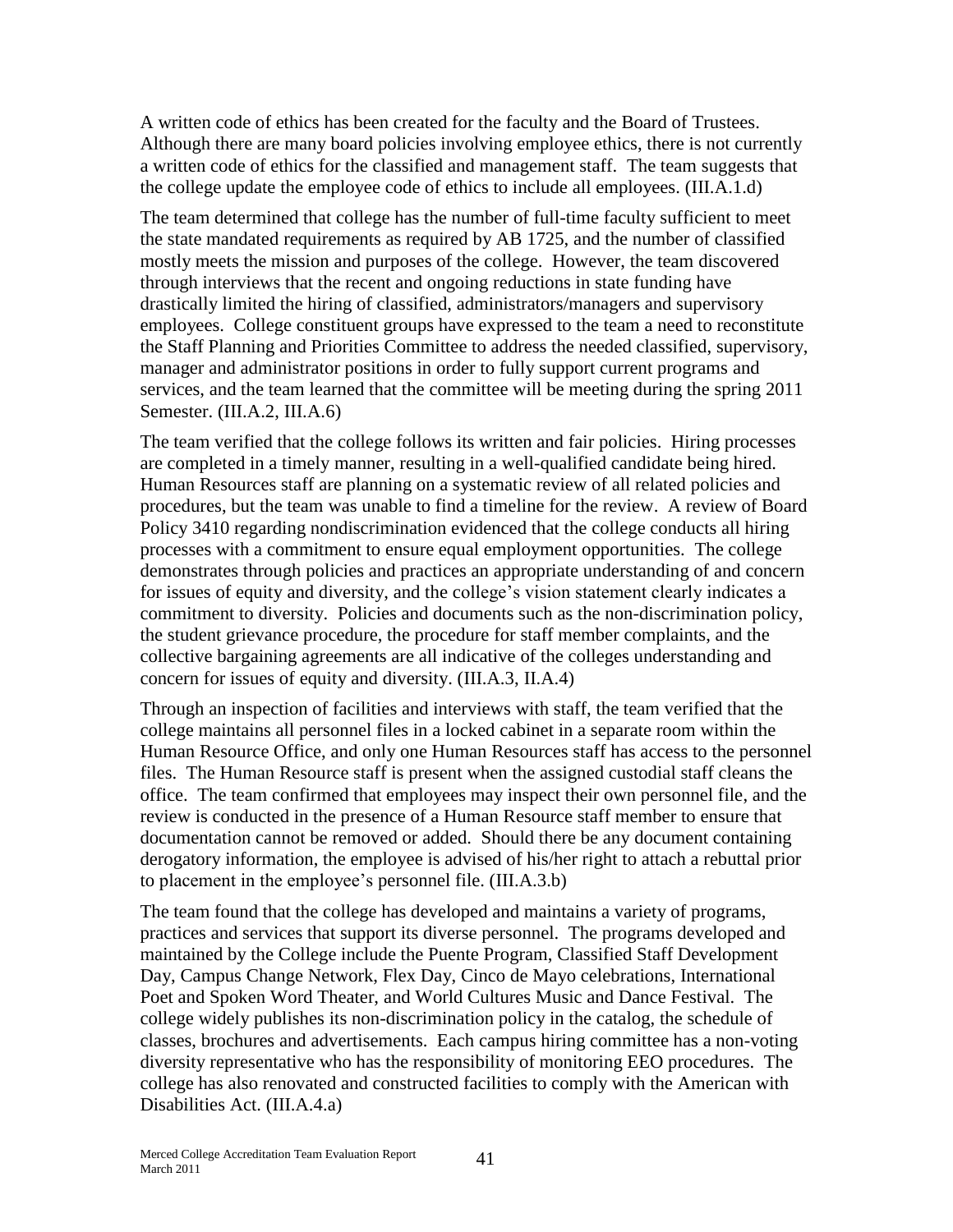There is no evidence that the college regularly assesses its record in employment equity and diversity consistent with its mission. The college last updated its Faculty and Staff Diversity Plan in 1994. The workforce and applicant analysis in the Faculty and Staff Diversity plan is for fall 1993 to fall 1994. The plan calls for an update every 3 years, which has clearly has not occurred. The team found that corrective action and the overall philosophy embraced by the college in the outdated plan is very commendable, but is not relevant as the data is over 15 years old. The following statement is taken directly from the outdated plan:

―When District workforce does not reflect a balance representing protected group members, the District must identify and correct policies, practices, and procedures to determine the factors that contribute to the imbalance. Any barriers to equal employment opportunity must be eliminated."

The college completes an annual review of employment equity and diversity and submits that report to the Chancellor's Office. There has been a 17 percent increase in Asian and Hispanic staff since 2004. The college claims that information on staff equity and diversity has been compiled, but has not yet been utilized. (III.A.4.b)

The team found that the college has a history of subscribing to, advocating, and demonstrating integrity in the treatment of its administration, faculty, staff and students, however, evidence collected in interviews and open forums during the accreditation visit suggests that currently there are problems and perceptions of mistreatment and a feeling of disrespect. (III.A.4.c)

The team verified that the college offers regular sexual harassment workshops, encourages student participation on governance committees, has clearly defined grievance procedures in collective bargaining agreements, has a student grievance process (BP 5330), and has a complaint process for staff (BP 7366). (III.A.4.c)

Personal interviews and open forums conducted during the accreditation visit suggest that there are problems with respect to communication, inclusion, and respect. Staff from across the campus expressed concern regarding the ability to share ideas and to participate fully in the governance process. (III.A.4.c)

The college has a campus wide staff development committee and two subcommittees (one for faculty and one for classified staff). The committees organize and plan events appropriate to the individual groups. The faculty staff development committee plans the major events, such as convocation and flex day, and the classified staff development committee plans for the Classified Staff Development Day. The Staff Development Committees offer a multitude of opportunities for both faculty and staff. Training and professional development is offered for new faculty through the Teaching and Learning Academy (TLA) and classified staff provide training for faculty teaching online classes. Staff development needs for managers are identified by the Management Council. Training for managers includes webinars, FMLA workshops, and EEOC workshops.  $(III.A.5.a)$ 

The team confirmed that the surveys are distributed to solicit ideas from faculty and staff to identify needs and interests. Although there is no clear connection between the staff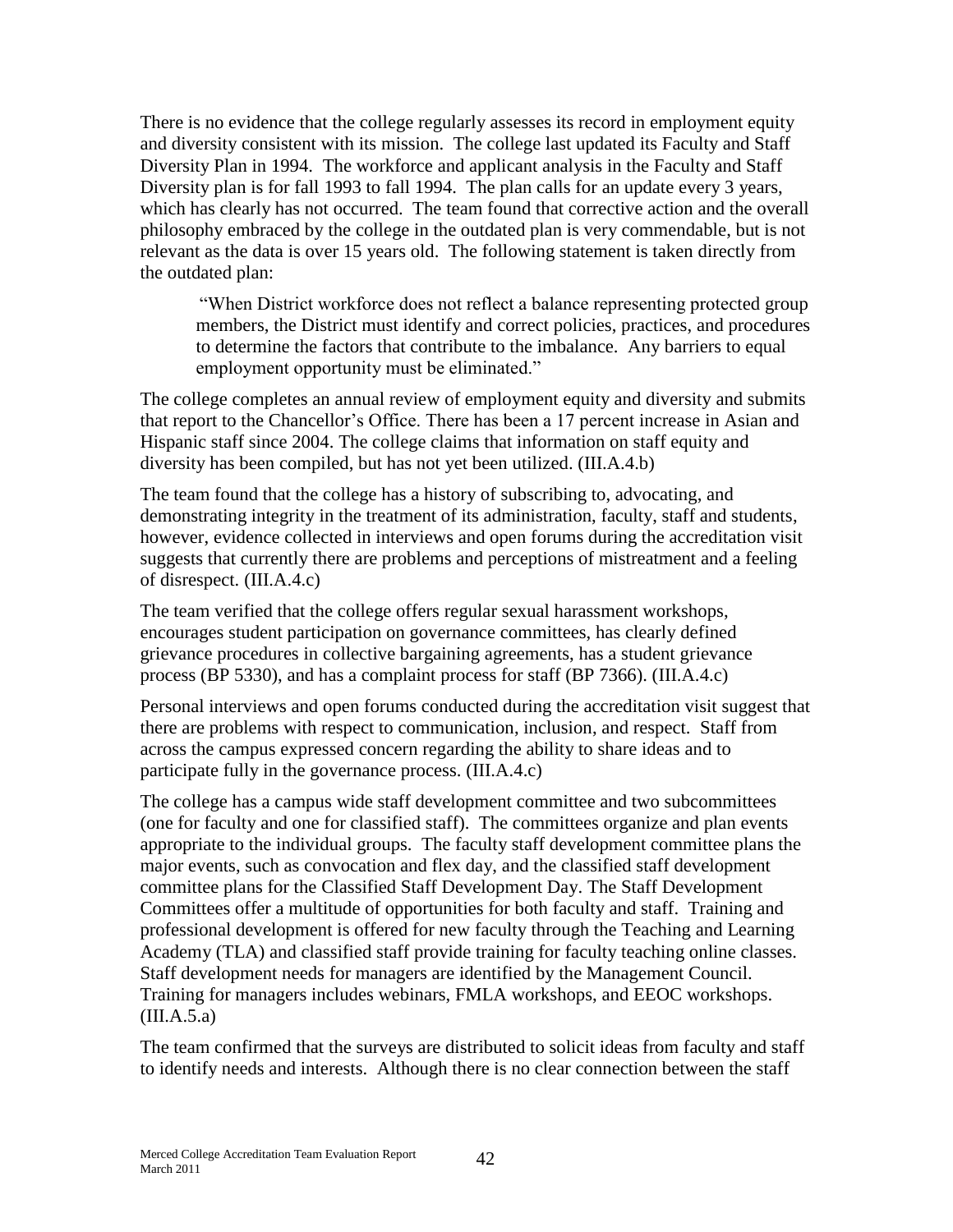development opportunities and the college mission, the activities do seem to indirectly reflect a commitment to the students at Merced College. (III.A.5.a)

The college systematically evaluates professional development programs and uses the results of these evaluations as the basis for improvement. Minutes from the staff development committees clearly show that activities are evaluated and assessed on a regular basis. Staff, full-time faculty and adjunct faculty are provided with opportunities to evaluate all activities offered. These evaluations are clearly discussed and assessed during regular meetings. Improvements to existing activities are made based on these feedback mechanisms. (III.A.5.b)

The college assesses its effective use of human resources during the annual program review process. During the program review process, each unit evaluates its ability to achieve its objectives in terms of required human, financial, and technology resources. Planning for full-time faculty hiring is accomplished through the Instructional Contract Faculty Prioritizing Process. All full-time faculty hiring requests must be supported by instructional program review reports. (III.A.6)

Classified positions are filled when the appropriate Vice President deems that an urgent need exists. These requests are reviewed and approved by President's Cabinet. The team found that there is no discussion of how requests for classified or new management positions are integrated with program review or institutional planning. The team found that the use of the Instructional Contract Faculty Prioritizing Process integrates program review with the hiring of full-time faculty, however, no other human resource needs seem to be tied with formal institutional planning. There is no evidence that the institution systematically assesses the effective use of human resources and uses the results of the evaluation as the basis for improvement (III.A.6)

In December 2007, the college hired a consulting firm to review the administrative structure in the Office of Instruction and determined that a blended approach would work best. The college now operates with area deans and faculty leads. This new structure was to be evaluated within 1 year. The team found no evidence that this evaluation has taken place. (III.A.6)

## **Conclusions:**

The team found that the college has partially met the standard.

With the state's budgetary crisis, the college has managed its human resources to ensure that the needs of the students are met. They have shown that they are flexible, adaptable, and able to still meet the needs of the students and the community with less and less financial resources. (III.A.2)

The team found that the college needs to update the Faculty and Staff Diversity Plan in order to adequately assess its record in employment equity and diversity consistent with its mission.  $(III.A.4.b)$ 

Processes for hiring classified and management staff should be integrated with institutional planning. The college also needs to systematically assess the effective use of human resources and use the results of the evaluation as the basis for improvement. In addition, the team recommends that the college evaluate the blended administrative structure in the Office of Instruction adopted in 2008 to determine its effectiveness. (III.A.6).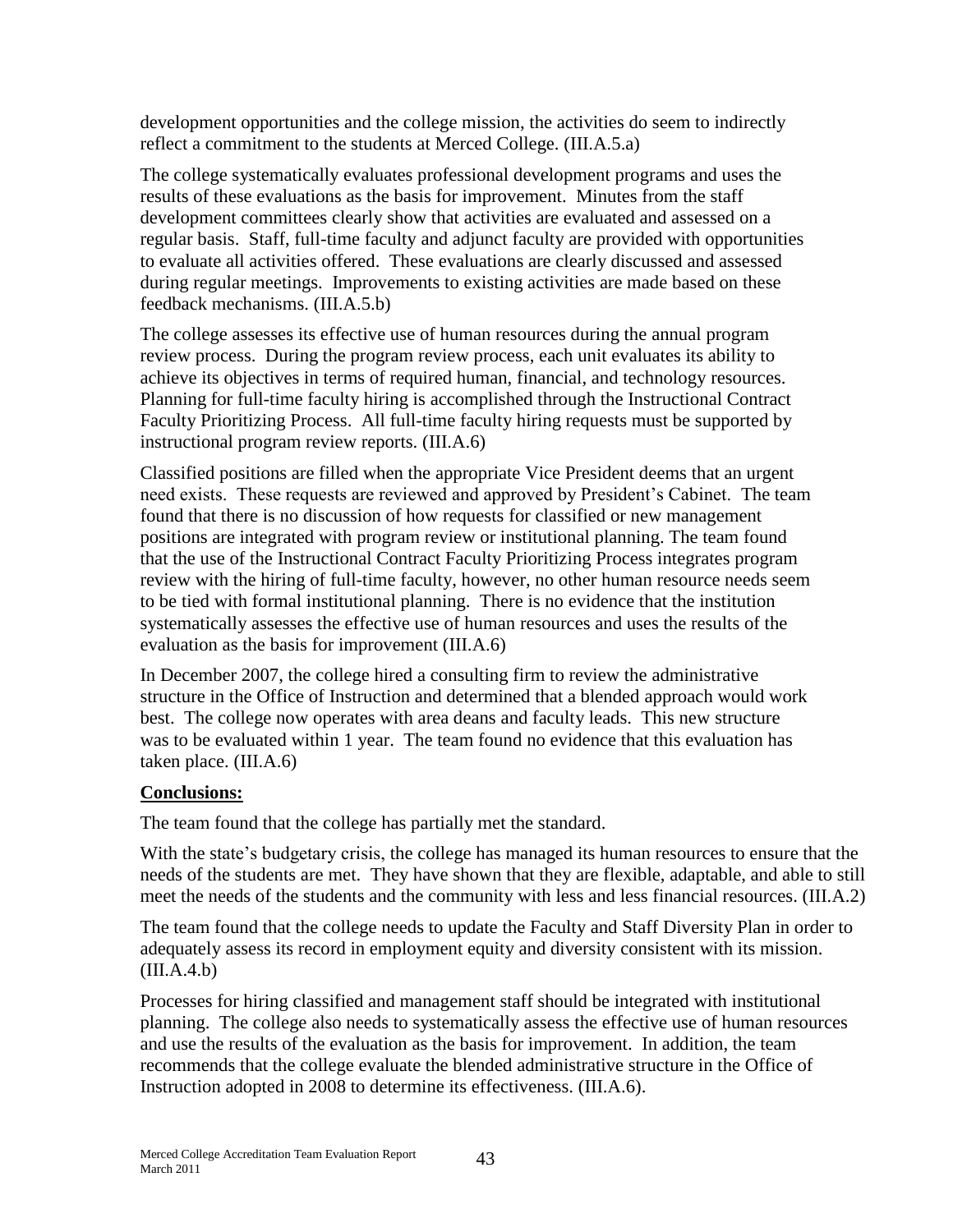The college needs to ensure that participatory governance is used to develop and implement a plan to address the problems that exist with respect to communication, inclusion, and respect. (III.A.4.c)

The District-Wide Staff Development Committee is commended for its exemplary work soliciting ideas and identifying the needs of faculty and staff for the purpose of offering activities and workshops to meet the needs of its personnel. (III.A.5.a)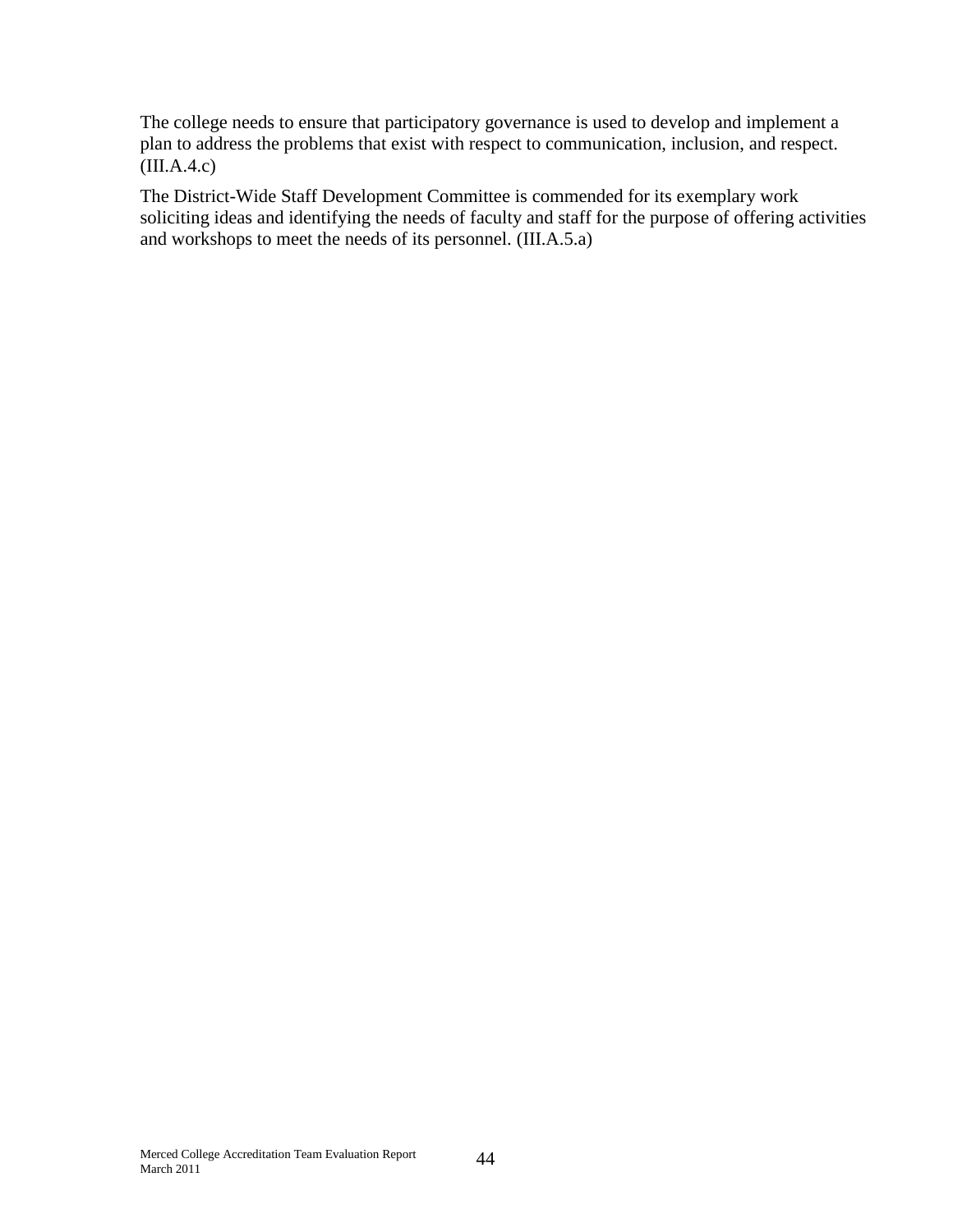#### **III.B. Physical Resources**

#### **General Observations:**

Merced College opened in 1962 at the county fairgrounds and moved to its current location on 271 acres in 1967. The Los Banos Campus, a full-service educational center, was established in 1972. After a donation of 120 acres, a permanent facility was constructed and occupied in 2007. The downtown Business Resource Center opened in 2008. The facilities at all three locations are well maintained and safe.

The college indicates in its self study that it uses its institutional planning documents such as the Educational and Facilities Master Plan to review and update its facilities needs. The planning document includes objectives to address the renovation and expansion of campus facilities, infrastructure and improvement of campus vehicular and pedestrian circulation in support of the educational goals for the expanding student population and the community. The college provides safe and sufficient physical resources that support its programs and services regardless of location. (III.B.1.a)

The college's Education and Facilities Master Plan, "In Cadence with the Future," is the long range plan to meet the district's need to plan for an enrollment of 18,500 students by 2040. (III.B.2.b)

#### **Findings and Evidence:**

The team verified through interviews and that the college uses its institutional planning documents such as the Educational and Facilities Master Plan to review and update its facilities needs, and that the Facilities Master Plan Committee meets regularly to evaluate capital outlay requests, work orders (new projects) and service requests (maintenance and ―fix-it‖ projects). The members of the committee include all constituencies, faculty, classified and administrators who are the big users of facilities. The maintenance staff is very quick to respond to the work orders and service requests. (III.B)

The team found that the facilities at the college's Merced, Los Banos Campus and downtown Business Resource Center are well maintained and safe. Classes are also offered in the Delhi Unified School District and other community sites. The Vice President of Administrative Services oversees the maintenance and safety of the college's physical facilities through the departments of Maintenance, Operations and Grounds, Transportation, Facilities, Health and Safety, and Police Services. (III.B.1.a)

With its "Cadence with the Future," the Educational and Facilities Master Plan is used to build, maintain, upgrade or replace its physical resources to assure effective utilization and the continuing quality to support its programs and services. Using state funds, Measures H and J, local bonds passed by the community to support additional buildings, the college has been able to maximize its building needs. The college was able to add 189,551 square feet of additional facility space costing \$72,556,354. The college has also received matching funds for scheduled maintenance projects amounting to \$1,785,357 and has several additional projects in line for state funding. Its Citizens Oversight Committee is ever watchful to ensure that bond program expenditures comply with Proposition 39 requirements. (III.B.1.a)

After a review of evidence, the team found that the college adheres to safety measures established in federal, state and local laws and regulations. Facilities are constructed with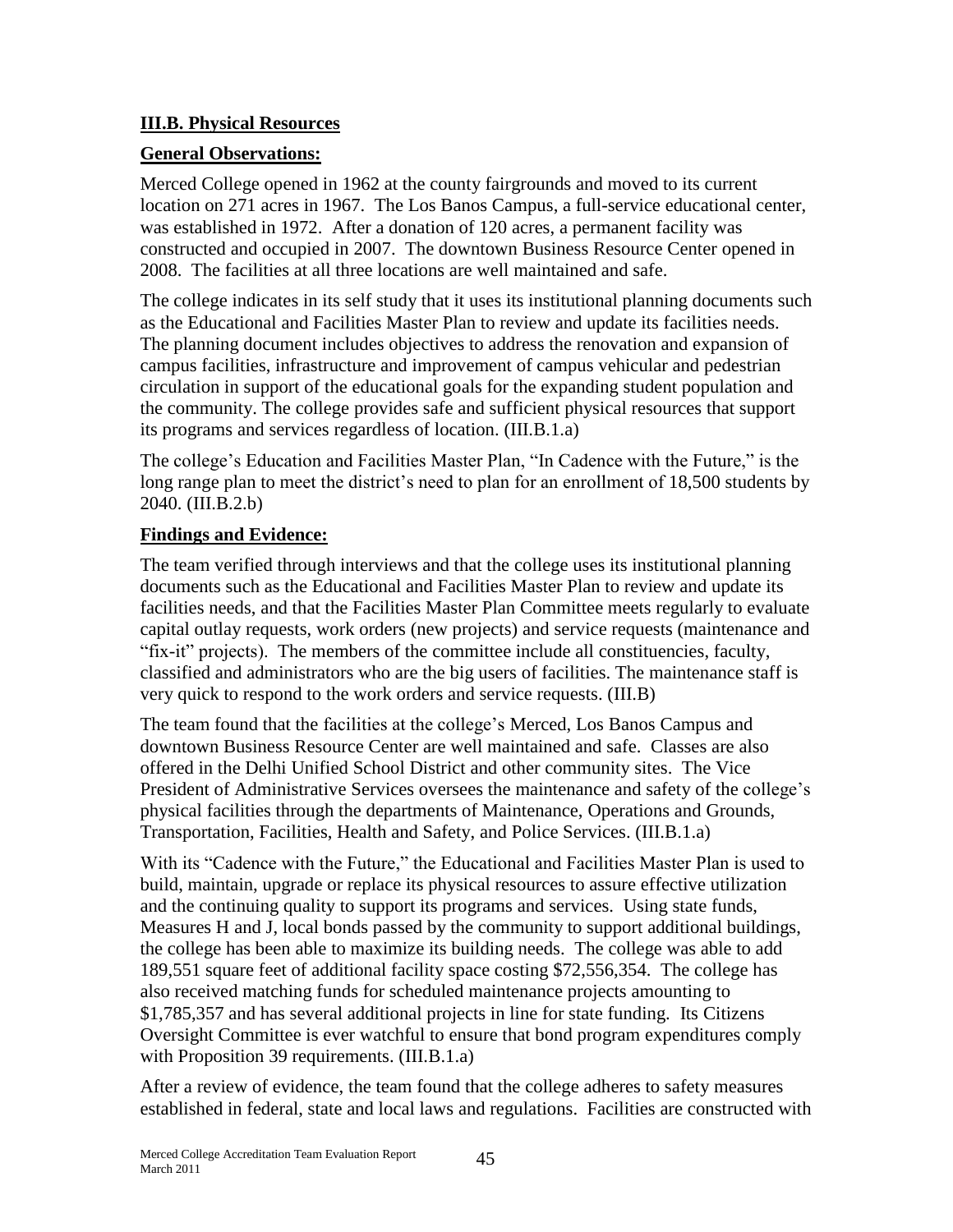safety and security in mind. The college participated in VIPJPA (Valley Insurance Program Joint Powers Authority) insurance plan, and the Risk Control Manager from VIPJPA conducted an audit in 2008. The team learned that the college did not do an audit in 2010 due to the retirement of the Director of Grounds and Operations, as well as changing its insurance carrier to ASCIP. (III.B.1.b)

The maintenance schedule applies to all campus facilities. The Facilities Department is responsible for the overseeing of the construction and maintenance of campus facilities including off-site locations and also ensures access, safety, security and hazard mitigation through continual evaluation, planning and execution of new and retrofit projects. This department is also responsible for program planning with all user groups, selection of consultants, implementation and personnel training of the completed facilities. User groups assist in planning and designing the space from the initial project proposal through the design development and construction drawing stages. The user groups also work directly with the architect to plan their spaces to ensure that each space meets program needs. (III.B.1.b)

The team determined through interviews and a review of evidence that facility and equipment evaluations occur on a regular basis. Required repairs and replacements also occur on a regular basis. The Facilities Master Plan Committee reviews all requests for new construction, work orders and service requests. Each request is evaluated and prioritized based on its impact on the mission of the college, Health and Safety concerns and other needs. The college has allocated \$50,000 each year for work orders. These requests for new projects (altering facilities – such as removing or adding a wall, adding cabinets) are reviewed by the appropriate deans, all of the vice presidents, Director of Facilities and Fiscal Services as to whether these requests are needed and fit in the master plans. The Director of Facilities then costs out the project, researches the best way to accomplish the request, and, if approved, most requests are done in-house. (III.B.2)

Updates to long-range capital plans are presented at the Facilities Master Planning Committee Meetings and Measure H and J Citizens' Oversight Committee. This committee meets regularly and receives regular updates on construction projects. The college staff is expected to disseminate the information to all the members of their constituencies and community groups. The long range capital plans support the institutional goals and reflect projections of the total cost of ownership of new facilities and equipment. (III.B.2.a)

The Education and Facilities Master Plan, "In Cadence with the Future," is the long range plan to meet the eventual needs the district's anticipated student enrollment of 18,500 by 2040. The Five Year Construction Plan submitted to the State annually assesses the effective use of the physical resources and this becomes the basis for improvement. Currently, the Educational Master Planning Committee and Facilities Master Planning Committees have separate memberships and produced separate planning documents, but the team learned that the two plans will be combined in the future. (III.B.2.b)

#### **Conclusions:**

The team found that the college has met this standard.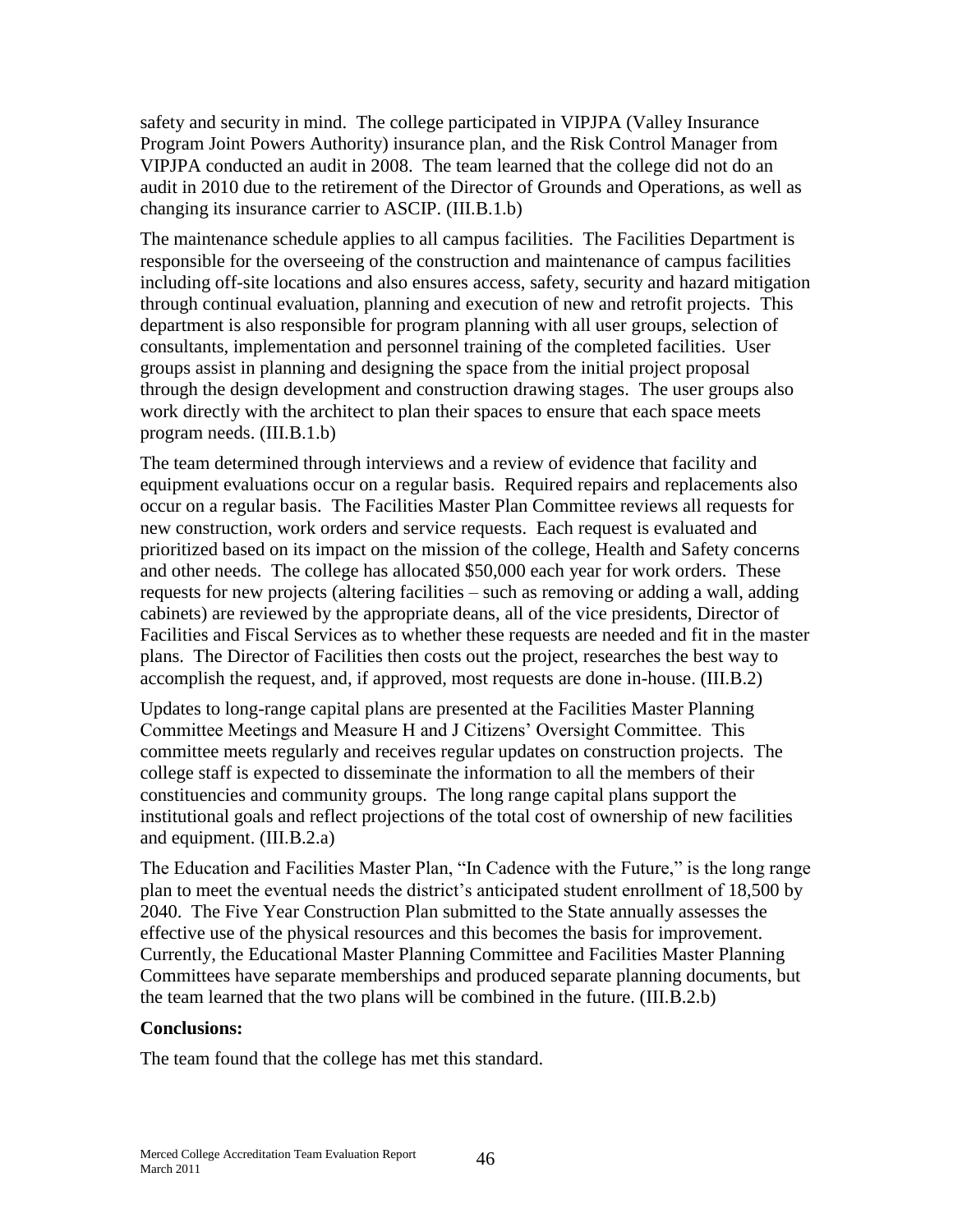With the state's budgetary crisis, Merced College has managed its facilities to ensure that the needs of the students are met. They have shown that they are flexible, adaptable, and able to still meet the needs of the students and the community with less and less financial resources.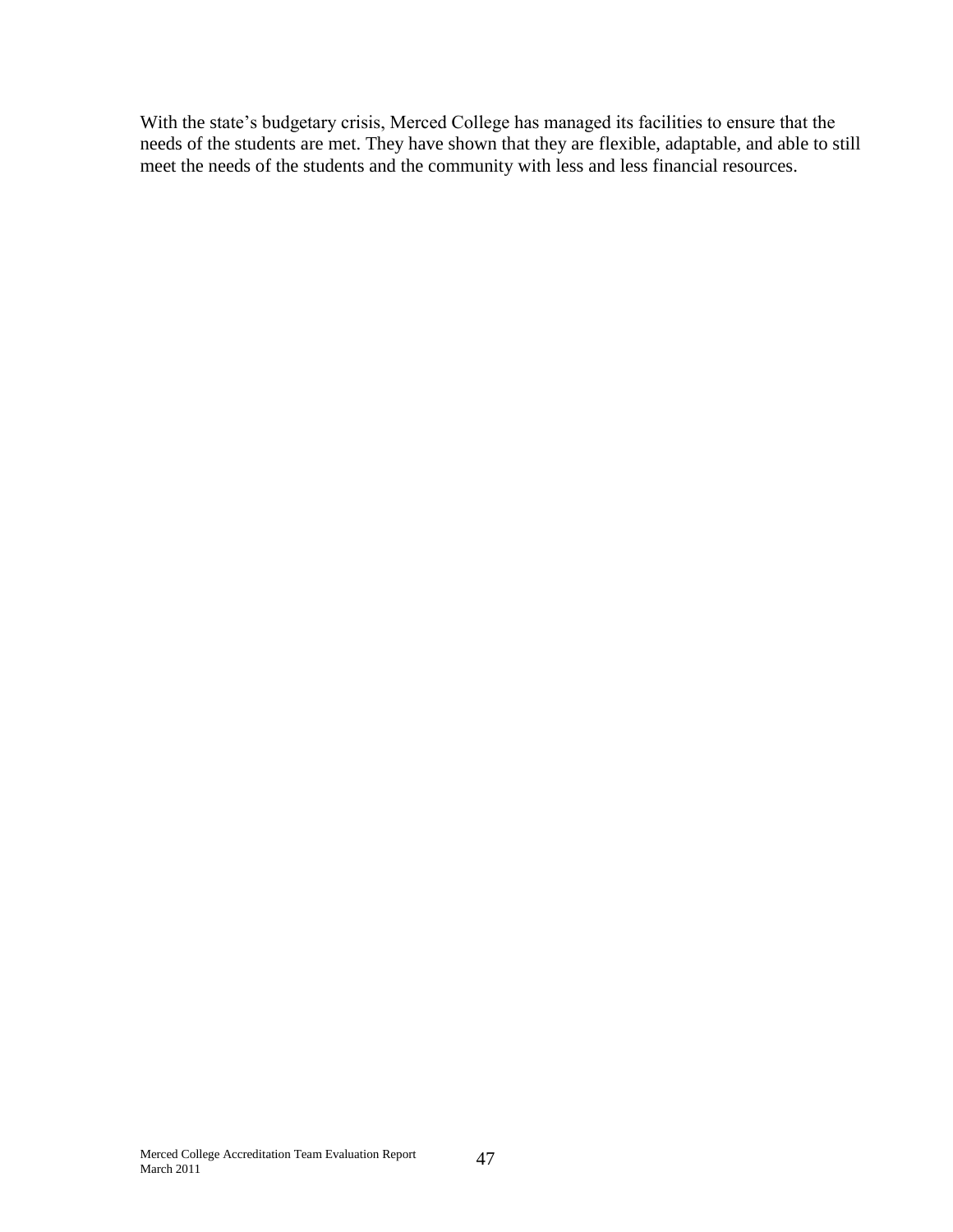#### **III.C Technology Resources**

#### **General Observations:**

The college's resources are designed to meet the needs of learning, teaching, and college wide communications, research and operational systems and are designed to enhance the operation and effectiveness of the institution. The college provides quality training to staff, faculty, students and managers in the effective application of its information technology. (III.C, III.C.1.b)

The institution meets institutional technology needs through a systematic planning process. This process includes planning for upgrades, replacements and addressing infrastructure needs. The college is committed to incorporating technology into all programs and services through an evolving and integrated plan. The plan engages the college community in building and maintaining an appropriate technology infrastructure. The distribution and utilization of technology resources support the development, maintenance, and enhancement of its programs and services. (III.C.1.c, III.C.1.d)

Technology planning is integrated with institutional planning as a result of the existing master planning processes. The Technology and Research Master Planning Committee (TRMPC) makes recommendations to the Educational Master Planning (EMPC). EMPC is responsible for institutional planning. (III.C.2)

#### **Findings and Evidence:**

The college's technology infrastructure is a Metropolitan Area Network (MAN), which is connected to Merced County Human Resources, Sheriff's Department, Financial Center and the Office of Education. The Internet connection is through a Gig-E-MAN product. In 2008, fiber optic transmission cables were installed to all buildings on campus from the Main Intermediate Distribution Frame (IDF). The college's Datatel Strategic Academic Enterprise (SAE) system is housed in a redundantly powered UNIX system. The district has provided users with wireless technology access through 64 wireless access points. (III.C.1.a)

The team learned that the college has launched a new portal for students, faculty and staff called mc4me based on Microsoft SharePoint technology. The students have access to more databases; e-mail now includes Microsoft Word, Excel, and PowerPoint; and calendaring is available using Outlook. With the implementation of the new portal faculty have opportunities for collaborative resource development and document sharing. The new portal has enhanced security and usage is expected to reach 85 percent. Staff are expected to have access to Datatel in the spring and a major portal upgrade is scheduled for summer 2011. (III.C.1.a)

In 1999 the college purchased and implemented a Strategic Academic Enterprise (SAE) system from Datatel. The team found that the college's MIS system allows for the effective management and administration of student records, financial data, and human resource information. The Altiris computer management software system provides for effective management, maintenance, updates and upgrades to 1700 staff, faculty and student computers. (III.C.1.a)

A review of facilities provided the team with evidence that all classrooms in the Learning Resource Center (LRC), the Allied Health Center, the Business Resource Center, and the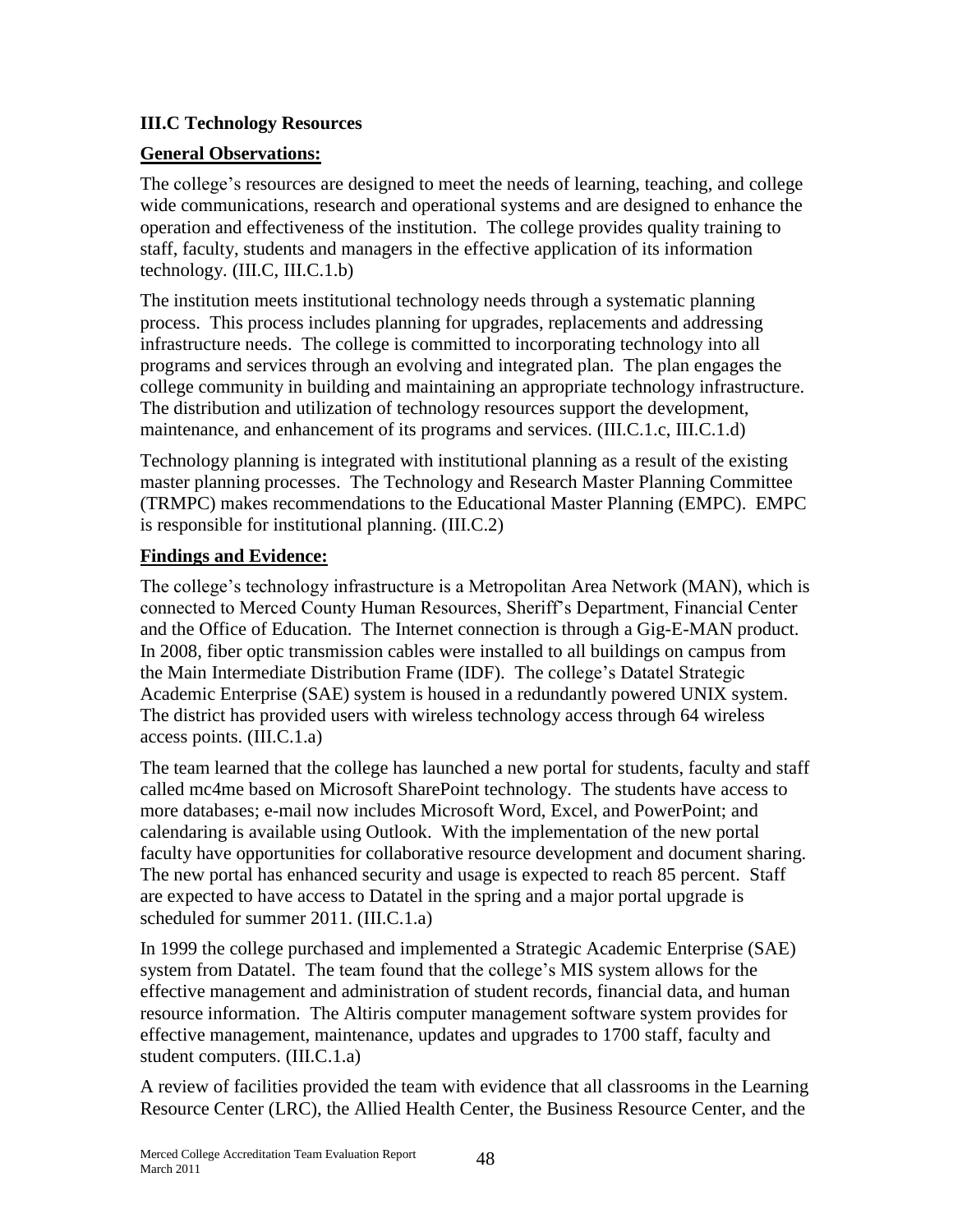Los Banos Campus are equipped with technology to meet the college's multimedia standards for instruction. Additionally, 119 all purpose classrooms and labs are equipped with instructional technology. The Help Desk is available to all staff and provides timely technical instructional support. In total, the college has 700 staff and faculty computers, 1000 student computers, and 60 laptops. (III.C.1.a)

The team found that the college's current infrastructure supports its technology infrastructure needs, and access to instructional technology both in its new facilities and in its older buildings is being provided successfully. Program review for the Learning Resources Center and Information Technology identify needs for additional technological support. For instance, the college currently has only one programmer, and it is clear from the program reviews that the college needs to seek additional funding for technical staffing in Information Technology Services and in the Learning Resources Center.  $(III.C.1.a)$ 

Through interviews and a review of online resources, the team found that the college trains students in technology in two ways: one-to-one assistance, print and online learning media. The students have access to a Student Help Desk and information stations in the library. Technical staff and faculty produce training materials that are available in print and in media formats to students. (III.C.1.b)

Faculty and staff training in technology occurs in three ways: online training via the Microsoft IT Academy (MITA), group training during Flex and Staff Development Day workshops, and one-on-one training offered by AV educational media specialists. Additionally, the webmaster trains faculty on how to maintain web pages. The MITA is online and provides training in all aspects of Microsoft software. As of May 2010, MITA has been accessed 395 times with a 95 percent completion rate. The team found that staff assigned to the library have been trained on the new version of its SIRSI automated library system. These trainings included both group and individual training sessions. Managers can participate in these training sessions however, training on the use of new products and systems is provided as needed. (III.C.1.b)

The college's Technology and Research Master Plan sets the vision for planning, acquiring, maintaining and upgrading technology. Interviews and a review of evidence showed that the Technology and Research Master Planning Committee (TRMPC) explores new technologies and evaluates requests. Requests come from the following areas: Research, Learning Resource Center, Grants, Information Technology, and Online Systems. Program reviews from each of the five teams are evaluated by the TRMPC and ranked. The committee then meets to discuss the rankings, makes necessary changes and then forwards the recommendations to the Educational Master Planning Committee. The committee has also created standards with respect to technology with the assistance of the Gartner Group. (III.C.1.c)

Much of the college's technology equipment is purchased with funding provided for new and remodeled facilities. As a result of this funding, upgrades and replacements are funded with one-time funds, VTEA money, or carry over money. Because the funding for upgrades and replacements is limited, the replacement of old technology is often delayed. The team found that the college plans to seek funding for a total cost of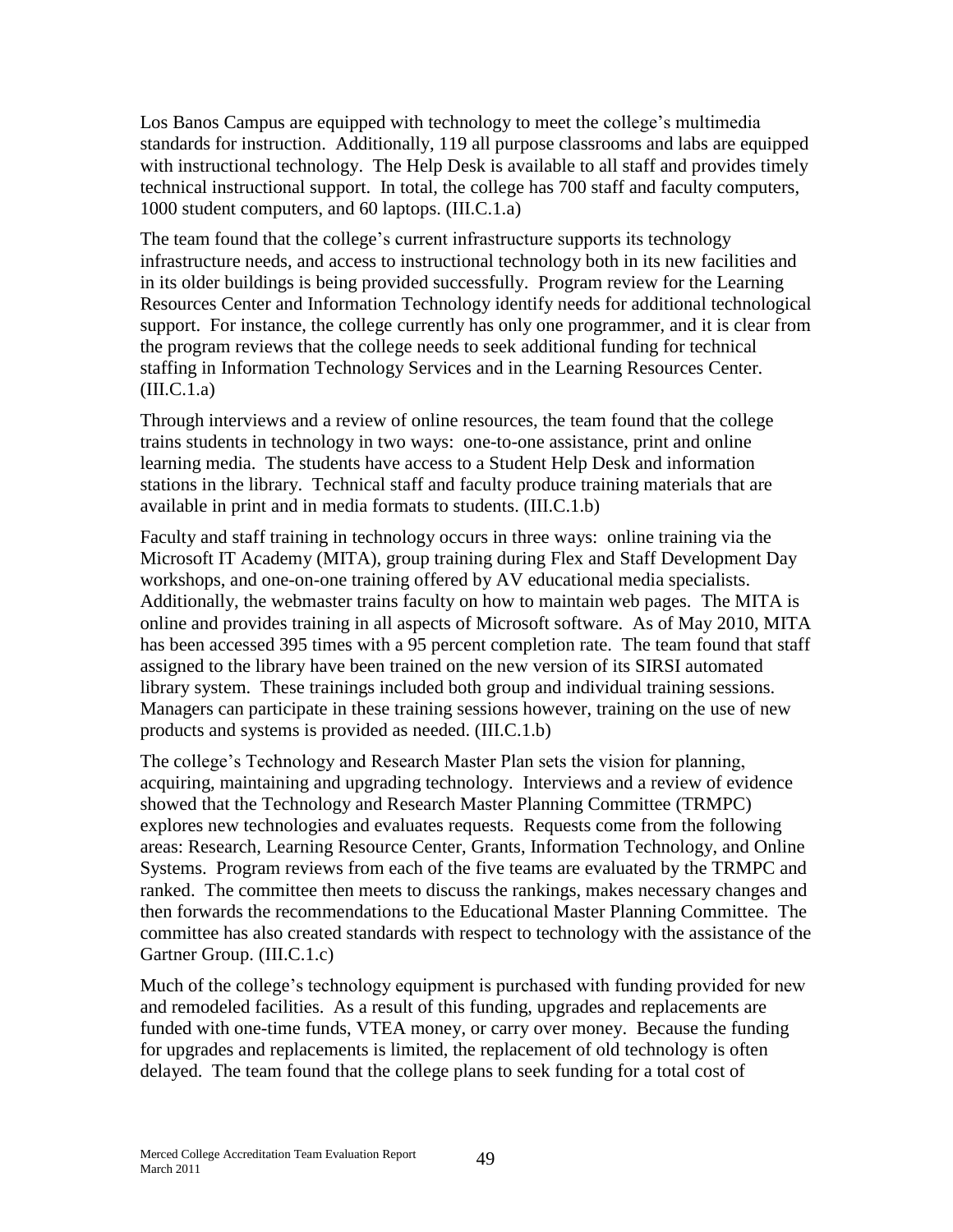operations mechanism to upgrade and replace mission critical technology in the classrooms, labs, and student support and administrative areas. (III.C.1.c)

Technology resources have been included in new and remodeled facilities such as the Learning Resources Center, the Allied Health Center, and the Business Resource Center. Additionally, technology is distributed and utilized in Student Services areas including Admissions and Records, Financial Aid, and Assessment. The Los Banos campus is equipped with technology resources including new science labs to support a full range of science instruction. There are many instances where technology resources have been distributed to instructional areas where needs have been identified. Technology resources are distributed and utilized appropriately to support, maintain, and enhance existing programs and services. (III.C.1.d)

The method for integrating technology planning with institutional planning is the program review process. Planning for technology support is the primary function of the Office of Technology and Institutional Research (TIR). TIR is composed of six areas that support a variety of instructional, administrative, operational, and research activities and programs. The six areas are Research, the Learning Resource Center, Grants, Information Technology, and Online Systems. Managers from the six areas meet to discuss needs. The mission of the TRMPC is to incorporate technology into all programs and services through an evolving, integrated plan. The TRMPC sends out a call for technology requests to the six areas. Requests must be justified using program review, accreditation, or sustainability. The Technology and Research Master Planning Committee (TRMPC) reviews all technology requests, combined with the area program reviews or other materials justifying the request, and makes recommendations to the Educational Master Planning Committee (EMPC). The Educational Master Planning Committee reviews the requests from the TRMPC (including a review by the Vice Presidents) and forwards the recommendations to the President who makes the final decisions. (III.C.2)

## **Conclusions:**

The team finds that the college meets the standard.

The college recognizes the need for additional staff in Information Technology Services and in the Learning Resources Center. The TIR is working on developing a staffing plan (long term) that can be used with program review to address new staffing needs.  $(III.C.1.a)$ 

The team commends the college for its ability to support student learning programs and services and to improve institutional effectiveness with the use of its technology resources. (III.C.1.a) However, the college needs to continue its efforts to provide more computers to increase student access. (II.A and II.C)

The college recognizes an unfulfilled need for additional technology training. The plan is to develop a staff development training process focusing on technology training and emphasizing emerging technologies and to seek funding for implementation through the resource allocation process. (III.C.1.b)

The college believes that district wide assessment of the use of technology resources should be improved. The team agrees with the college's efforts to develop a cross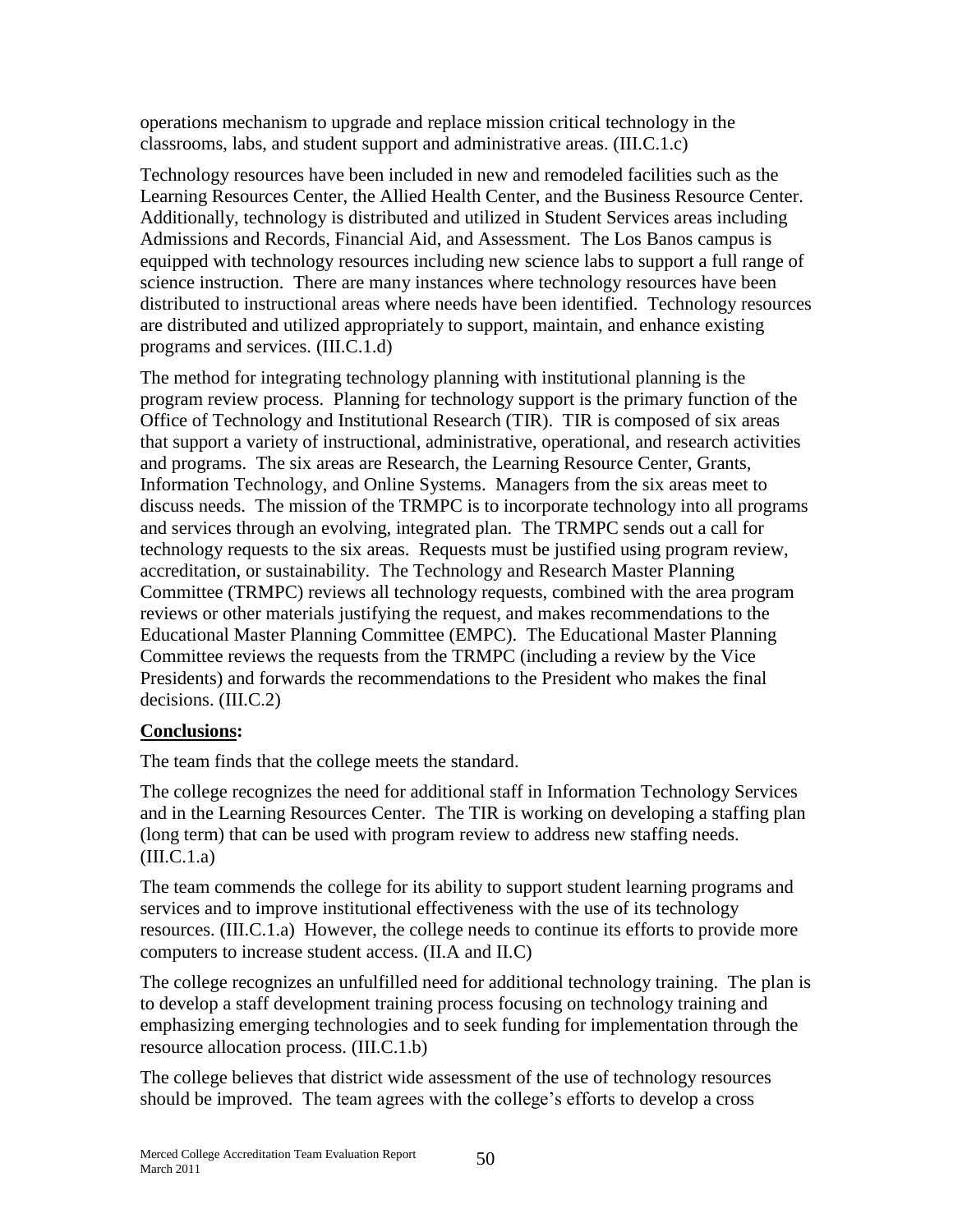campus assessment tool for end users of technology resources, which is being discussed in the TRMPC. (III.C.2)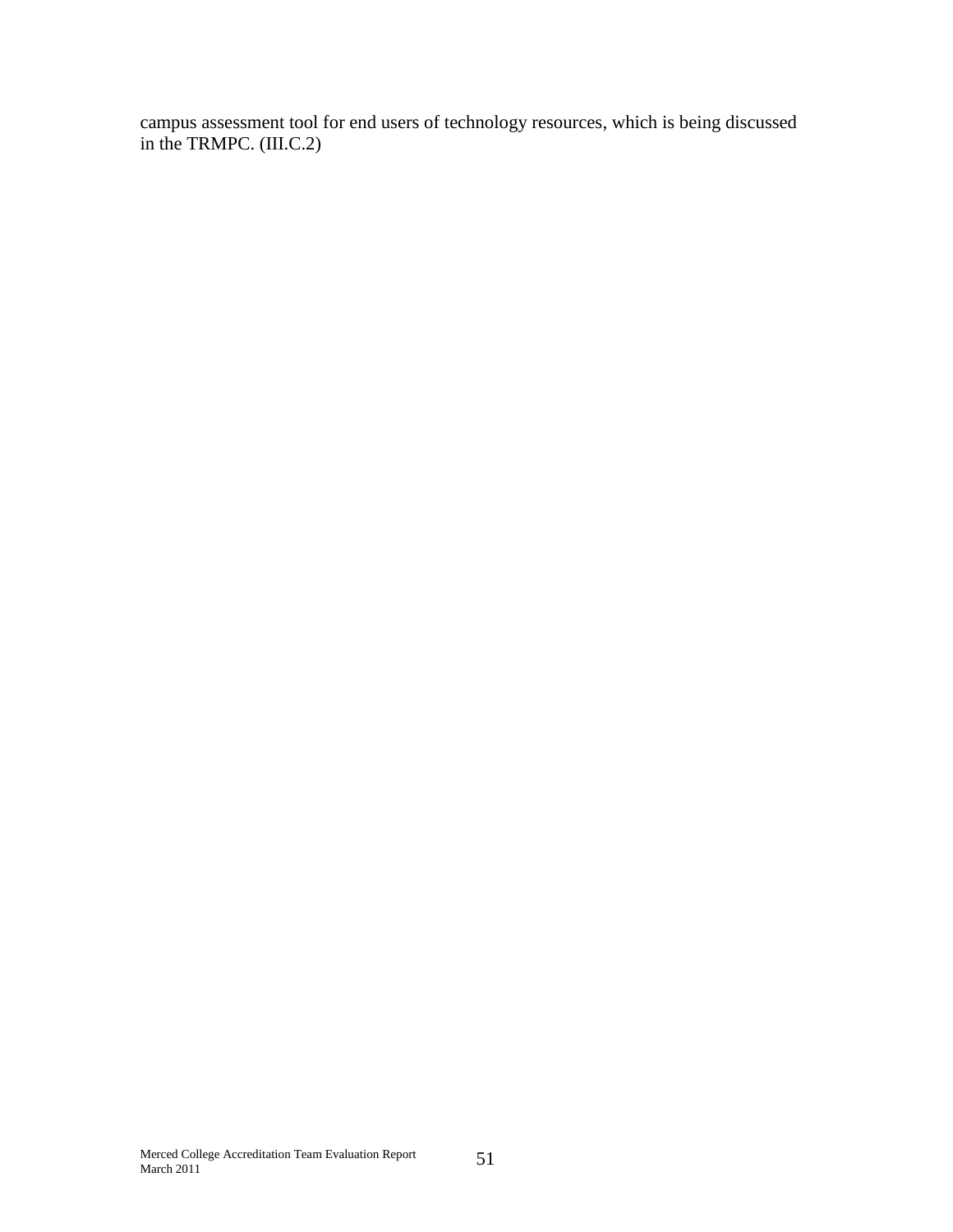#### **III.D. Financial Resources**

#### **General Observations**:

The college uses financial resources to support the student learning programs and services and to improve institutional effectiveness. The planning processes are well defined and integrated to support continuous improvement. Financial affairs are managed with integrity and ensure financial stability by maintaining appropriate internal controls and sufficient reserves.

#### **Findings and Evidence:**

Through interviews and a review of evidence, the team found that the college's financial planning is well defined in the college's Budget Development Process document and is integrated with the Budget Committee, the Educational and Facilities Master Plan, and program review results. In times of limited resources, financial planning is accomplished by prioritization of needs as identified by the various master planning committees. Requests must be tied to the master plan as well as the mission and goals of the college. The Budget Committee has several subcommittees which identify anticipated expenditures as well as make assumptions about revenue resources. Grants and contracts are encouraged and proposals reviewed by the vice president before submittal. (III.D.1.a,  $III.D.1.b$ 

The college short-term and long-term financial obligations are included in annual financial planning and given the highest priority for funding. The college provides for all debt payments and has a plan to manage and fund the post employment retiree benefits liability. The college has made changes to its retiree benefits to reduce the liability and is currently making required payments. These are documented in the annual audit reports.  $(III.D.1.c)$ 

The planning and budget processes are clearly defined in the integrated master planning document and are followed by the various committees. The committees have appropriate representatives from all constituencies who participate in planning as evidenced in the meeting minutes. The processes are relatively new and there is ongoing discussion on how they can be refined and improved. (III.D.1.d)

Once the college budget is established, controls exist in the finance system to ensure resources are spent within the budget. While a process to monitor balances exists, it is not done regularly due to staffing limitations. Expenditure requests and budget transfers are approved by management to ensure they are appropriate. The annual audit reviews internal controls for record keeping and all but one issue related to system security has been addressed. The team confirmed that the college's audit findings are few and responded to as part of the audit report. (III.D.2.a)

Financial information is distributed across the college in many ways. The annual budget, quarterly reports, monthly budget updates and annual audits are presented to the board of trustees and therefore part of the public record. There are also budget forums, trainings, newsletters and committee meetings where information is disseminated and discussed. Staff are very appreciative of Budget 101 training sessions that were provided and feel the budget information is much more transparent than in the past. Committee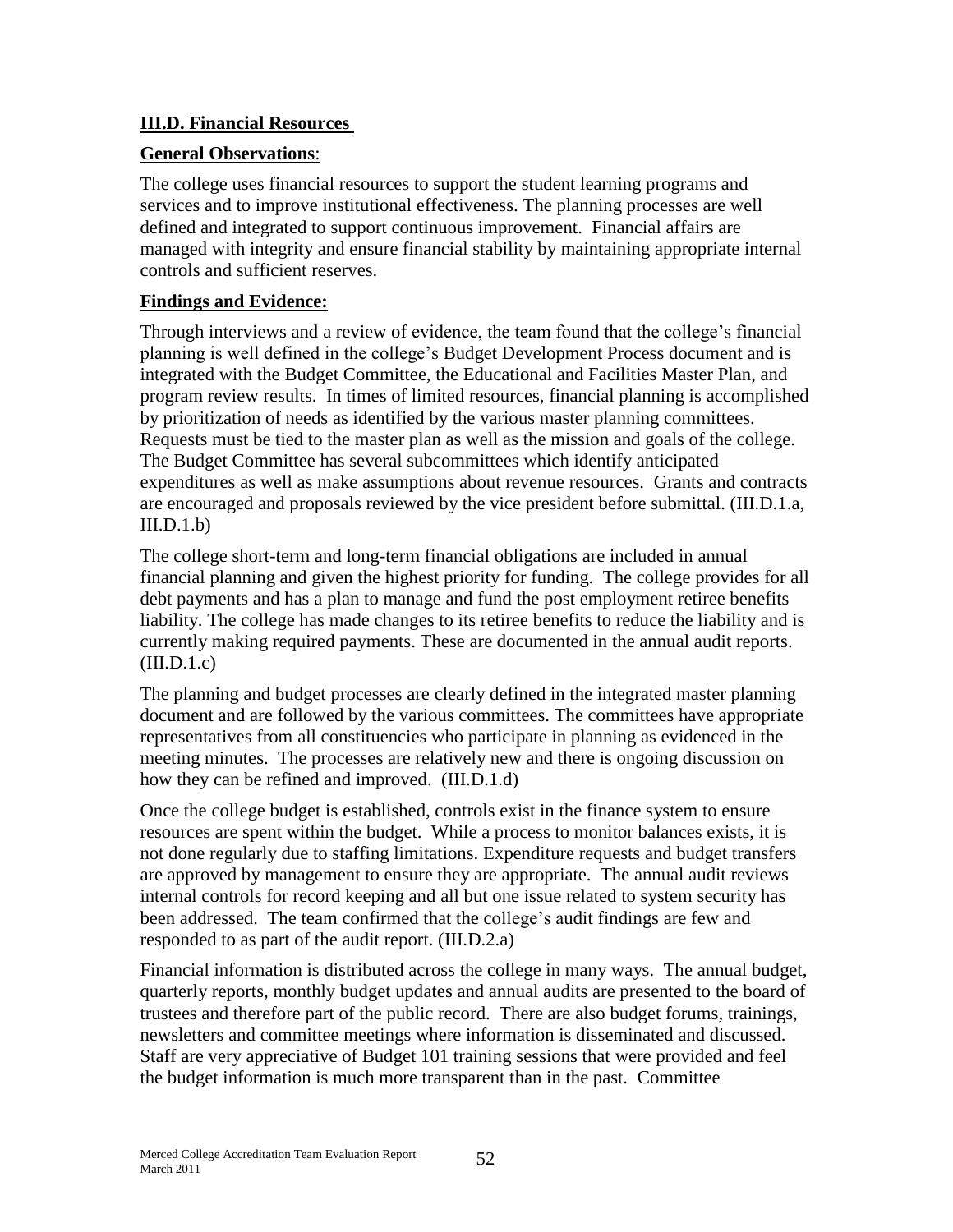representatives are expected to communicate and share the information with their constituents as well. (III.D.2.b)

Through reviewing financial reports and interviews, the team found that the college maintains adequate reserves and insurance to maintain stability. The board policy sets reserves at no less than 6 percent and has exceeded that in recent years. This provides a cushion to manage unforeseen emergencies. Cash flow is monitored regularly and tax revenue anticipation notes are used to bridge state funding fluctuations. The college belongs to a joint powers authority to manage risk for property, liability, auto, and workers' compensation. An injury and illness prevention program is also in place to train staff on safety in the workplace. (III.D.2.c)

The team verified that there is appropriate oversight over all college funds as evidenced in the annual audit reports. Finance staff as well as program managers and administrators review transactions for all funding sources. A finance committee for the foundation monitors their activity and the college fiscal office reviews other programs on a monthly basis. Auxiliary activities and grants, including the foundation, the bookstore, the farm operation, and financial aid support programs and students to meet the college mission. (III.D.2.d, III.D.2.e)

Contractual agreements are monitored and reviewed at many levels including purchasing, vice presidents, and administrative services. A college form is used to assure the appropriate reviews have taken place and that the agreement contains all necessary language required to protect the college and ensure consistency with the educational mission. (III.D.2.f)

The college evaluates the financial management processes through the external audit, program review, committees, and the software user group. Issues raised through the audit are addressed when identified. Recommendations are reviewed and evaluated for feasibility by the appropriate committee or staff. The Budget Committee specifically reviews budget development for ways to enhance the processes. (III.D.2.g)

The college regularly assesses the uses of financial resources through the budget process and regular monitoring of expenses. Requests for expenditures are approved at many levels, and all payments are ultimately approved by the board of trustees. An annual evaluation and audit of financial management processes is done informally through the Budget Committee and results are used for improvement. Program review recommendations are used in the budgeting process to align available resources with expenditures. (III.D.3)

#### **Conclusions:**

The team found that the college partially meets the standard. The college manages their resources well given the current fiscal environment. Processes are in place to coordinate all planning efforts the support the college's mission and goals. The college is commended for its efforts in planning, executing, and communicating the budget process. However, since the processes are new, in order to fully meet the standard, the college needs to be able to show consistent progress toward meeting the goal of sustainable continuous quality improvement.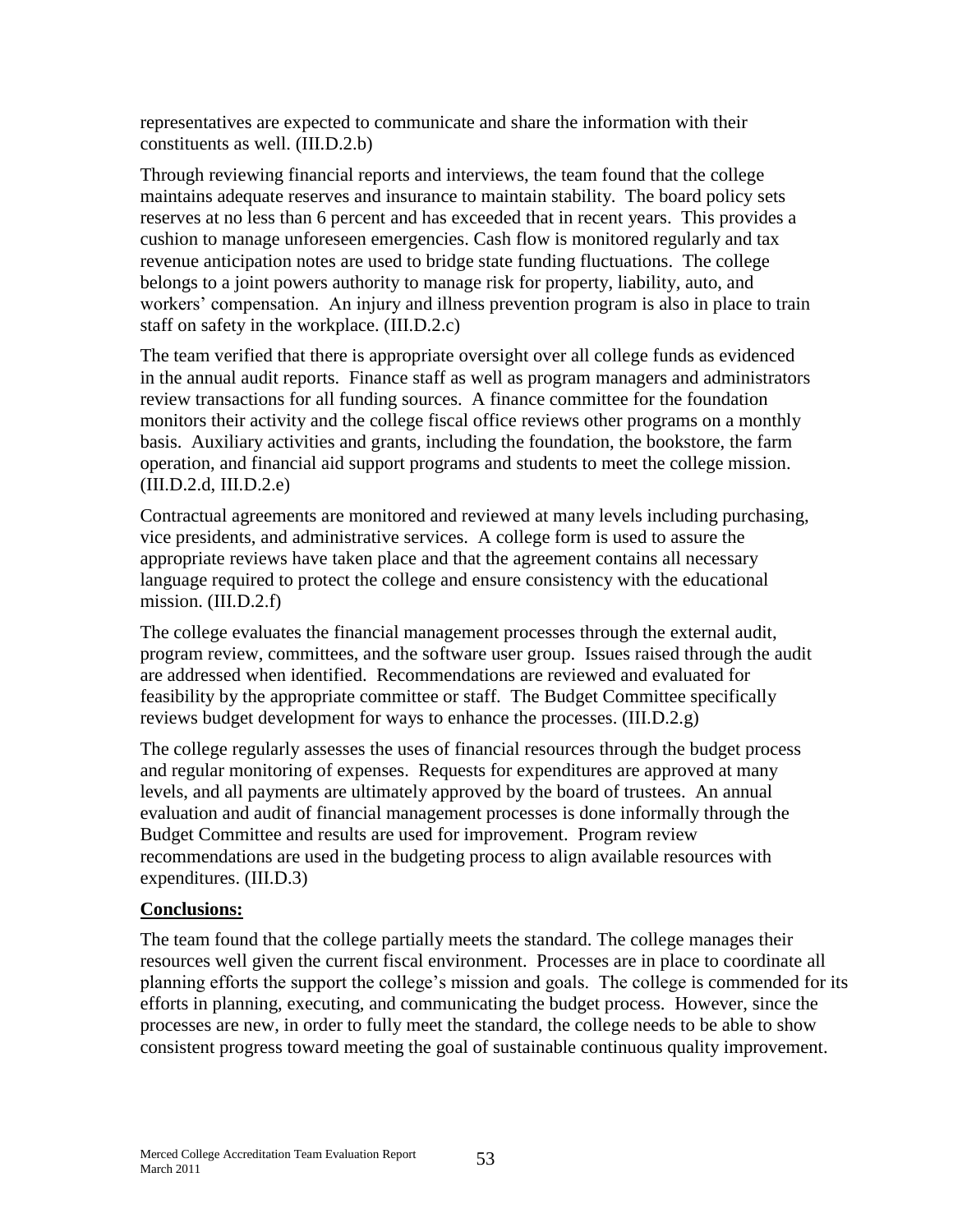#### **Recommendation for Standard III:**

**8. Human Resources:** In order to meet the standard, the team recommends that the college develop and implement an organizational structure that includes a fully functional human resources division and develop, implement, and evaluate a Faculty and Staff Diversity Plan in order to adequately assess its record in employment equity and diversity consistent with its mission. The team recommends that processes for hiring classified and management staff be integrated with Institutional Planning. The college also needs to systematically assess the effective use of human resources and uses the results of the evaluation as the basis for improvement. (III.A.1.b, III.A.3, III.A.4.a, III.A.4.b, III.A.4.c, III.A.6.)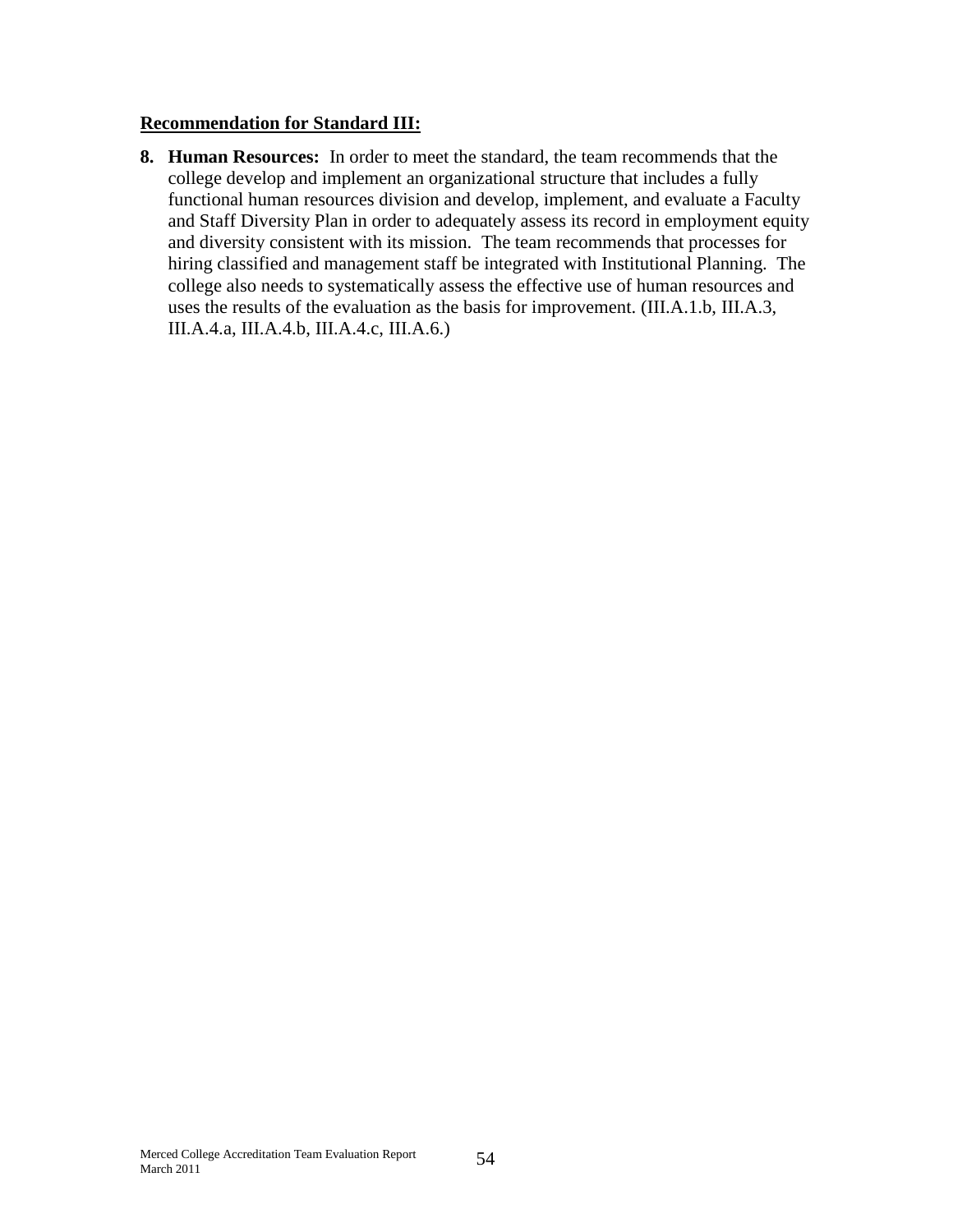# **Standard IV**

## **Leadership and Governance**

#### **IV.A Decision-Making Roles and Processes**

#### **General Observations:**

The responses to the recommendations from the previous site visit focus on a fully developed and a newly implemented planning agenda for institutional shared governance, and an integrated and SLO driven institutional program review plan as evidenced through the Merced College Planning Handbook. In general, the college has made significant progress in establishing a fair and equitable governance process since the previous site visits and midyear reports. (IV.A.1)

The college's goals show commitment to teaching, learning, encouragement of diversity and student success. This is evidenced in the district Goals and the Mission, Vision, and Goals. (IV.A.1)

The Merced College Planning Handbook clearly illustrates that the institution has established and implemented a written policy providing all components of the institution's access and participation in the shared governance process. Faculty, administrators, staff and students have clearly defined roles and have a substantial voice in policies affecting the institution. In addition, the handbook clearly shows the integration of SLOs into the planning process. (IV.A.2)

The institution relies on faculty at large and the academic senate for recommendations about student learning programs and services. This is evidenced by the various workshops and forums on budget, Board Policy 2500, Role of the Faculty Senate, Board Policy 2750, Consulting Collegially on Academic and Professional Matters, and minutes and policies of the Board, the Academic Senate and their constituent committees. (IV.A.2.a)

The planning handbook clearly delineates the reliance upon faculty, the academic senate and other appropriate constituencies for recommendations about student services and programs. This process is confirmed through the evidence listed in the previous paragraph. (IV.A.2.b)

The Educational Master Planning Handbook provides for five master planning committees that report to the Educational Master Planning Committee (EMPC). These include the Instructional Master Planning Committee (IMPC), the Student Services Master Planning Committee (SSMPC), the Administrative Services Master Planning Committee (ASMPC), the Facilities Master Planning Committee (FMPC) and the Technology and Research Master Planning Committee (TRMPC). The role of these committees has experienced "continuous refinement.....for the last 15 years." The link between budgeting and planning was improved with the hiring of two new vice presidents in 2008 and 2009. The implementation took place in 2010. (IV.A.3)

The ACCJC Midterm Report and the Letter of Support for Accreditation Team support that the institution has advocated and demonstrated "honesty and integrity in its relationships with external agencies" and is in compliance with the Accrediting Commission regarding policies, public disclosures, self-reporting, etc.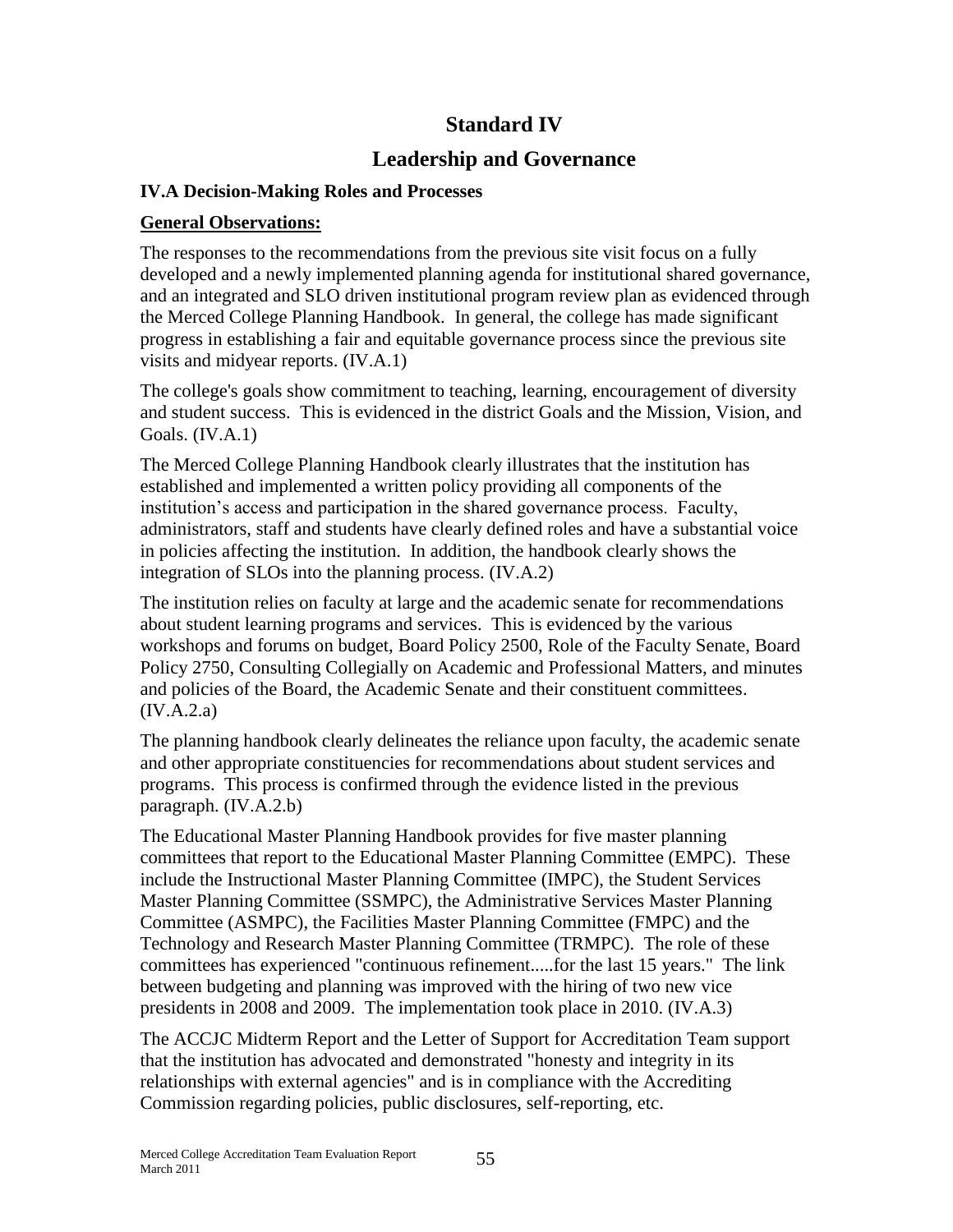According to the college's self study, beginning in 2008, the "District instituted a series of meetings and coordinated an on-going dialogue among master planning committees to review and evaluate its master planning process. "This resulted, in 2009, in the Merced College Planning Handbook. This handbook was "implemented immediately and continues to be reviewed and revised as required by the evaluation element imbedded in the new model." (IV.A.5)

The role of the board is clearly defined. This is evidenced through Board Policy and Administrative Procedures. The Board conducts a self-evaluation as expressed in Policy BP 2745, Board Self-Evaluations. Adherence to these policies is reflected in meeting minutes. There is a question of separating board policy role and intrusion into procedures, and operations by individual members of the board.

Board policies (BP 2010 Board Membership and BP 2100 Board Elections) substantiate the governing board as an independent policy-making body reflecting public interest, and protect the board from undue pressure or influences. (IV.B.1.a)

The integrity, quality and improvement of student learning is the goal and responsibility of the board. (IV.B.1b, IV.B.1c)

The board self-evaluates. In addition, there is a clearly delineated code of ethics. However, the process of evaluation is incomplete in that there is no follow up or plan for improvement and there is no process for addressing violations of the ethics code. (IV.B.1.g, IV.B.1.h)

The board is informed of the accreditation process via reports from the EMPC and its constituent committees, as well as the Academic Senate. The board may not understand its role in meeting accreditation requirements especially with regard to its policies and attention to its own growth and development. (IVB.1.i)

The Board oversees the selection and evaluation of the superintendent/president, and the roles of the superintendent/president as chief college administrator and public liaison are clearly delineated. (IV.B.1.j, IV.B.2.a, IV.B.2.b, IV.B.2.c, IV.B.2.d, IV.B.2.e)

**Standard IV.B.3** does not apply to this institution.

#### **Findings and Evidence:**

The team confirmed through interviews and a review of evidence that the college has established an environment of empowerment, innovation, and excellence; the level of involvement of constituent groups in the process is well understood; and the college's clear goals, mission, and core values reflect the openness and necessity for such an environment. The team found faculty and staff involvement in the pursuit and implementation of the MDRC Grant and the collaboration with the Hewlett Foundation and Carnegie Foundation in the development of innovative approaches with respect to basic skills students impressive. Also notable is student involvement in Student Services' development of an electronic waiting list and the college's state and nationally recognized Customer Service Academy. (IV.A.1)

Interviews and a review of evidence and the college's web site allowed the team to confirm that the college's mission and vision statement, core values and beliefs are openly dispersed and understood by all. (IV.A.1)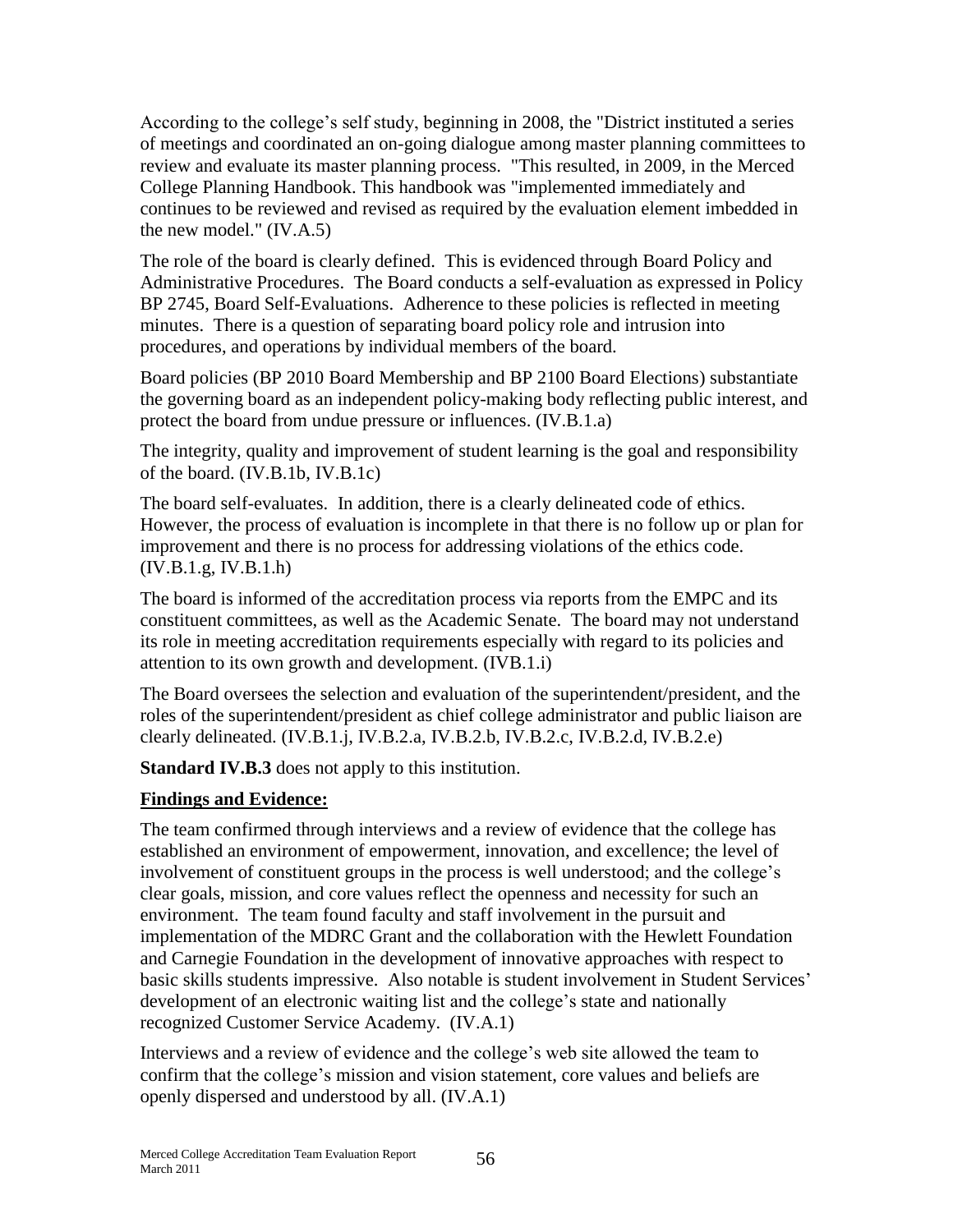In addition to verifying that student participation on college committees has been corrected as recommended in the last comprehensive visit, the team found that faculty, administrators and students interviewed at Los Banos have a clear sense of having a "voice" and know how to bring forward suggestions and/or concerns. Participants interviewed indicated to the team that they were appropriately involved in district decisions. (IV.A.2)

The effective use of teleconferencing to ensure participation between Los Banos and Merced faculty, staff, and students is praiseworthy. After conducting interviews with employees at Merced College and Los Banos Center, the team encourages the college to consider developing a master calendar of district committee meetings, publish that calendar, and adhere to the meeting times to enable and encourage consistent participation of students, faculty and staff who agree to serve. (IV.A.2)

The Merced College Planning Handbook clearly states those areas in which the college relies primarily on the faculty and those through which they must reach mutual agreement. The team found that the governance and committee structures enable appropriate input and influence in setting priorities and making recommendations to the Superintendent/President. (IV.A.2.a)

After reviewing evidence and conducting interviews, the team encourages the college to consider examining the newly established (three years) participatory governance procedures to determine how effectively it is working for the campus as a whole. Efforts to develop broad based buy-in to these changes need to be continued. (IV.A.2.a)

The Educational Master Planning Handbook (EMPH) and the Faculty Handbook (FH) provide for a thorough and inclusive participatory governance structure. The new faculty orientations Flex and pre-Flex Day activities on planning and budget, placement of students on every governance committee, student email addresses, the college's website and intranet facilitate discussion of ideas and effective communication throughout. (IV.A.3)

After conducting interviews and comments from open forums, the team recommends that the governing board demonstrate a better understanding of the college's participatory governance processes and work to better understand their role in leading the district, while supporting the need for all employees to participate in and respect the participatory governance processes adopted by the college. Moreover, the team suggests that the college examine committee structures to determine if they support continuous improvement processes and are not overly burdensome to the individuals involved and work to ensure that the voice of the classified staff is more evident college wide. (IV.A.3)

Team members were treated openly and requests for document or additional interviews during the visit were responded to quickly and openly. (IV.A.4)

#### **Conclusions:**

The team found that the college partially met the standard.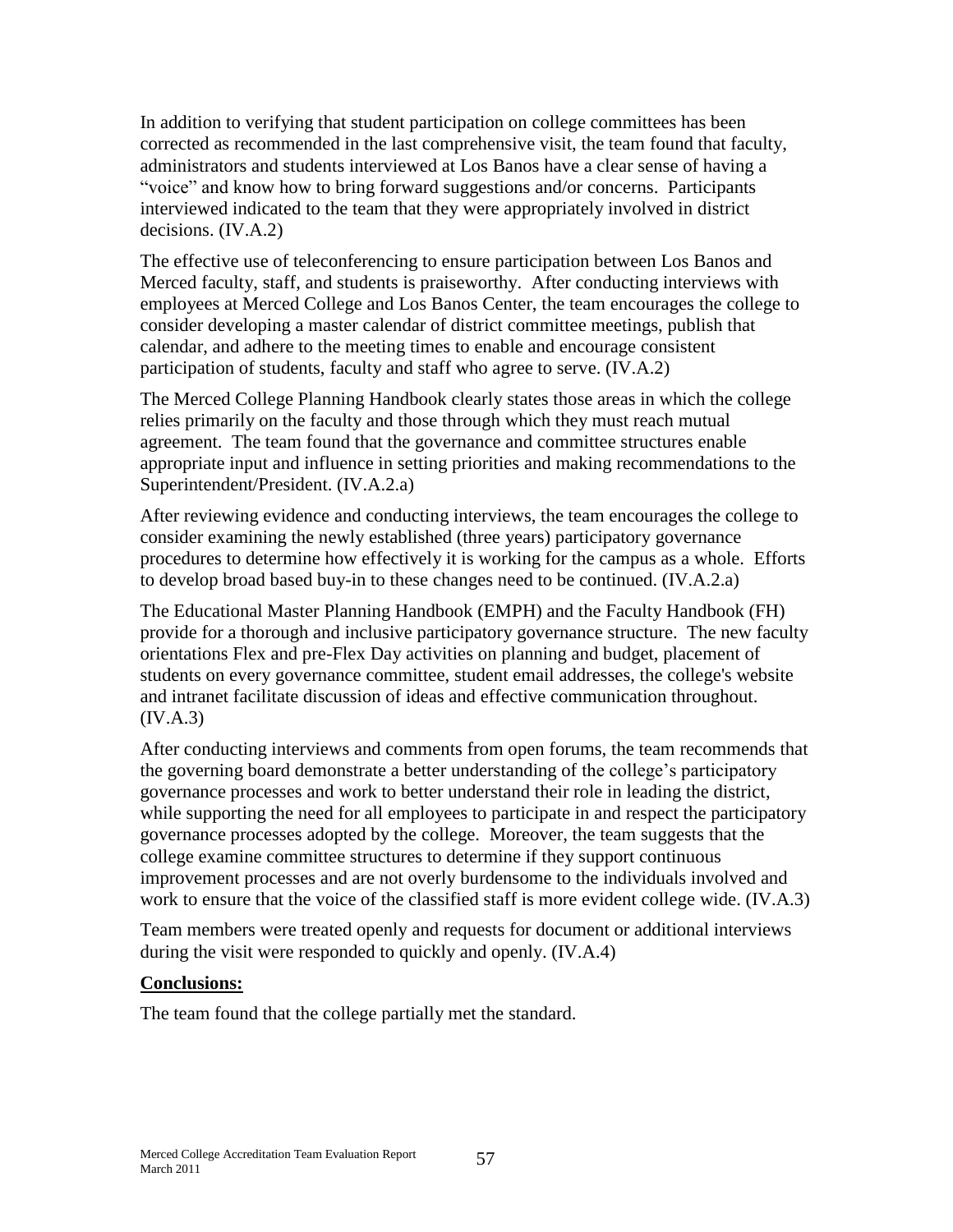#### **IV.B Board and Administrative Organization**

#### **General Observations**:

The self study states that district is governed by an elected seven-member Board of Trustees. A student trustee participates and votes in an advisory capacity. The district has a comprehensive Board Policy and Administrative Procedures manual, which delineates policies concerning student learning programs and services as well as the financial stability of the institution. (IV.B.1)

Board policies are reviewed and updated by the governing board on an ongoing basis. Board policy describes the organization of the district; role and responsibilities of the Board of Trustees; the district's commitment to high quality, relevant programs and curricula; and selection process of the chief administrator. (IV.B.1.a, IV.B.1.b)

The self study states that all participatory governance committees explicitly recognize the Board's authority. The team found that the governing board holds responsibility for approving all contracts and budgets, as well as addressing legal matters. The governing board's role in establishing policy and making financial and other decisions is set forth in its policy as is its right to review and alter policies as needed. (IV.B.1.c)

The district's board policy contains a process for conducting the governing board's selfevaluation process. The evaluation process allows board members to identify those areas of board functions that are working well and areas that need improvement. The evaluation assesses performance of the entire board, not individual board members.  $(IV.B.1.g)$ 

The district's board policy contains code of ethics/standards that governs the behavior of board members. However, the self study states that this policy does not provide for corrective actions when a board member violates the code of ethics. (IV.B.1.h)

The district has adopted a policy and procedure to delineate the process for selecting the superintendent/president. In 1998, during the selection of the current superintendent/president, the policy was followed. The self study indicates that the superintendent/president has the authority to interpret board policy as required. The board evaluates the superintendent/president annually, and the last evaluation was conducted in September 2010. Input from within the college community (internal) is enabled through the leadership of the various groups to the assistant to the superintendent/president. The extent of this involvement or the process for doing so was not explored. (IV.B.1, IV.B.1.j)

The self study asserts that the college utilizes a collegial process to establish values, goals, and priorities. The superintendent/president has primary authority in overseeing the organizational structure, which reflects the college's purposes, size, and complexity, and delegating authority to administrators and others consistent with their responsibilities. In addition, the superintendent/president has the authority for institutional improvement of teaching and learning. Qualitative and quantitative research strategies are utilized by the college as a means to integrate resource planning with resource distribution to achieve the SLOs. The self study states that the college analyzes data to assess institutional planning and implementation processes. (IV.B.2b)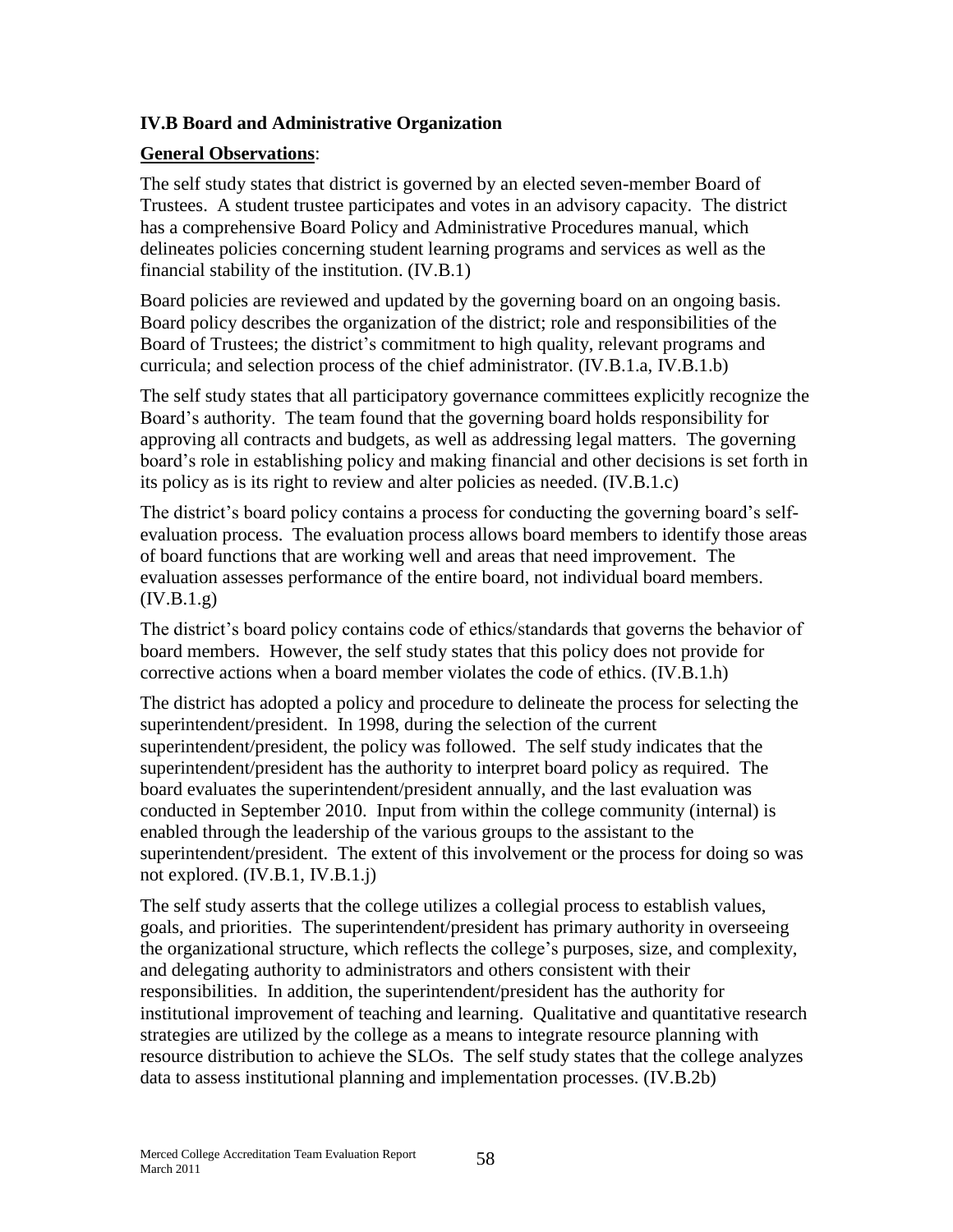The self study states that the superintendent/president is in charge of the college's budget and expenditures through the utilization of established guidelines and priorities established by the Board of Trustees. The superintendent/president seeks recommendations from the Budget Committee in establishing the annual budget and submits the college's annual budget to the governing board for approval. The vice president of Administrative Services is responsible for ensuring that internal controls are in place to keep expenditures consistent within allocated budget amounts. (IV.B.2.d)

#### **Findings and Observations:**

The team was able to confirm through interviews and examination of evidence that policies are consistent with the mission statement and the processes are in place to support the priorities established through the various program reviews and planning processes. The college and the board is to be commended for being proactive in building reserves in anticipation of the current downward trend in state budgets for community colleges. (IV.B.1.b, IV.B.1.c)

Through interviews and a review of the Board Policy and Administrative Procedures manual, the team found that the district's policy and procedures delineate the separate responsibilities of the CEO and board. However, team members heard in interviews testimony of "intrusion" by one or more members of the governing board. In addition, at least one trustee response in the board's self-evaluation was "we are a rubber stamp." These comments imply a need for a greater understanding of the role of shared governance, the role of the CEO, and the processes whereby information and recommendations are brought to the Board of Trustees, which could help the governing board gain a greater value for its policy role. (IV.B.1.a, IV.B.1.e, IV.B.1.j)

The team affirmed during interviews that certain recent behaviors bring into question the relationships governing board members have with various individuals and/or groups (employees) and whether decisions are being made by individual trustees after public deliberation or whether they come to the "issue" to protect certain groups or interests.  $(IV.B.1.a)$ 

The self study stated and it was confirmed by the team that the governing board has a code of ethics, but has not developed a sanction or progressive discipline process for dealing with behavior that violates the code. (IV.B.1.h)

The team praises the college and governing board for their decision to seek approval for construction bond to build Los Banos Campus and fund new and remodeled facilities at the Merced campus. These construction projects demonstrate the commitment of the board and the community to the learning needs of the district. (IV.B.1.b)

Through analysis of evidence, the team found that the governing board has written policies that set forth its ultimate authority for the college's educational quality, legal matters, and fiduciary oversight. (IV.B.1.c)

The team confirmed that the Board of Trustees has adopted relevant and required policies and that the college participates in the Community College League of California's service, which helps to ensure that policies are reviewed regularly and kept up to date. The college has published its board policies and procedures on its web site, which is available to the college community and the public. (IV.B.1.d, IV.B.1.e)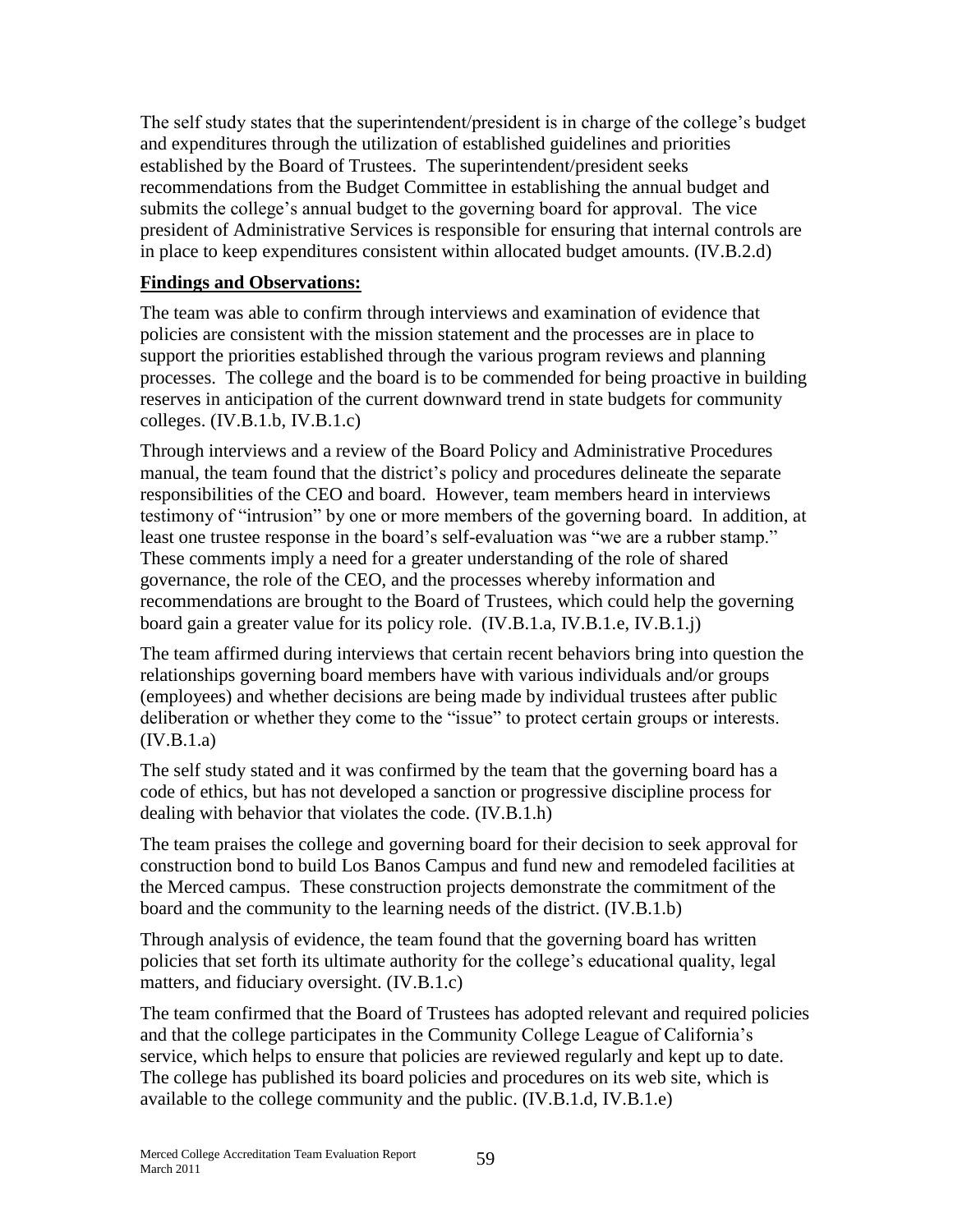The team conducted interviews and reviewed evidence to confirm that orientation sessions were provided for the district's two new board members. However, the team found no indication that the governing board, as a whole, has any commitment to continuous improvement or on-going learning. Until 2010, there had not been a new member of the board elected in twelve years. After interviewing board members and reviewing documents, the team verified that the Board of Trustees have not been committed to engaging in continuous improvement. (IV.B.1.f)

The team found that current policy states that self-evaluation will occur every odd year. Evidence showed that an evaluation process occurred in 2007, however, in 2009, the board chose not to conduct an evaluation while the adequacy of the current instrument was reviewed. Ultimately, the board chose to retain the instrument and conducted an evaluation in September of 2010, but the team found no evidence of a comparison of performance of the ratings of 2007 and 2010, an analysis or discussion of the results of the most recent evaluation, or a plan for improving board performance. (IV.B.1.g)

Through interviews and an assessment of evidence, the team confirmed that board agendas support the fact that trustees have had access to the accreditation process and college's self study report. Members of the team were assured during interviews that the governing board will remedy the shortcomings by preparing a written plan covering the continuous development of all members and a written process for sanctioning members whose behavior violates the governing board's code of ethics. (IV.B.1.i)

The team found that the governing board adhered to its policies in selecting the current superintendent/president and evaluates the CEO annually. (IV.B.1.j)

After reviewing several annual financial reports and conducting interviews, the team confirmed that college has been proactive in its approach to developing reserves to address the downturn in the state budget. Capital bond funds have resulted in improved facilities, technology, equipment, and new buildings that meet the learning needs of students. The assignment of research staff to the technology division supports objective measures of institutional effectiveness. The college is to be commended for its reserves and processes for addressing the downturn in the State's budget. (IV.B.2.d)

The team confirmed that the board's policies set forth delegation of authority that is consistent with the organizational chart. The college's participatory governance, planning, and resource allocation processes are designed to support assessment and program review. Policies and practices reviewed by the team are consistent with the college's mission. The superintendent/president is a long standing member of the Merced community and of various civic groups, including Rotary, Lions, and others. One aspect of his annual evaluation is focused on community advocacy and relations. (IV.B.2.a, IV.B.2.b, IV.B.2.c, IV.B.2.e)

Standards IV.B.3.a through IV.B.3.g are not applicable to Merced College as it is not a multi-college district.

#### **Conclusions**

This team found that the college partially met this standard. (IV.B)

The governing board has the authority to establish and update policies for the district/college. The team found that the board reviews, adds to, and updates its policies as required in a timely